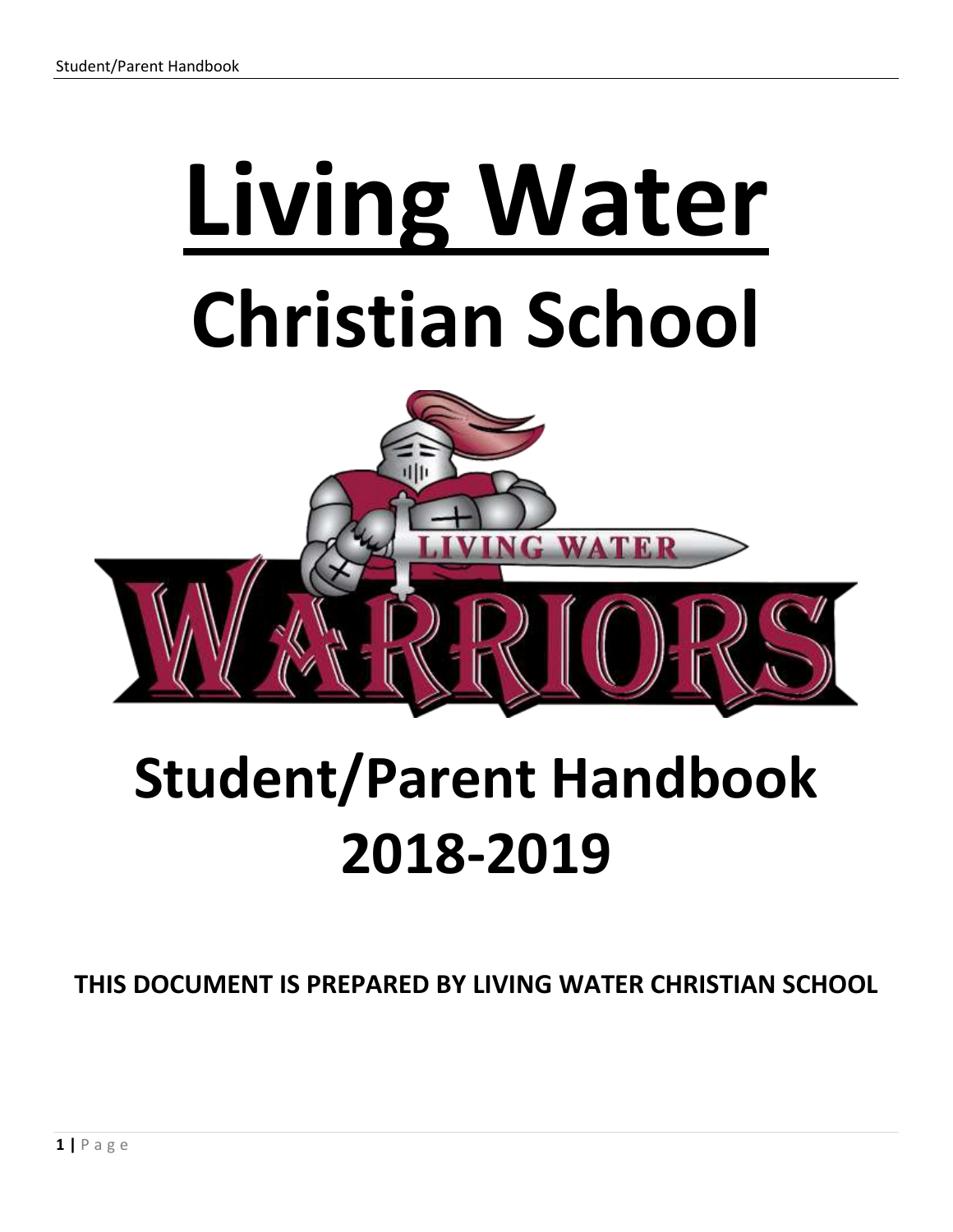Dear Parents and Students:

We welcome you to another great year at Living Water Christian School. To experience the richness of the school experience at LWCS, one must understand this endeavor is a partnership between church, home and school that is purposefully designed to fulfill our mission.

Since the autumn of 1989, Living Water has grown to become a Christ-centered, collegepreparatory school in the area. While we rejoice in the victories of the past, we believe that the best days for our school lie ahead as we further God's Kingdom. We are honored that you have given us the opportunity to join with you in your journey.

In an effort to strengthen the bond between home and school, we have prepared this Student/Parent Handbook to answer many questions and provide helpful resources for each of our LWCS families. This document is a "work in progress;" so, we need your help. Feel free to let us know what else needs to be added or what elements need greater clarification.

Specifically, the policies and procedures found in this handbook were created to support the K3-12 program for the students, enhance communication, make us more efficient as an organization, increase efforts toward a more safe/secure environment and, most importantly, honor our Lord and Savior Jesus Christ. If we all understand and follow the policies, we believe it will help us have an outstanding year.

In closing, let me ask you to do two things. First, take time to read through the handbook carefully and keep it close by for reference. Second, join me in praying that God will give us a wonderful school year!

Committed to this generation,

Amanda Royal Administrator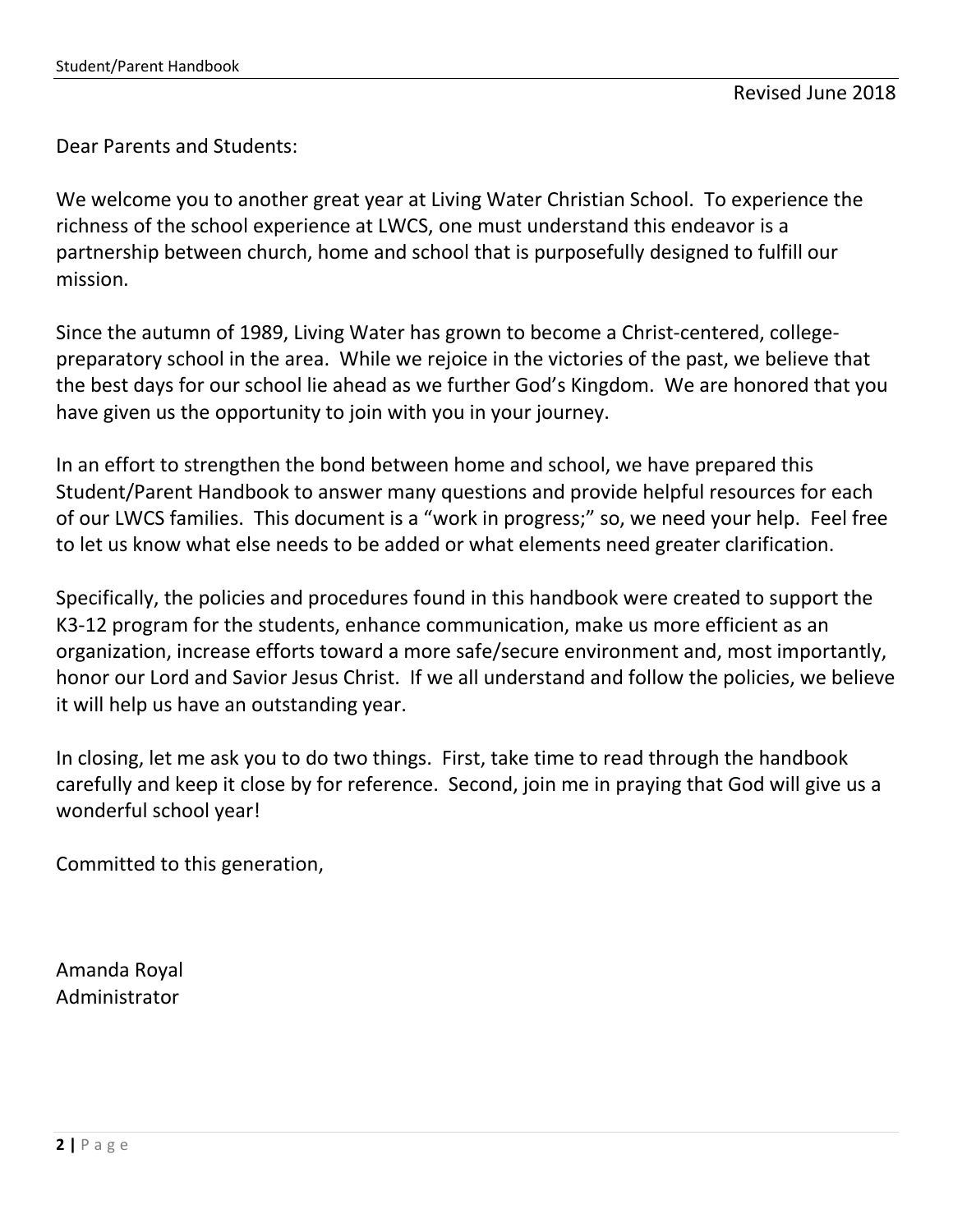### TABLE OF CONTENTS

|                                                 | Page |
|-------------------------------------------------|------|
| THE FOUNDATION OF LIVING WATER CHRISTIAN SCHOOL | 06   |
| Introduction                                    | 06   |
| <b>School Foundation</b>                        | 06   |
| History                                         | 06   |
| <b>Mission Statement</b>                        | 06   |
| <b>Vision Statement</b>                         | 06   |
| Philosophy                                      | 06   |
| <b>Core Values</b>                              | 07   |
| Administrative Prerogative                      | 07   |
| Non-Discriminatory Policy                       | 07   |
| STATEMENT OF DOCTRINAL BELIEFS                  | 08   |
| Lifestyle Policy                                | 09   |
| <b>Parent Cooperation</b>                       | 09   |
| Parent/Guardian Statement of Support            | 09   |
| <b>Student Honor Code</b>                       | 10   |
| Student Agreement Conduct (Grades 6-12)         | 10   |
| Changes to Policy                               | 11   |
| <b>ACADEMIC POLICIES</b>                        | 12   |
| <b>Academic Probation</b>                       | 12   |
| <b>Biblical Worldview Integration</b>           | 12   |
| Chapel/Assemblies                               | 12   |
| <b>Dual Enrollment</b>                          | 12   |
| <b>Extra Credit</b>                             | 13   |
| <b>Extracurricular Activities</b>               | 13   |
| <b>Field Trips</b>                              | 13   |
| Grading                                         | 14   |
| <b>Graduation Policy</b>                        | 15   |
| K3 Program                                      | 16   |
| K4 Program                                      | 17   |
| Kindergarten                                    | 17   |
| Late Work                                       | 17   |
| <b>Report Cards</b>                             | 17   |
| Rising Grade Level Parent Meeting               | 17   |
| School Calendar                                 | 17   |
| Service Hours                                   | 17   |
| <b>Standardized Testing</b>                     | 18   |
| <b>Student Records</b>                          | 18   |
| Tardy and Late Check-in Policy                  | 19   |
| <b>Test Days</b>                                | 19   |
| <b>Testing Security</b>                         | 19   |
| Textbooks                                       | 19   |
| <b>Teachers</b>                                 | 19   |
| Tutoring                                        | 19   |
| <b>Warning Bell</b>                             | 20   |
| ATTENDANCE                                      | 20   |
| <b>Excused Absence</b>                          | 20   |
| Absence With Parent's Permission                | 21   |
| <b>Unexcused Absence</b>                        | 21   |
| Absences For Extra-Curricular Activities        | 21   |
| Grades 6-12                                     | 21   |
| Early Checkout                                  | 23   |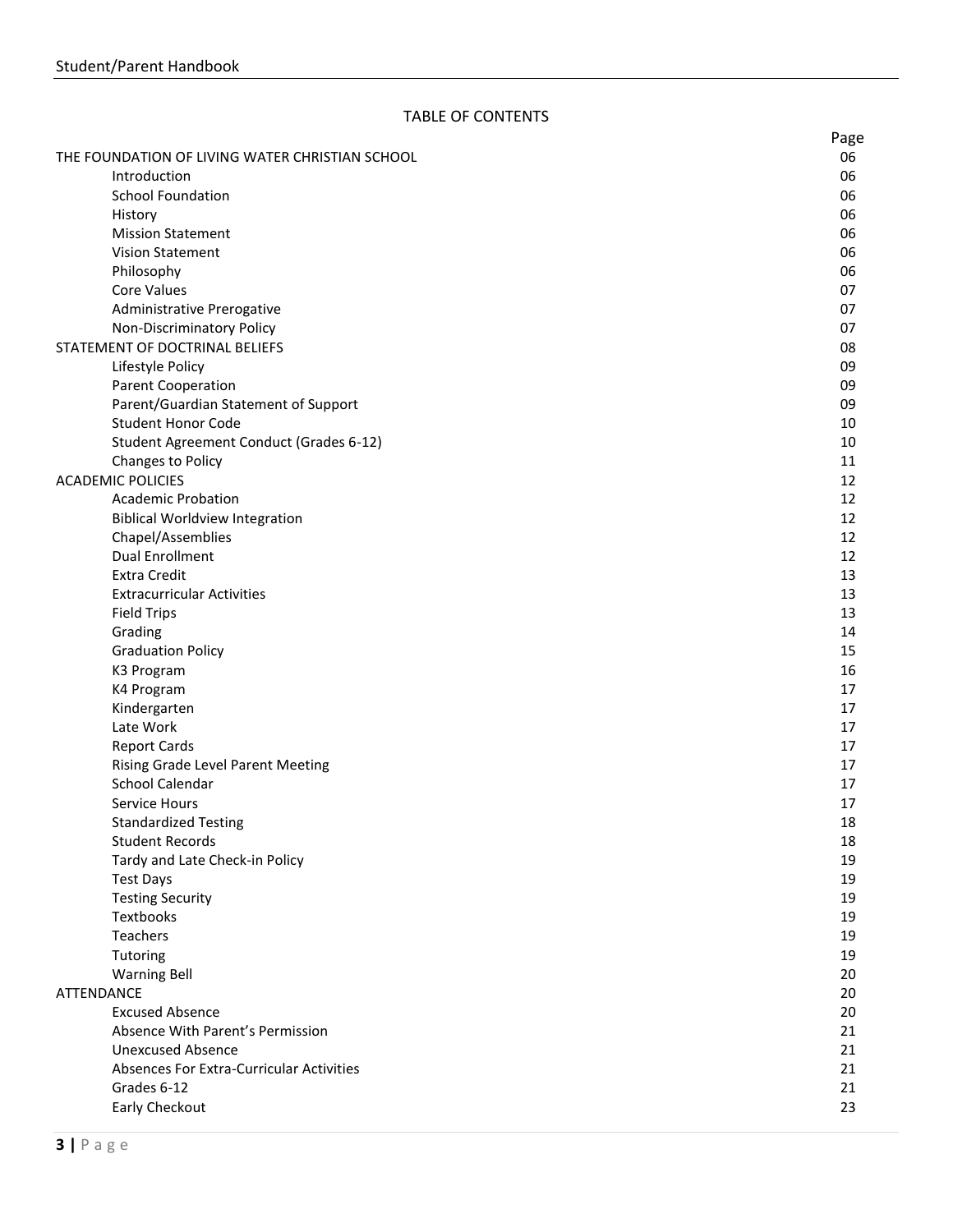| <b>DISCIPLINE &amp; CONDUCT</b>                        | 23 |
|--------------------------------------------------------|----|
| <b>Conduct and Courtesy</b>                            | 23 |
| Christian Testimony                                    | 24 |
| Progressive Discipline Guidelines: Grades K3-5         | 25 |
| Progressive Discipline Guidelines: Grades 6-12         | 25 |
| Drug and Alcohol Use                                   | 27 |
| <b>Student Conduct Agreement</b>                       | 27 |
| <b>Teacher Responsibility</b>                          | 28 |
| Specific Discipline Issue                              | 28 |
| Probation (Disciplinary)                               | 30 |
| Long-Term Suspension/Disciplinary Probation            | 30 |
| Expulsion                                              | 30 |
| Corporal Punishment                                    | 31 |
| Contrition                                             | 31 |
| <b>Restoration Plan</b>                                | 31 |
| <b>DRESS CODE</b>                                      | 32 |
| Dress Code                                             | 32 |
| Footwear                                               | 32 |
| <b>General Guidelines</b>                              | 32 |
| Hair                                                   | 32 |
| Outerwear/Cold-Weather Dress                           | 33 |
| PRIMARY School Uniforms (K3-5 <sup>th</sup> )          | 33 |
| SECONDARY School Uniforms (6-12 <sup>th</sup> )        | 33 |
| Field Trip/Off Campus Activities                       | 34 |
| Formal Wear/Dress Clothes                              | 34 |
| Parent/Volunteer Dress Code                            | 34 |
| Physical Education (P.E.) Class                        | 34 |
| Progressive Discipline (Uniforms)                      | 34 |
| <b>FINANCES</b>                                        | 35 |
| Overview                                               | 35 |
| <b>Accident Insurance</b>                              | 35 |
| Fines/Debts                                            | 35 |
| <b>Generous Giving</b>                                 | 35 |
| Guiding Principles For Biblical, Financial Stewardship | 36 |
| <b>Returned Checks</b>                                 | 37 |
| <b>Tuition Payments</b>                                | 37 |
| Walk-A-Thon                                            | 37 |
| <b>Withdrawal Procedures</b>                           | 37 |
| <b>GENERAL SCHOOL INFORMATION</b>                      | 37 |
| Advertising                                            | 37 |
| Animals On Campus                                      | 37 |
| Anti-Harassment Policy                                 | 38 |
| <b>Asbestos Policy</b>                                 | 38 |
| Birthday Parties, Other Parties, Gift Giving           | 38 |
| Church Attendance                                      | 38 |
| Class Size                                             | 38 |
| Communication with Faculty and Staff                   | 38 |
| <b>Problem Resolution Strategy</b>                     | 39 |
| Dance Policy                                           | 39 |
| Drug and Alcohol Prevention Policy                     | 39 |
| <b>Electronic Devices</b>                              | 40 |
| <b>Emergency School Closings</b>                       | 40 |
| <b>Emergency Training for Students</b>                 | 40 |
| Extended Care Program: Morning & After-care            | 41 |
| Family Educational Rights and Privacy Act              | 41 |
|                                                        |    |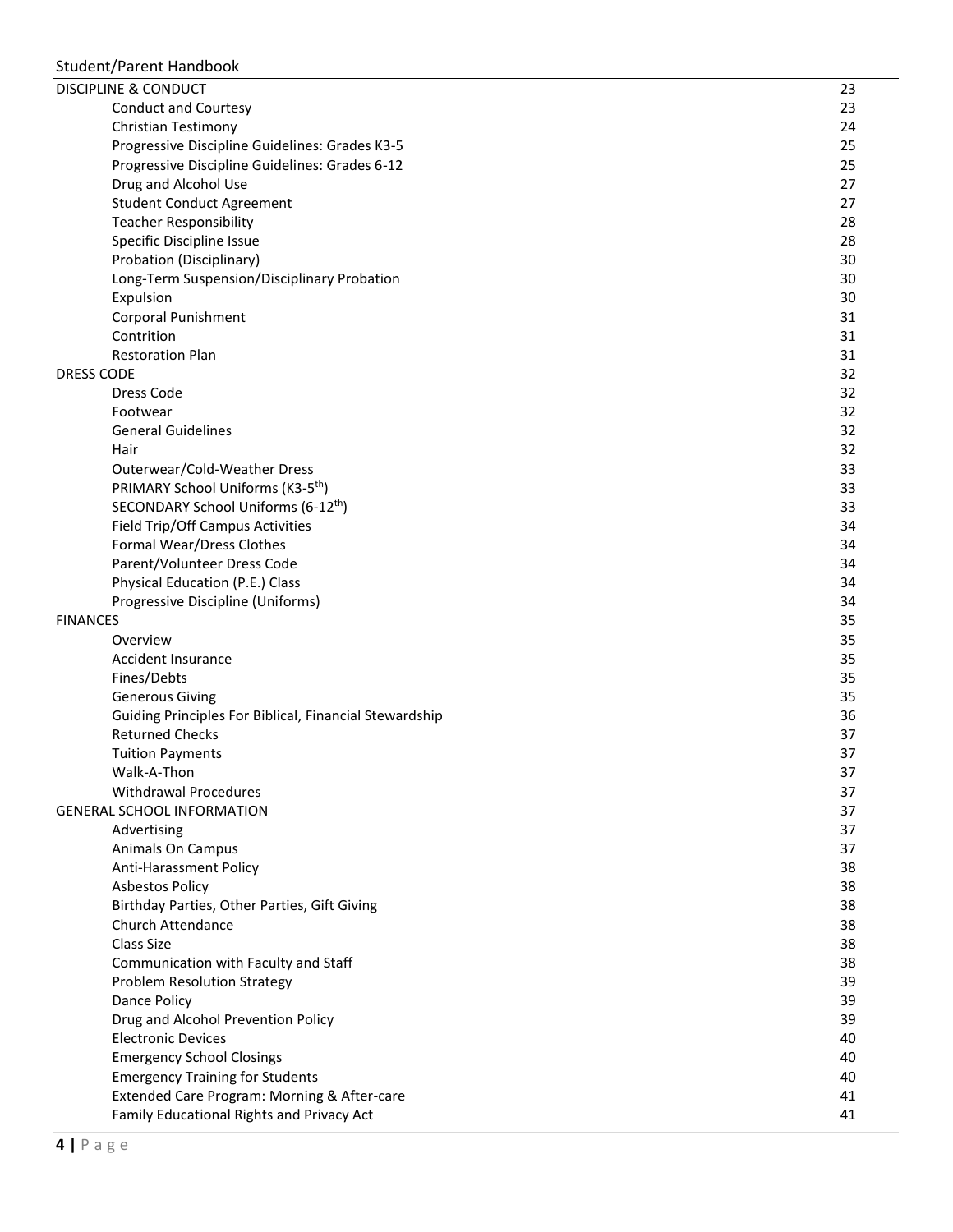| Food/Drink/Gum                                                                                 | 42 |
|------------------------------------------------------------------------------------------------|----|
| Food Services (Lunch)                                                                          | 42 |
| <b>Gift Giving</b>                                                                             | 42 |
| <b>Hall Pass</b>                                                                               | 42 |
| Health/Medical Information                                                                     | 42 |
| Legal Injunctions and Court Documents                                                          | 44 |
| Lockers                                                                                        | 45 |
| Lost and Found                                                                                 | 45 |
| <b>Medical Emergency Preparedness</b>                                                          | 45 |
| Personal Property                                                                              | 45 |
| Photograph and Video                                                                           | 45 |
| Promotion/Retention Policy                                                                     | 46 |
| Re-Enrollment                                                                                  | 46 |
| Safety & Security                                                                              | 46 |
| <b>School Office Hours</b>                                                                     | 46 |
| <b>School Pictures</b>                                                                         | 46 |
| Sexual Harassment                                                                              | 46 |
| Spiritual Climate                                                                              | 47 |
| Student Interaction with Social Media                                                          | 47 |
| Student Pick-up Protocol                                                                       | 47 |
| <b>Student Searches</b>                                                                        | 48 |
| Threats of Violence and Bringing Weapons to School                                             | 48 |
| COMMUNICATION                                                                                  | 49 |
| <b>LWCS Weekly</b>                                                                             | 49 |
| Remind-101 Messaging                                                                           | 49 |
| Social Media                                                                                   | 49 |
| <b>SCHOOL EVENTS</b>                                                                           | 50 |
| Christmas                                                                                      | 50 |
| Harvest Festival                                                                               | 50 |
| Parent-Teacher Conferences                                                                     | 50 |
| Parties/Socials                                                                                | 50 |
| Spirit Week(s)                                                                                 | 50 |
| <b>Spring Formal</b>                                                                           | 50 |
| <b>Teacher Appreciation Week</b>                                                               | 51 |
| <b>TRANSPORTATION</b>                                                                          | 51 |
| Driving/Parking on Campus                                                                      | 51 |
| Traffic Plan - Arrival/Dismissal                                                               | 51 |
| <b>Traffic Safety</b>                                                                          | 52 |
| <b>ATHLETIC</b>                                                                                | 52 |
| <b>Athletic Administration</b>                                                                 | 52 |
| Athletic Booster Club                                                                          | 52 |
| <b>Athletic Conflict Resolution</b>                                                            | 52 |
| <b>Athletic Facilities</b>                                                                     | 52 |
| Athletic Program/After School Sports                                                           | 53 |
| Rainy Day Policy                                                                               | 53 |
| Sports Philosophy                                                                              | 53 |
| Appendix                                                                                       |    |
| Appendix A: Map For Morning Drop-off (Building 100:K3-5 <sup>th</sup> Grade)                   | 54 |
| Appendix B: Map For Morning Drop-off (Building 200: 2 <sup>nd</sup> - 12 <sup>th</sup> Grade)  | 55 |
| Appendix C: Map For Afternoon Pick-Up (Building 100: K3 - 5 <sup>th</sup> Grade)               | 56 |
| Appendix D: Map For Afternoon Pick-Up (Building 200: 6 <sup>th</sup> – 12 <sup>th</sup> Grade) | 57 |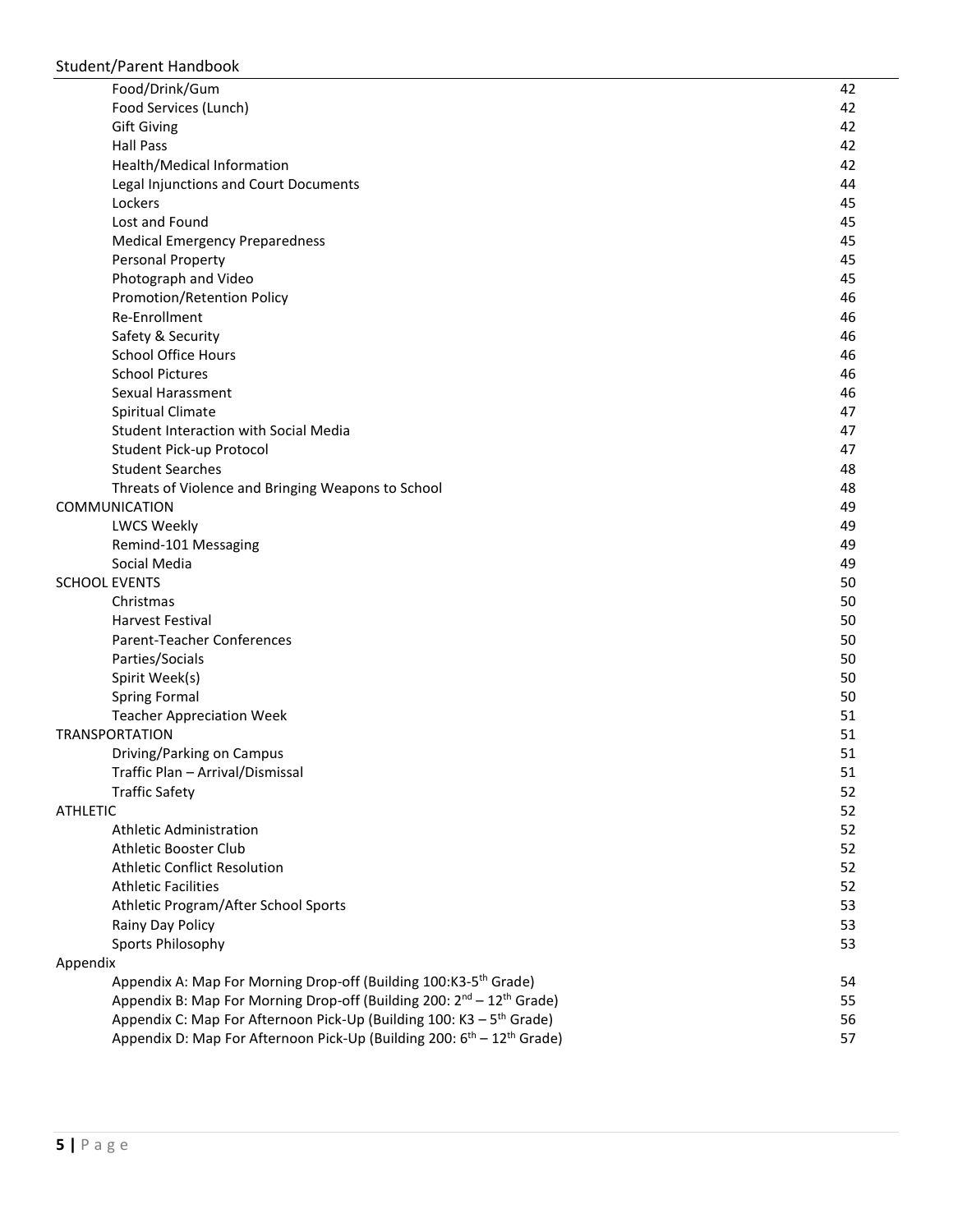# *THE FOUNDATION OF LIVING WATER CHRISTIAN SCHOOL*

# **INTRODUCTION**:

Welcome to Living Water Christian School! As a Christ-centered, college-preparatory school, it is our goal to partner with parents/guardians in teaching and training a generation of young people to have a mature faith in Jesus, a love for learning, the ability to communicate effectively, the courage to lead and a heart to serve. In this Parent/Student Handbook are the policies that will guide our partnership. These statements are not intended to be restrictive and legalistic, but rather enlightening and liberating. By reading, understanding and following these guidelines, we will have the joy that comes from living in a supportive community of faith whose members have a common purpose.

# **SCHOOL FOUNDATION**

Founded: August 1989 School Colors: Maroon, Black and Grey. Mascot: Warrior

# **HISTORY**

Living Water Christian School is a ministry that offers students a college-preparatory education from a Christian worldview. Founded in 1989, LWCS started as a primary school enrolling grades K5-8<sup>th</sup> grade. LWCS added grades 9-12 in 2006. In 2009, we added our K4 program followed by our K3 program in 2014.

### **MISSION STATEMENT**

Living Water Christian School leads students to Connect with Christ, Grow in Academics and Serve with Humility.

# **VISION STATEMENT**

Our vision is that LWCS students will acquire knowledge and wisdom with a Biblical world view as demonstrated through service and leadership in academics, athletics and faith to make a difference in their community.

# **PHILOSOPHY**

The fear of the Lord is the beginning of wisdom. At the heart of the Christian philosophy of education is the acknowledgement that God created all things and that they exist by His power and for His purpose. Only through Christ can there be a unity which gives meaning to all parts of life. An education which fails to acknowledge God and His work will always be woefully inadequate and incomplete.

Living Water Christian School endeavors to give a completely God-centered orientation of life to each student. It strives to help produce the mind of Christ in its students and to establish a well- grounded, Biblical world view. Academics are not a means of self-promotion or pride but a way of increasing one's awareness of God and being useful in His kingdom. Christians should excel in all subject areas because they put Christ first and see their work as unto the Lord and not unto men.

The ultimate responsibility of educating a child has been given to the parents. Living Water Christian School operates as an extension and partner of the home and church in training children to be Godly and focuses on developing the whole child: spiritually, academically, athletically, creatively, and socially.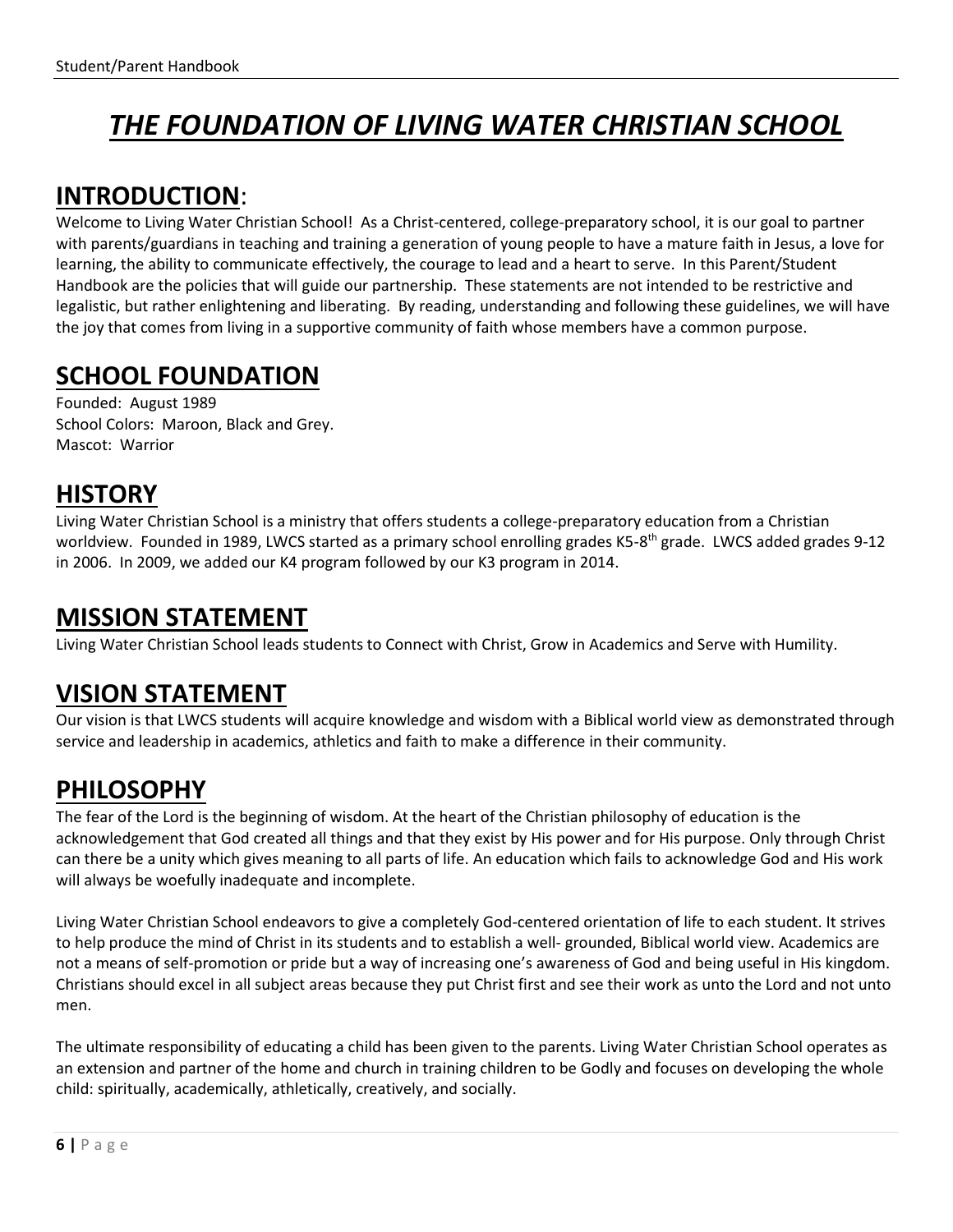**• Spiritually** – LWCS students will be bold and courageous in their faith. They will desire to share and defend their beliefs using sound Biblical knowledge and a daily desire to apply the Word of God to their lives. They are committed to a lifestyle of passionately serving others.

**• Academically** – LWCS students have the critical thinking and problem solving skills to be independent learners. They are college-ready, take ownership of their learning experience, and value life-long learning with a Biblical worldview.

• **Athletically** – LWCS students understand that athletics exist for them to glorify God through their athletic abilities. They have mental toughness and a sound work ethic. The students value the opportunity to represent their school in a meaningful way that is greater than one individual.

**• Creatively** – LWCS students discover and develop their unique God-given abilities. They strive to be open to a variety of aesthetic experiences, and continue to develop a wide range of imaginative sensibilities using their gifts and talents.

**• Socially** – LWCS students have confidence in seeing themselves the way Christ sees them, and that confidence projects to the people in their sphere of influence. They are committed to serving Christ by serving others in their personal life, community, and around the world.

# **CORE VALUES**

- **Faith**
- **Excellence**
- **Integrity**
- **Respect**
- **Teamwork**
- **Creativity**

# **ADMINISTRATIVE PREROGATIVE**

The intent of this handbook is to give general overall guidelines to be adhered to by students and parents. Sometimes new situations will occur or circumstances will arise not covered specifically by this handbook. The administration reserves the right to exercise its administrative prerogative in responding to these situations. **The school will not be responsible for any event that is not officially sanctioned by the administration.**

### **NON-DISCRIMINATORY POLICY**

Living Water Christian School admits students of any race, color, nationality and ethnic origin and accords them all rights, privileges, programs, and activities. It does not discriminate on the basis of race, color, nationality, or ethnic origin in administration of its educational policies, scholarships and loan programs, and athletic and all other school administered programs.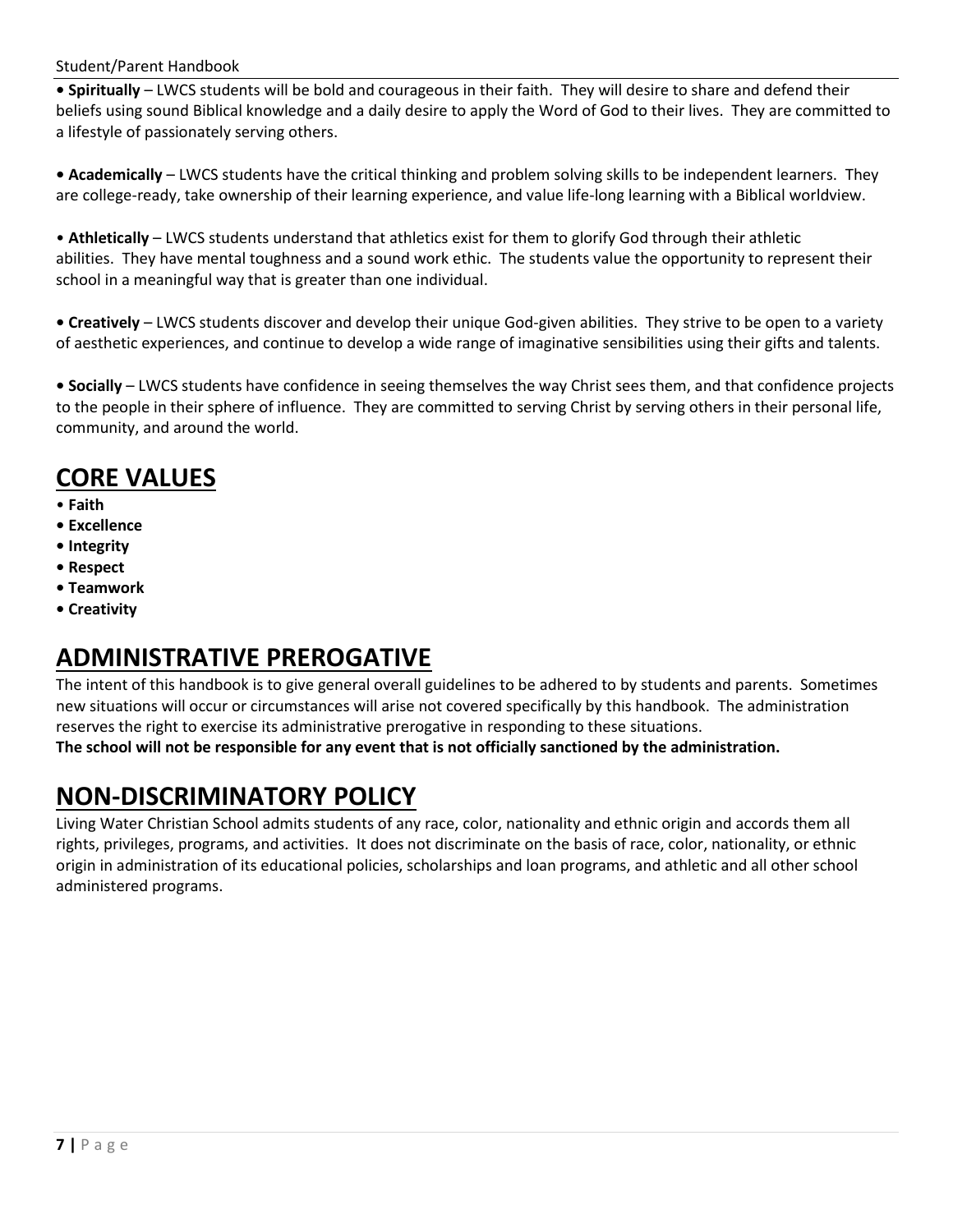# *STATEMENT OF DOCTRINAL BELIEFS*

Living Water Christian School is a nondenominational institution, but each faculty member must sign a statement affirming his or her adherence to the following doctrinal positions. Additionally, parents of our students must support these statements in their own lives/practices, live a lifestyle consistent with these practices before their children, and support the school in teaching these as moral truths.

1. The Scriptures: We believe that the entire Bible, all 66 books of the combined Old and New Testaments are verbally inspired by God and are inerrant in the original writings. Through the providence of God, the Word of God has been protected and preserved, and is the only infallible and authoritative rule of faith and practice. (II Timothy 3:16-17; 2 Peter 1:20-21)

2. God: We believe that there is only one true, living sovereign, holy and eternally existent God. He exists in three coequal persons: Father, Son and Holy Spirit. Each being a distinct person with a distinct function, but all of one essence and all possessing the same nature, perfection and attributes. The triune God is the creator and sustainer of all things, the source of all truth, and is worthy of worship, confidence and obedience. (Deuteronomy 6:4-5; Genesis 1:31)

3. Jesus Christ: We believe that Jesus Christ is God. He was conceived by the Holy Spirit, born of a virgin, lived a sinless life, performed many miracles, shed His blood on the cross to pay the debt of our sins, was buried, resurrected, ascended to the right hand of the Father and will return in glory and power. (John 1:1-3;14: Matthew 1:18-25; Philippians 2:5-9; Colossians 1:15; 1 Corinthians 15:1-8; Acts 1:11)

4. Holy Spirit: We believe that the Holy Spirit is God, co-equal and co-existent with the Father and the Son. He is the chief convictor of sin, the chief agent of regeneration and sanctification. The Holy Spirit lives within every believer and empowers every believer to live a Godly life. (John 14:16-19; 16:7-15; 1 Corinthians 6:19-20; Romans 8:9,11; Titus 3:5)

5. Mankind: We believe that in the beginning God created mankind in His image and is not in any sense the product of evolution. Mankind was originally created with the ability to live perfectly for God's glory. (Genesis 1:27-31)

6. Sin: We believe that Adam, the first man, sinned by disobedience. This act resulted in the fall of all mankind; therefore, all people have sinned and lost their ability to live for the Glory of God. Every person's sin incurs both physical and spiritual death until there is forgiveness and salvation by the grace of God. (Genesis 3:1-24; Romans 3:10- 23; 5:12-21; 6:20)

7. Salvation: We believe the salvation of lost and sinful people is a free gift of God's grace apart from human works, based solely upon Christ's death and received only through faith in the person and finished work of Jesus Christ on the cross and His resurrection from death. (Ephesians 2:8-10; 2 Corinthians 5:21)

8. The Church: We believe that the church is the body of Christ and the family of God. It is made up of saved and baptized believers, who regularly come together for worship, fellowship and ministry. (Matthew 16:18; 1 Corinthians 12:12-14; Hebrews 10:25)

9. The Home: We believe that God has ordained the family as the foundational institution of society. It is composed of persons related to one another by blood or adoption with marriage as the foundation. Marriage, as designed by God, is the uniting of one man and one woman in covenant commitment. In addition to these important beliefs, we also believe that God has given the parents and home the responsibility to bring up their children in the nurture and admonition of the Lord. We believe that a consistent and whole education will occur when home, church and school work closely together and in agreement on the basic concepts of life. (Ephesians 6:4; Proverbs 22:6)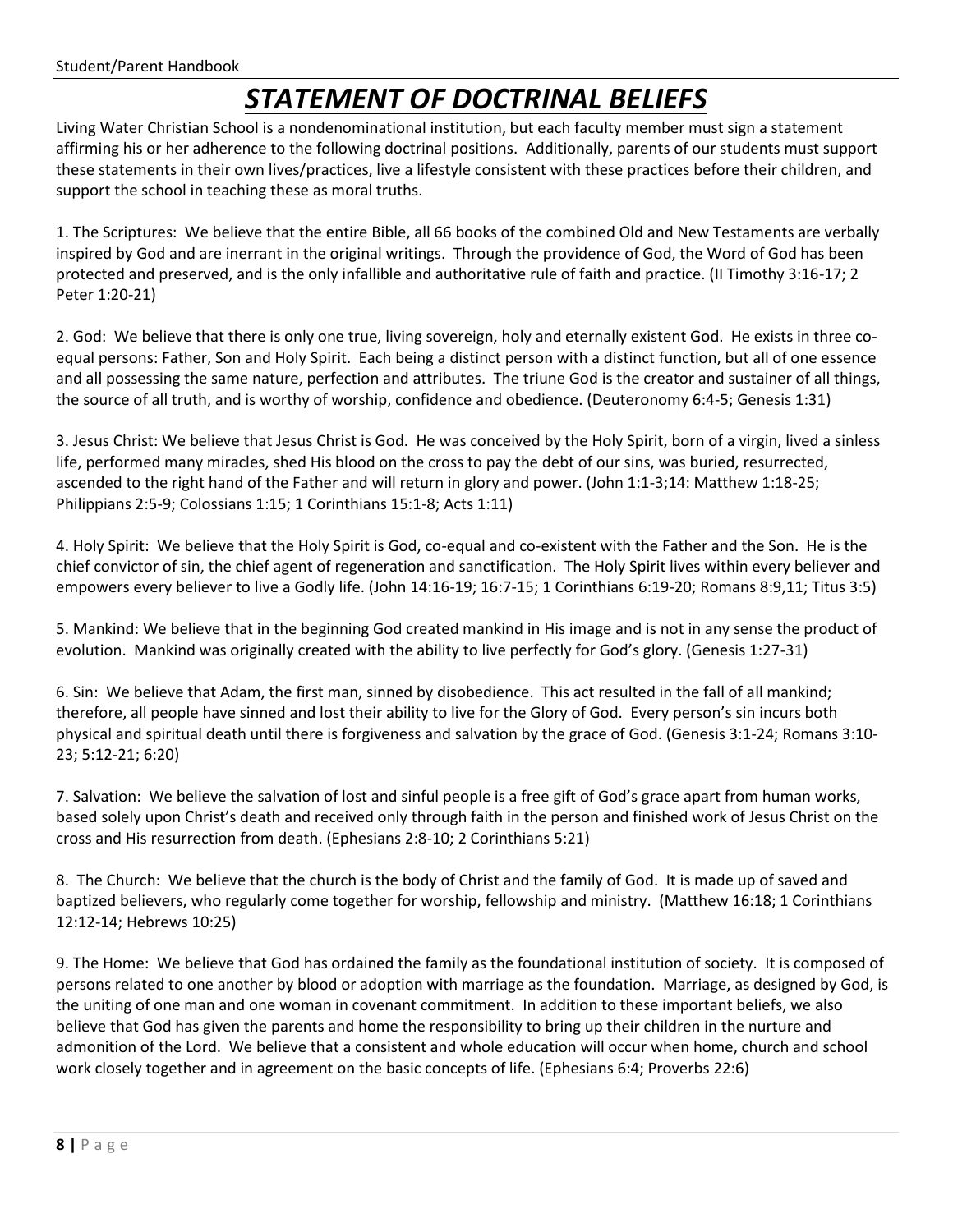### **LIFESTYLE POLICY**

Living Water Christian School's Biblical role is to work in conjunction with the home to provide an education grounded upon spiritual truth and to mold students to be Christ-like. On occasion, the atmosphere or conduct within a home may be counter or in opposition to the Biblical lifestyle LWCS teaches. This includes, but is not necessarily limited to sexual immorality, homosexual or transgender orientation, or inability to support the moral principles of LWCS. LWCS expects parents/guardians to refrain from conduct or a lifestyle which would undermine the religion, Christian beliefs and values taught by the School and to cooperate and support the religious educational philosophy of the School. In such circumstances LWCS, predicated upon religious reasons, cannot effectively partner with the parent/guardian because of the divergence between the religious teachings of the School, which permeate the entire educational experience and philosophy of LWCS, and the beliefs, attitude, lifestyle or conduct of the parent/guardian. LWCS reserves the right, within its sole discretion, to refuse admission of an applicant or to discontinue enrollment of a student.

A covenant signifies a solemn oath and sincere pledge of mutual respect and cooperation. LWCS covenants to provide the best it can for your children in the way of facilities, curriculum, faculty, athletics, social functions and instruction. We further pledge to do all possible to support your home in growing every student in the nurture and admonition of the Lord. As the legal parent/guardian of your children, we covenant to support LWCS in its efforts at Christian education. We, the parents/guardians, agree that it is our responsibility to strive diligently toward the observance of the "Parent/Guardian Statement of Support" as God enables us by the power of the Holy Spirit. If, for some reason, we become dissatisfied, we promise to handle the matter privately and lovingly. If support or resolution cannot be reached, we recognize it is our responsibility to leave LWCS and seek a school in alignment with our personal convictions. Together, as a school and as parents/guardians, we pledge to submit our lives to one another and to the final authority of the Word of God.

### **PARENT COOPERATION**

Living Water's education mission involves working closely with the home in the overall Christian education of students. LWCS views itself as partnering with parents in the education process. As a result, parents enrolling their children (and in order to maintain enrollment), agree to support and cooperate with LWCS in the education of their child and also agree to support the religious educational philosophy of the school. This is founded upon the Biblical principle articulated in Amos 3:3, "Can two walk together, except they be agreed." Parents also agree to support LWCS with prayers and a positive attitude. Complaints or negative comments will be shared with the teacher, administrator or person involved, in accordance with Matthew 18 principles. Parents agree that if at any time, parents/guardians act in a manner that demonstrate a lack of support for LWCS or its religious educational philosophy, or otherwise reflect a lack of cooperation and commitment to the home and school working together, LWCS has the right, in its sole discretion, to remove any student or to discontinue further enrollment of any student. Parents/Guardians acknowledge and agree that their conduct can jeopardize the enrollment status of their child. If a parent of a current student files a lawsuit (or threatens to do so) against the school, his/her student will be dismissed from school until the matter is settled.

# **PARENT/GUARDIAN STATEMENT OF SUPPORT**

• We have received and read the "Statement of Cooperation" of LWCS and are willing to have our children educated in accordance with them.

- We will regularly and earnestly pray for Living Water Christian School
- We will worship the Lord regularly at a Bible-believing church
- We will fully cooperate in the education activities of LWCS by doing our best to make Christian education effective in the lives of our children
- We will require our children to support the spiritual activities of LWCS (Chapel, Bible Classes, Scripture Memory, etc.)
- We will pay all our financial obligations to LWCS on or before the date due. If we are ever unable to do so, we will notify the business office, giving reasonable explanation for the delay and stating when payment will be made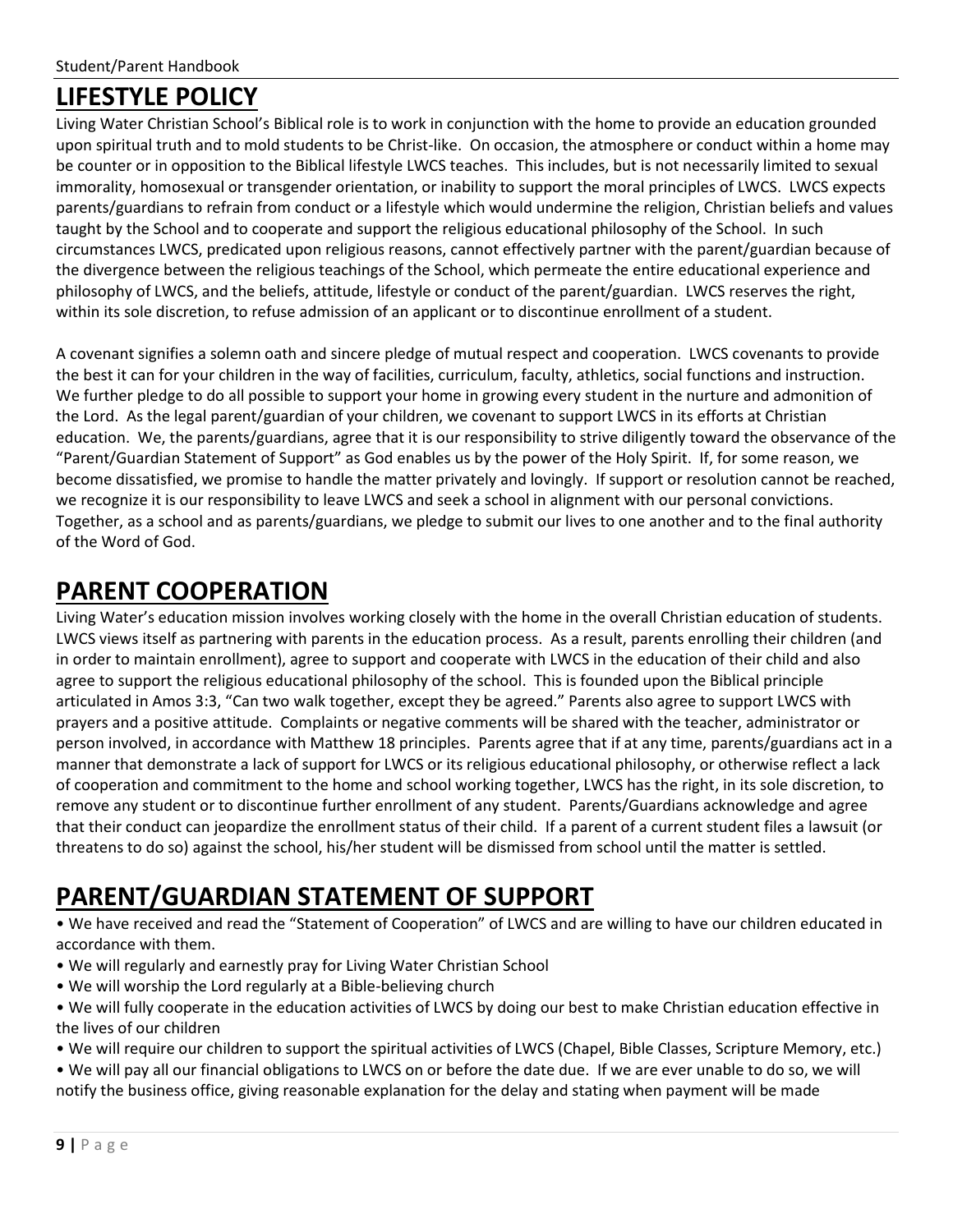- We acknowledge LWCS has full discretion in the discipline of our children in accordance with the "Dress Code Policy" and the "Discipline Policy" as published
- We acknowledge LWCS reserves the right to place our children at the appropriate grade level and designate the appropriate teacher(s)
- We will volunteer for duties and responsibilities for LWCS, as opportunities arise and God provides the time and strength
- We will be faithful to attend all parent functions at LWCS, as best we can, to include Open House, Parent Teacher Conferences, information nights, etc.
- If we become dissatisfied with LWCS in any way, we will resolve the matter with the person(s) involved, privately and lovingly, rather than spreading criticism and negativity (Matthew 18:15-17;23-24). We understand that failure to adhere to expected standards may result in LWCS, at its discretion, denying further enrollment or discontinuing enrollment of our student at LWCS
- We will support and advance LWCS in every area possible spiritually, academically, physically and financially
- We will participate above and beyond tuition in supporting the annual Walk-A-Thon

• We will agree to follow the complaint resolution procedure understanding that failure to do so may result in my child(ren) being dismissed from LWCS.

# **STUDENT HONOR CODE (Grades K3-12)**

Attendance at Living Water Christian School is a great privilege. Like all privileges, it comes with certain responsibilities. I, therefore, personally accept each of the following Christian responsibilities:

- Love God Wholeheartedly Mark 12:30
- Serve Others Joyfully Philippians 2:3-4
- Obey Authority Hebrews 13:17
- Work Diligently Colossians 3:23

# **STUDENT AGREEMENT CONDUCT (Grades 6-12)**

As a Christ-centered school, LWCS desires that every school employee and student reflect a lifestyle pleasing to Jesus Christ. Because of this, who we are and what we do, **both on and off campus** are extremely important. Realizing that students are representatives of LWCS and that the expectations of Biblical behavior are not limited to a specific time or location, expected conduct standards apply to students both in and out of school and whether on campus or away from campus. Thus, parents understand and agree that a student's conduct away from campus and outside of school hours can result in disciplinary action. Since the testimony of our lives is so significant, you are asked to read and sign the following agreement which pertains to student conduct both on and off campus, during and after school.

• To God Almighty – I believe and depend on the gospel, which is the power of God for salvation. I will seek to honor the Lord in all that I think, say and do and I will humbly submit to His commands. I recognize that my appearance and behavior reflects on God as much as on me and my family. (Deuteronomy 26:17; 1 Corinthians 10:31)

•To my parents – I will attempt to honor my parents in everything I think, say and do. I will seek to learn all that I can from them. I acknowledge that I cannot receive what I need in life or godliness without them. (Exodus 20:12; Ephesians 6:1-3; Psalm 78:1-8)

• To my church – I will submit to all authorities in the church that God has placed over me. I will make worship, discipleship and spiritual growth a priority in my life. I will attempt to be an ambassador of Christ and His church wherever I am. (Titus 2:1-5; Galatians 2:20; Matthew 28:19-20)

• To my teachers – I will demonstrate respect, attentiveness, gratitude and obedience to my teachers. I will seek to do all the work that I have been assigned with diligence, honesty and integrity. I will do my utmost to learn and achieve as much as I possibly can. (Hebrews 13:1; Ephesians 5:8-17; Philippians 2:3-7)

• To my classmates – I will honor and respect the time, work and feelings of my fellow students. I will model honesty, integrity, kindness and modesty in my relationship. I will love others by confronting their sin (and receiving their correction) in a spirit of love and humility. (Romans 12:9-18; Philippians 2:3-7; Ephesians 4:15-16)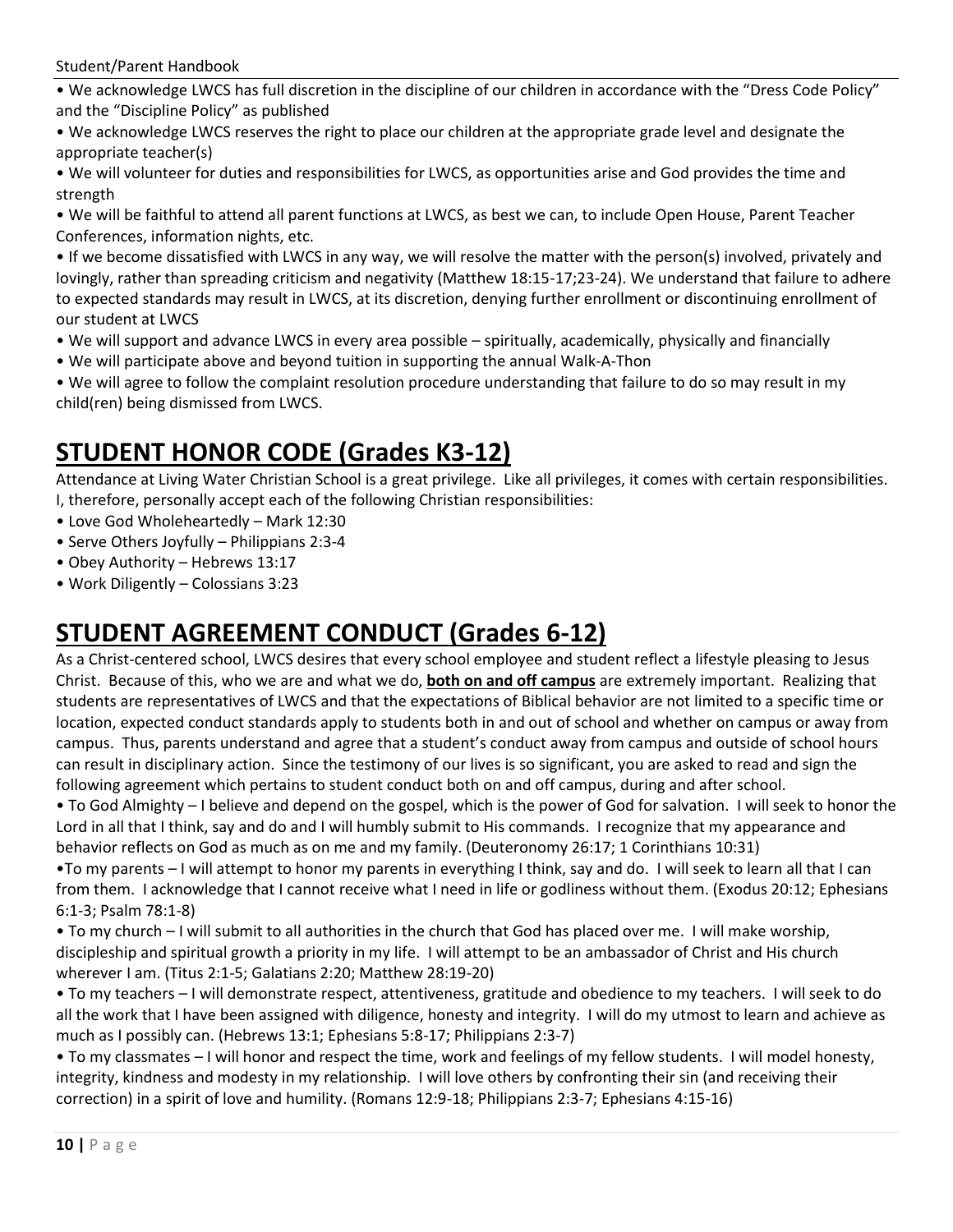### **Additionally**:

- I will strive for excellence as a student in all that I say and do
- I will obey Biblical principles about speech and conduct
- I will show respect and cooperate with those in authority at LWCS
- I will not try, use or possess alcohol, drugs or tobacco

• I will avoid cursing, sexual immorality (including professing to be a homosexual/bisexual/and transgender or practicing homosexual/bisexual/and transgender behaviors), witchcraft, dissension and cheating. Specific acts and attitudes that LWCS does not accept or tolerate are cited in Galatians 5:19-21

- I will dress in accordance with the guidelines set forth by LWCS dress code policy
- I will comply with the discipline policy of LWCS

• I will use appropriate, non-violent means to resolve any conflict. Students should keep their hands off other students at all times. Any form of aggressive behaviors, such as bullying, insults, threats, inappropriate teasing and harassment are demeaning to other students, disruptive to the education environment and are not tolerated

• I will strive to complete all assignments on time and to the best of my abilities and demonstrate academic integrity in all assignments and course work

• I will engage in conversation which is appropriate and honoring to God. Profanity, inappropriate joking/language or innuendos are not acceptable

- I will respect the personal property of others. Students should leave the property of others alone. Destructing, damaging, tampering with or theft of an individual's or LWCS property is not tolerated
- I will view other students as brothers and sisters in Christ
- I will not engage in any actions that compromise the safety of other persons or LWCS
- I will abide by the other policies set forth herein, including, but not limited to the policies prohibiting harassment, prohibiting threats of violence, and prohibiting possession of any weapon at LWCS or its related activities
- I will be courteous, cooperative and accepting of instruction and discipline

•I will avoid any other conduct which brings discredit to LWCS, its standards or violates the Biblical teachings or standards. Such conduct may, based upon the facts and circumstances, result in discipline

• I understand that once I enroll at LWCS, I am part of the LWCS family where ever I am. Therefore, I agree to avoid behavior, both on and off campus, that would dishonor Jesus Christ, LWCS, the church, my family and me

• I understand that I can be held accountable by LWCS for any negative behavior both on and off campus at any time during the school year. If LWCS determines the inappropriate behavior impacts my witness for Christ, the school's reputation and/or other LWCS students or families in a negative manner, suspension or expulsion may result

Students agree to uphold each of the above statements before enrolling in LWCS. Parents and students agree that any violation of the above, or other policies set forth herein may result in discipline, up to and including suspension or expulsion.

# **CHANGES TO POLICY**

The administration of LWCS reserves the right, in its sole discretion, to alter, amend or repeal any policy, or to adopt new policies when it determines it to be in the best interest of LWCS, following written notice to all Parents/Guardians by the Administrator. Parents/Guardians agree to abide by the current policies and any changes or modifications made pursuant to this provision.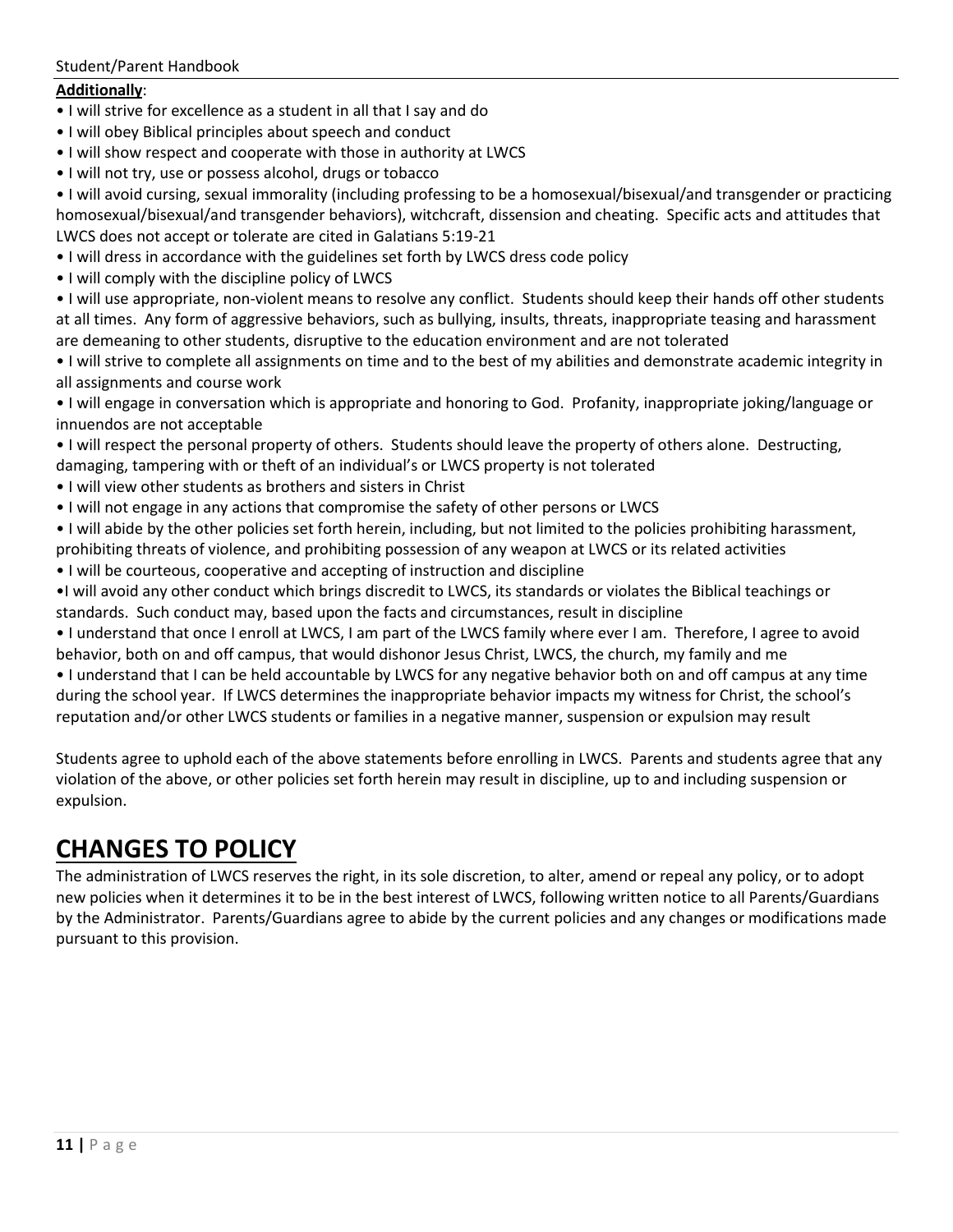# *ACADEMIC POLICIES*

# **ACADEMIC PROBATION**

Students are expected to meet specific minimum academic requirements in core subject areas. Failure to maintain these requirements may result in Academic Probation, retention (K5-8) or withdrawal from Living Water Christian School. Student(s) on Academic Probation may be removed from school activities that distract from maintaining academic requirements. Reinstatement to good standing in academic status will take place at the end of each quarter by the Principal. The minimum academic expectations are:

- 1. Pass every core subject at a level of 70% or higher
- 2. Maintain an overall 2.0 or higher GPA.

Academic Probation will be assessed at the end of each quarter.

# **BIBLICAL WORLDVIEW INTEGRATION**

It is vital that there be focus and implementation of Biblical World View in all areas of academic accomplishment. The primary means to accomplishing Biblical Integration at Living Water Christian School encompasses the provision of a Christ-Centered atmosphere for school personnel, students and families. This atmosphere will be realized and enhanced through consistent prayer, devotions, training, nurturing and shepherding of students and their families. A second path to attaining Biblical Integration at Living Water Christian School is through the merging of the Biblical Worldview Integration into all areas of curriculum content as the instructional staff consistently strives to inform and influence student learning. This will be achieved by intersecting the truths of Scripture with the teachings of the various curricula. Biblical Integration includes the immersion, demonstration and influence of Biblical doctrine and truth as it relates to all aspects of learning.

# **CHAPEL/ASSEMBLIES**

Chapel and assemblies are part of the curriculum and are designed to be educational, profitable and spiritually enriching experiences. Chapel provides one of the few opportunities in school to participate in worship, to hear the Word of God, to watch a drama and to learn formal audience behavior. Regardless of the type of program, courtesy demands that the student body be respectful and appreciative. Talking, whispering, whistling and booing are discourteous. Parents are invited to attend. Chapel is required for all students. Failure to attend will result in disciplinary action.

# **DUAL ENROLLMENT**

Juniors and Seniors are eligible to take dual enrollment course work at Coastal Community College (CCCC). Students who pass dual enrolled classes will receive credits toward their high school diploma and college credits from CCCC. Please note that these are considered college courses. Many colleges will view Dual Enrollment courses as college credit. As a result, the grade that you receive may be put on your college transcript later, as well as your current LWCS transcript. Some colleges may not accept a grade lower than a "C" in any college course. As such, performing well in your Dual Enrollment class is extremely important for the college application.

To participate in Dual Enrollment:

- Students must have a minimum GPA of 3.0
- It is the student's responsibility to keep his/her parents informed of the course progress and to communicate with the professor.
- A final grade for the course is sent to LWCS after the semester is complete.
- CCCC final grades will be listed on the transcript as an alphanumeric grade and calculated into the LWCS GPA with a weight factor of 1.0. These grades will appear only on the student transcript.
- If a student withdraws from a course, that withdrawal will appear on their LWCS transcript.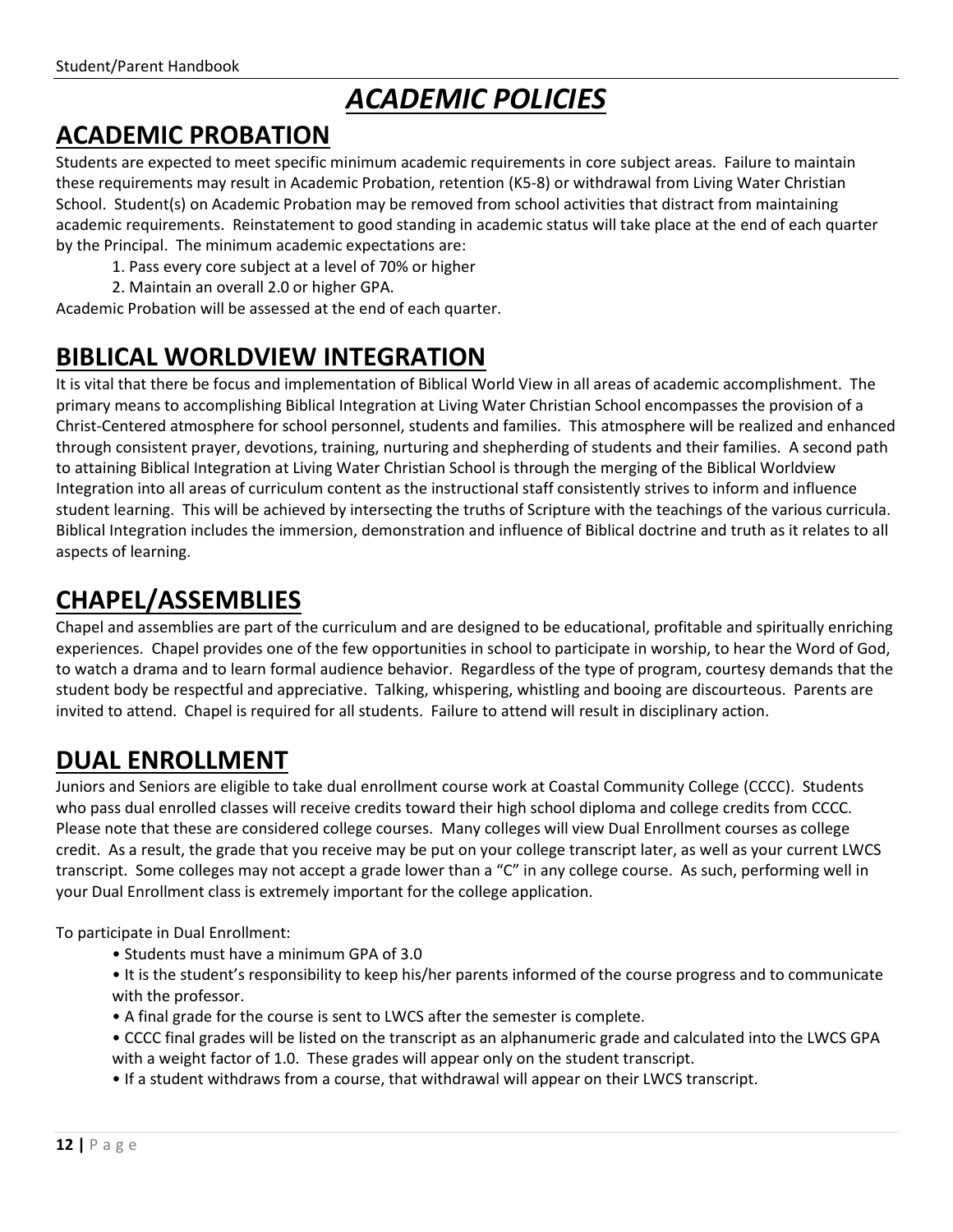If you wish to take a Dual Enrollment course at Coastal Carolina Community College, please make an appointment with the Principal to register. Students are responsible for completing the enrollment process in accordance with the community college's requirements.

### **EXTRA CREDIT**

Extra credit can often be viewed as a way to quickly, and easily, raise a student's grade to an acceptable average, in replace of completing regularly assigned work or accurately preparing for tests and quizzes. At LWCS, extra credit will not be used to make-up for a lack of diligence or initiative. Extra credit is to be assigned at teachers' discretion; however, these assignments must comply with the following:

- Must be curriculum based
- May only be assigned once per grading period
- May be questions on a test or an individual assignment
- May only be assigned to students whom have completed all regularly assigned work

# **EXTRACURRICULAR ACTIVITIES**

The extracurricular activities that are available include, but are not limited to, athletics, clubs and Fine Arts. While extracurricular activities are important and strongly encouraged, these activities do not supersede academics and conduct. Good academic performance and proper behavior are needed to be able to participate in any extracurricular activities.

### **Participation Guidelines:**

- Participation in a school sponsored extracurricular activity is a privilege
- A higher standard of excellence is expected from students involved in these activities. Participating students are representing our school, our community, our families and our Lord Jesus Christ. The standard of behavior should be one that exhibits pride, politeness and responsibility.

• It is important for students to understand that the behavioral expectations placed upon them by Living Water Christian School can extend beyond the classroom and school campus

- The student must maintain a 2.0 GPA.
- The student must be at school or involved in an approved school-day activity for the majority of the day in order to participate in any extracurricular event occurring that day.

• It is the responsibility of the parent to ensure access to emergency medication/equipment when LWCS business office is closed. If your child participates in an after school activity (Sports, Drama, Clubs, etc.), you will need to make arrangements with the instructor/coaches for instruction/access to any emergency medical supplies (inhaler, EpiPen, etc.) for your child. The student will not be permitted to carry medication(s) or any medical supply unless they have a written medical authorization. There will be no access to the emergency medication/equipment stored in the school office before 8:00AM or after 3:30PM. We appreciate your cooperation as we try to ensure the well-being of your child.

### **FIELD TRIPS**

Education is not limited to the classroom. Teachers may choose to take their class to off-site locations for firsthand experiences. In order to participate in a field trip, students must have on file a signed Permission Form from his/her parent(s) and must have earned the right to attend. To earn this right, a student must demonstrate that he/she has the discipline to obey the rules and regulations that are necessary to have a safe and successful trip. Any faculty member, with the consent of his/her principal, may choose not to take any student who has demonstrated a lack of self-discipline and may be a potentially disruptive influence on a trip. Parents will be provided with all information concerning the trip and adequate chaperones will be acquired. If an overnight stay is required for a field trip or athletic event, LWCS administration will schedule a mandatory parent meeting at least two weeks prior to the field trip to review the details of the trip.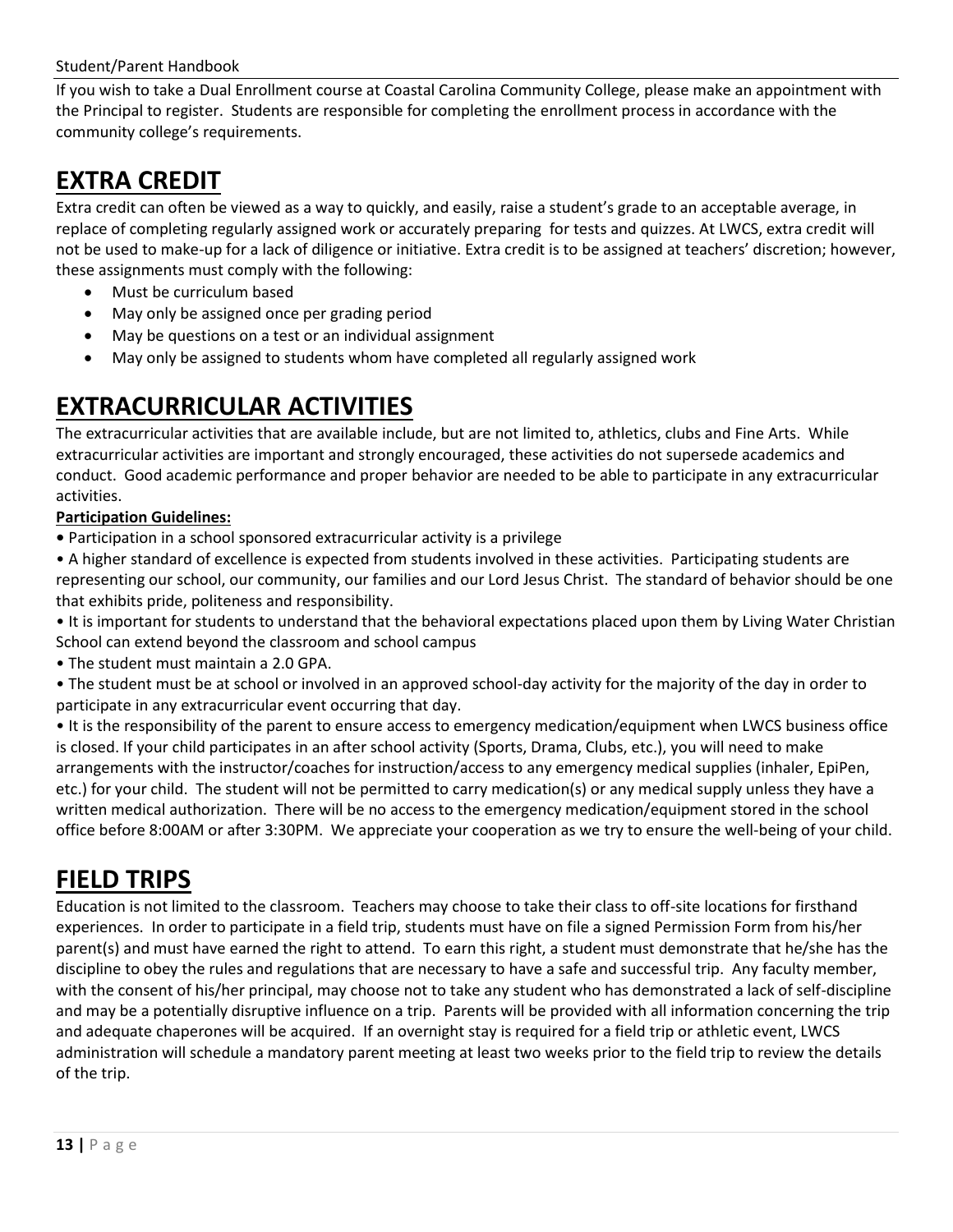**GENERAL FIELD TRIPS:** Schedule and applicable fees will be available through the classroom teachers. Costs associated with field trips will be included in the activity fee.

**CHAPERONES:** LWCS reserves the right to limit the number of chaperones attending a field trip.

**SIBLINGS:** Only those students in the grade level on the field trip are permitted to attend. In an effort to maintain a safe and secure as well as educational experience for all involved, parents serving as chaperones are not permitted to bring siblings along on the trip.

### **GRADING**

A serious attempt is always made to provide parents and students some evaluation of a student's progress that is consistent and meaningful. A student's grades may include test scores, quiz scores, homework, notebook checks, labs, projects, reports, term papers and classroom participation.

- No major grades will be given during the first week of school. Teachers will use this time to carefully evaluate initial assignments and become acquainted with each student's abilities.
- Elementary teachers will send home weekly folders that contain LWCS/Teacher communication as well as assignments, tests and/or quizzes from the previous week to inform parents of their child's progress. These folders are to be reviewed, signed by parents and then returned to school.
- Middle and High School students will be responsible to relay LWCS/Teacher information to their parents. Tests and quizzes will be returned directly to the student.
- Report cards will be posted in the parent/student portal within 10 days of the completion of each nine-week grading period. The school year consists of four grading periods.

*Please note*: A family's account must be in good standing in order for a report card to be issued.

The Grading System, as reflected on each nine week report card is as follows:

|               | <b>ACADEMIC SCALE (GRADES 1-12)</b> | K3-K5                      |  |  |
|---------------|-------------------------------------|----------------------------|--|--|
| 100% - 90%    |                                     | Skills based on assessment |  |  |
| 89% - 80%     |                                     | Pass or Fail               |  |  |
| 79% - 70%     |                                     |                            |  |  |
| 69% - 60%     |                                     |                            |  |  |
| 59% & Below F |                                     |                            |  |  |

### **Grade Point Average Calculation:**

Living Water Christian School uses a 5.0 weighted grade point scale for grades 9-12 for the purpose of determining Valedictorian, Salutatorian, honor rolls and transcripts. See weighting section for an explanation of weighted grades.

| Grade | <b>CP</b><br>Grade<br>Point | DE<br>Grade<br>Point | Grade | <b>CP</b><br>Grade<br>Point | DE<br>Grade<br>Point | Grade | <b>CP</b><br>Grade<br>Point | DE<br>Grade<br>Point | Grade | <b>CP</b><br>Grade<br>Point | <b>DE</b><br>Grade<br>Point |
|-------|-----------------------------|----------------------|-------|-----------------------------|----------------------|-------|-----------------------------|----------------------|-------|-----------------------------|-----------------------------|
| 100   | 4.0                         | 5.0                  | 90    | 3.0                         | 4.0                  | 80    | 2.0                         | 3.0                  | 70    | 1.0                         | 2.0                         |
| 99    | 3.9                         | 4.9                  | 89    | 2.9                         | 3.9                  | 79    | 1.9                         | 2.9                  | 69    | 0.9                         | 1.9                         |
| 98    | 3.8                         | 4.8                  | 88    | 2.8                         | 3.8                  | 78    | 1.8                         | 2.8                  | 68    | 0.8                         | 1.8                         |
| 97    | 3.7                         | 4.7                  | 87    | 2.7                         | 3.7                  | 77    | 1.7                         | 2.7                  | 67    | 0.7                         | 1.7                         |
| 96    | 3.6                         | 4.6                  | 86    | 2.6                         | 3.6                  | 76    | 1.6                         | 2.6                  | 66    | 0.6                         | $1.6\,$                     |
| 95    | 3.5                         | 4.5                  | 85    | 2.5                         | 3.5                  | 75    | 1.5                         | 2.5                  | 65    | 0.5                         | 1.5                         |
| 94    | 3.4                         | 4.4                  | 84    | 2.4                         | 3.4                  | 74    | 1.4                         | 2.4                  | 64    | 0.4                         | 1.4                         |
| 93    | 3.3                         | 4.3                  | 83    | 2.3                         | 3.3                  | 73    | 1.3                         | 2.3                  | 63    | 0.3                         | 1.3                         |
| 92    | 3.2                         | 4.2                  | 82    | 2.2                         | 3.2                  | 72    | 1.2                         | 2.2                  | 62    | 0.2                         | 1.2                         |
| 91    | 3.1                         | 4.1                  | 81    | 2.1                         | 3.1                  | 71    | 1.1                         | 2.1                  | 61    | 0.1                         | 1.1                         |
|       |                             |                      |       |                             |                      |       |                             |                      | 60    | 0.0                         | 1.0                         |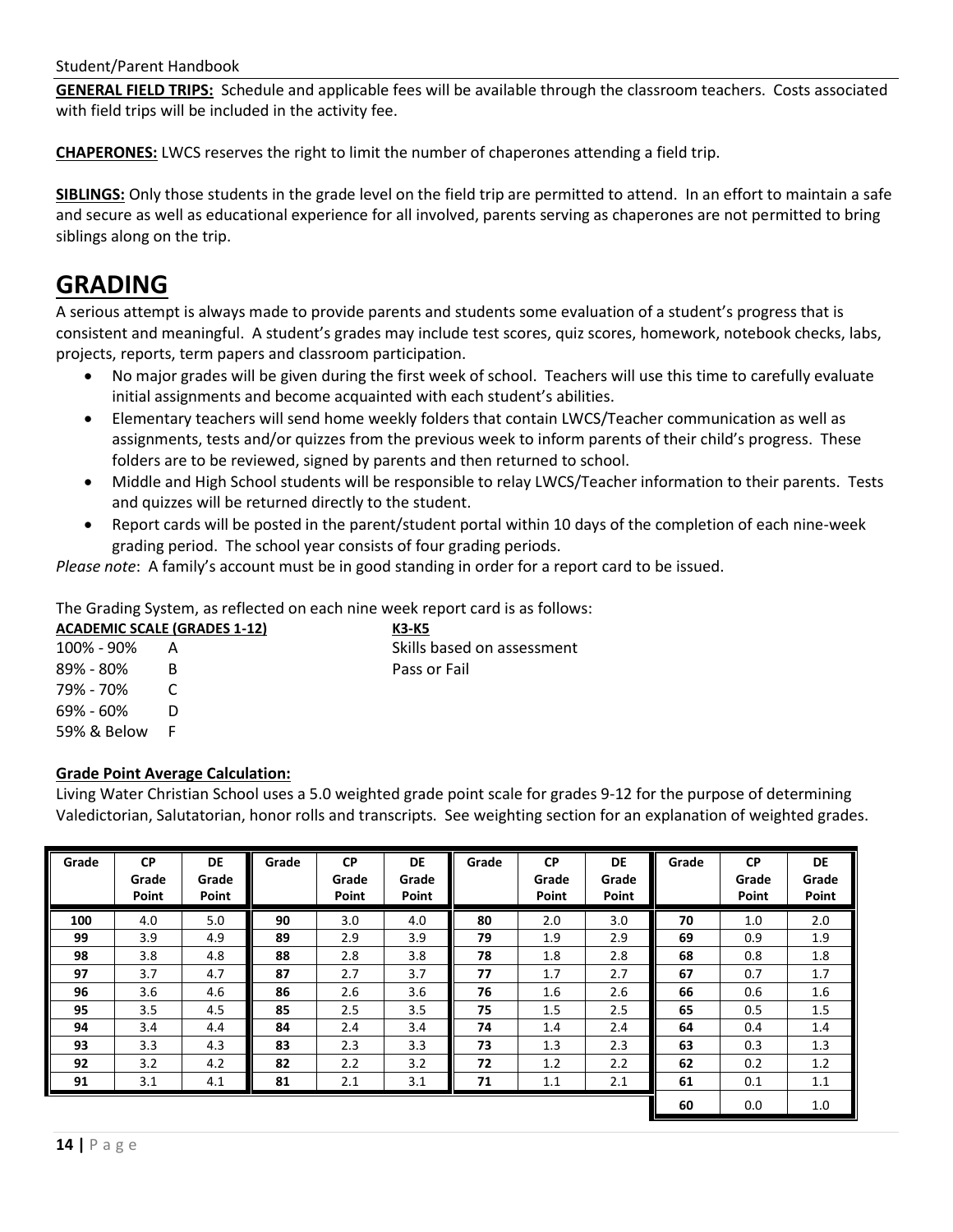In addition to the 5.0 weighted GPA, LWCS also calculates an un-weighted GPA in grades 9-12 using a 4.0 scale. The unweighted scale is used for such things as NCCAA athletic eligibility, team GPA awards through NCCAA and other various instances that do not include LWCS in-house academic awards. The un-weighted 4.0 scale awards students grade points on the following scale:

| 100% - 90% | 4.0 |
|------------|-----|
| 89% - 80%  | 3.0 |
| 79% - 70%  | 2.0 |
| 69% - 60%  | 1.0 |
| Below 60%  | ი.ი |

### **TRANSFER GRADES (Grades 9-12)**

Transfer grades will be entered into a student's record and will be reflected on the transcript, not on the quarterly report cards. Some institutions only report to LWCS letter grades on official transcripts. When this occurs, student grades will appear on the LWCS transcript as a letter grade reported from the transferring institution. However, for the purpose of the Cumulative GPA the grade will be rendered at the middle of the grade category.

\**Example: Student A arrives at LWCS from a school in Georgia. Her transcript from that school shows that she had a "B" in 9th grade English. Her LWCS transcript would be updated to show that she made a "B" in 9th grade English and a 3.5 (middle of the category) would be factored into her Cumulative GPA.* 

*\*Example: Student B arrives at LWCS from a local school and has "C-" on their official transcript from that school in American History. This particular grade would show on his LWCS transcript as a "C-" and a 2.3 would be factored into her Cumulative GPA.*

### **ACADEMIC RECOGNITION:**

Principal's List: All "A's" per grading period with nothing less than an "S" in conduct Honor Roll: All "A's" and "B's" per grading period with nothing less than an "S" in conduct.

### **GRADUATION POLICY:**

Our desire is that students will use the full four years to be involved in a wide range of academic and extracurricular experiences as he/she prepares for their college years.

The minimum required courses (26 credits) for graduation are:

- Bible 4
- Language Arts 4 (English 101, 102, 201, 202)
- Mathematics 4 (Algebra I, Algebra II, Geometry, Math higher than Algebra II)
	- Science 4 (Physical Science, Biology, Chemistry, Additional Science)
- Social Sciences 3 (World History, American History & Government/Economics)
- Foreign Language 2 (Spanish I & Spanish II)
- Fine Arts 2
- Electives 3
- **Service Hours 20 20**

*\*Bible will be waived for the year(s) that transfer students were not in attendance at LWCS.This does not change the 26 credit requirement for graduation)*

*\*All seniors are expected to submit a minimum of three college applications \*A student must have earned a cumulative GPA of 2.0 on a 5.0 scale*

### **Graduation Honors:**

Summa Cum Laude: 5.00 Magna Cum Laude: 4.75 – 4.99999 Cum Laude: 4.50 – 4.74999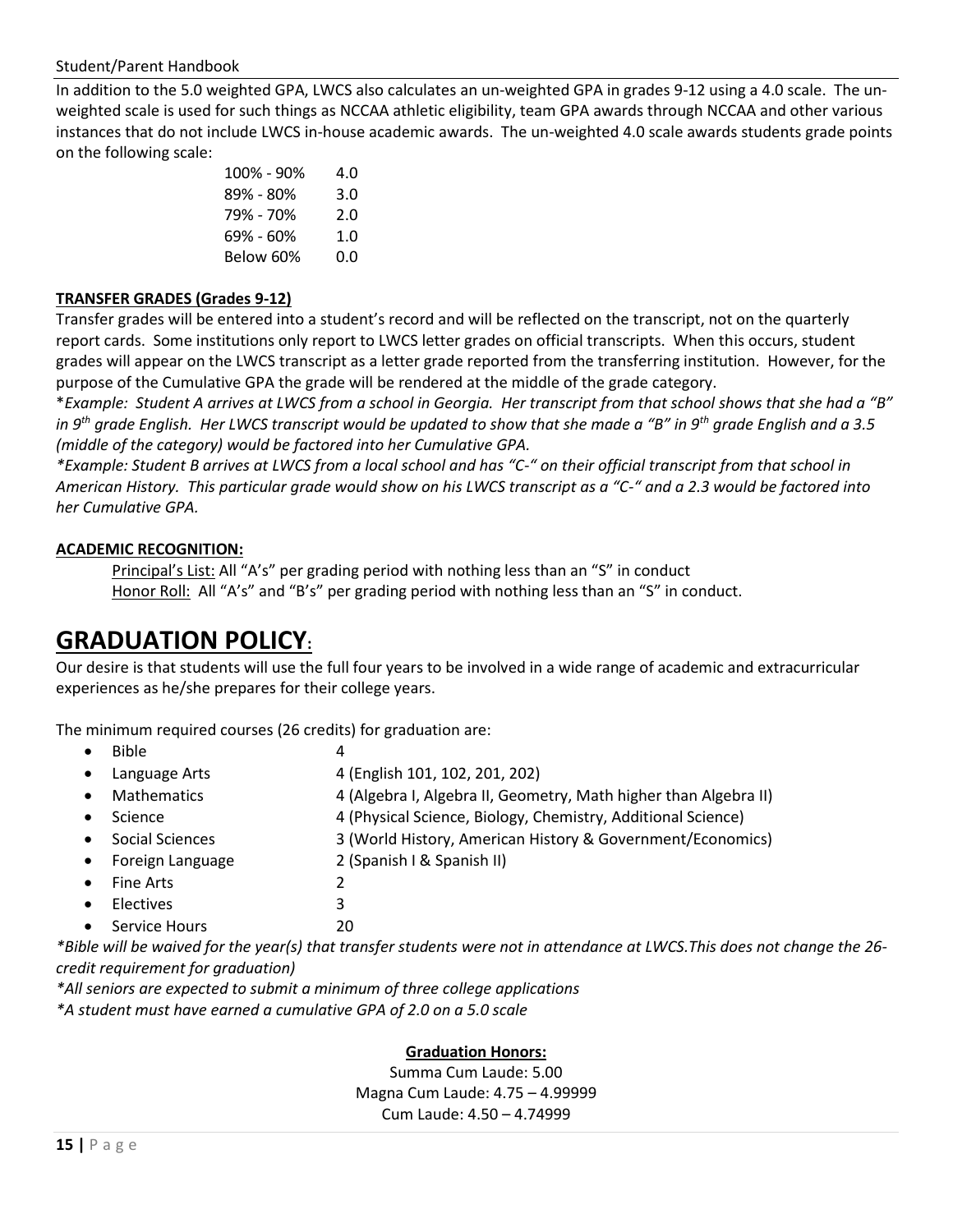### **High School Graduation:**

The High School Graduation Program is designed to recognize the accomplishments of the students. All  $9^{th} - 12^{th}$  grade students are required to attend. All faculty and administration of LWCS are required to attend.

### **Daniel & Esther Award:**

The Daniel & Esther Awards are presented to one male and one female student at the Awards Ceremony. These students are selected by faculty members because they embody the mission of Living Water Christian School. The Daniel and Esther Awards are the most prestigious awards given to students graduating from LWCS. Its recipients are awarded a scarlet stole at the Awards Ceremony and are allowed to wear that stole as part of their graduation regalia. Faculty members have the discretion to not award the Daniel & Esther Award in any particular year if they so choose.

### **Valedictorian and Salutatorian:**

To be eligible for Valedictorian or Salutatorian Honors, a student must be enrolled in full attendance at LWCS for their entire junior and senior year, have a cumulative GPA over 4.10, and have completed 35 community service hours. The academic portion of the formula will be based on a calculation of a cumulative grade point average, which will include all required courses plus electives up to 26 credits. If a student has less than 26 credits, grades in all course taken will be calculated. If a student has more than 26 credits, the lowest grades in all elective courses in excess of 26 will not be calculated in the grade point average.

### **K3 Program**

The K3 program is designed for students that are 3 years old by August  $31<sup>st</sup>$  of the new school year.

- Criteria for acceptance in the K3 program includes
- Age 3 by August  $31<sup>st</sup>$  of the new school year
- K3 Screening for 3 year olds
- Able to use the restroom without assistance, pullups are not allowed.
- Able to dress themselves with little to no assistance

### **K4 Program**

The K4 program is designed for students that are 4 years old by August  $31<sup>st</sup>$  of the new school year.

A criterion for acceptance into the K4 program includes:

- Age 4 by August  $31^{st}$  of the new school year
- K4 Screening for 4 year olds
- Able to use the restroom without assistance.
- Able to dress themselves with little to no assistance

### **Kindergarten**

Kindergarten at Living Water Christian School is a very special time for our students. All students desiring to start Kindergarten must be 5 years old by August 31<sup>st</sup> of the new school year. During this foundational year, students are given the building blocks of success for future education. Parents are encouraged to become active, supportive and involved in the Kindergarten program.

### **Late Work**

Our goal at LWCS, is to help students understand that deadlines and due dates are a part of day-to-day living and can be reflective of work ethic and character. The following policy applies to students' daily work and major assignments.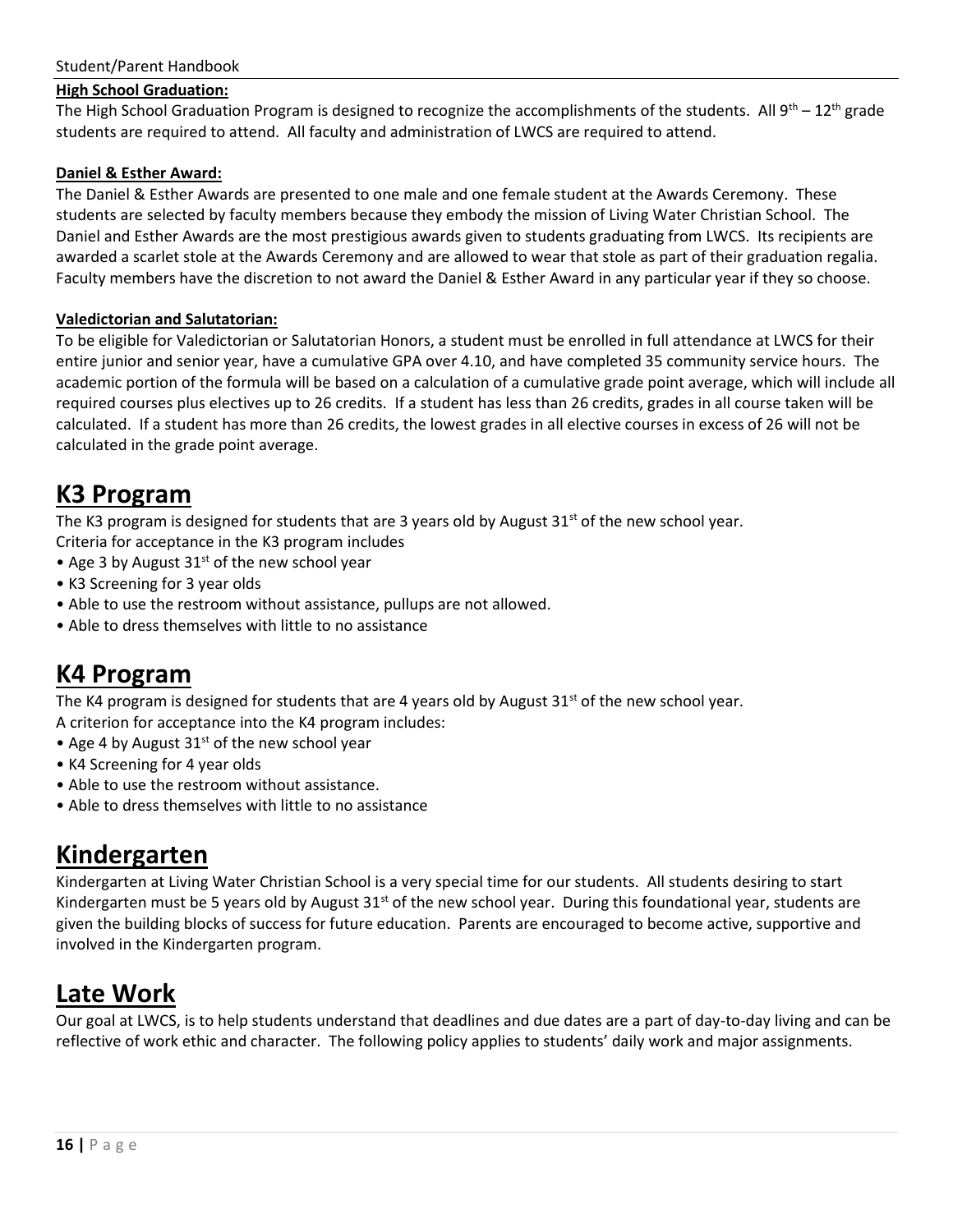### **Grades 1-3**

There will be no deduction for late homework. However, repeated occurrences may result in disciplinary action at teacher's discretion. Students in 3<sup>rd</sup> grade begin receiving deductions for late work in the 3<sup>rd</sup> quarter of 3<sup>rd</sup> grade as they prepare for transition into 4<sup>th</sup> grade.

### **Grades 4-12**

Daily Work/Homework: All work is expected to be completed and turned in on the assignment due date. In the event that daily work or homework is submitted one day later without an excused absence, there will be a 50% deduction in the grade. No credit will be applied to any daily work turned in two or more days late without an excused absence. No late work will be accepted in  $6<sup>th</sup> - 12<sup>th</sup>$  grade math.

Major Assignments/Projects: All major assignments and projects are expected to be completed and turned in on the assignment due date. In the event that major assignments or projects are submitted late, 10% will be deducted for each day the assignment/project is late. The 10% penalty will be compound (10% day one, 20% day two, 30% day three, etc.…) and apply each day for the equivalent of one school week (5 days). After 5 days, no credit will be applied to the assignment project.

In case of an unplanned absence, students are allowed the same number of days as the length of the absence in which to make up quizzes tests, homework and major assignments without penalty.

### **Report Cards**

Student grades are available for viewing in the parent portal on the school website. Parents are encouraged to view these grades on a regular basis and stay apprised of their child's progress in each subject area. During the nine-week period, a parent will be notified if a student's grade begins a significant decline or if a pattern begins to develop in the student's homework or conduct that indicates a cause for concern. The final report card will be made available in the office at the end of the school year once all financial obligations have been met. An interim report will be sent home at the mid-point of each nine-week period.

### **Rising Grade Level Parent Meeting**

Rising Grade Level Parent Meetings are held annually. Parents are invited to attend an informative session on grade level expectations, as they prepare their children for the new school year. Teachers give a brief overview of the curriculum and expectations for students entering the grade level.

### **School Calendar**

The school calendar is designed to maximize learning and to minimize absenteeism. A few noon dismissals are listed on the calendar. Days off for holidays and other events are strategically placed to provide rest for the students, families and teachers. Because absence from class is detrimental to a student's academic performance, families are encouraged to align any school year vacations with the scheduled days off (see attendance). The school calendar for the coming year will be finalized each April.

The school calendar is available on our website at [www.lwcs.net](http://www.lwcs.net/). Parents and students can click on the "calendar" link and view the calendar.

### **Service Hours**

It is the mission of Living Water Christian School to encourage our students to practice service in humility before self in and outside of the classrooms. Community Service is unpaid and voluntary work (outside of school hours) that helps and benefits others in specific areas in the community and globally. It is our desire that grades 9-12 volunteer for a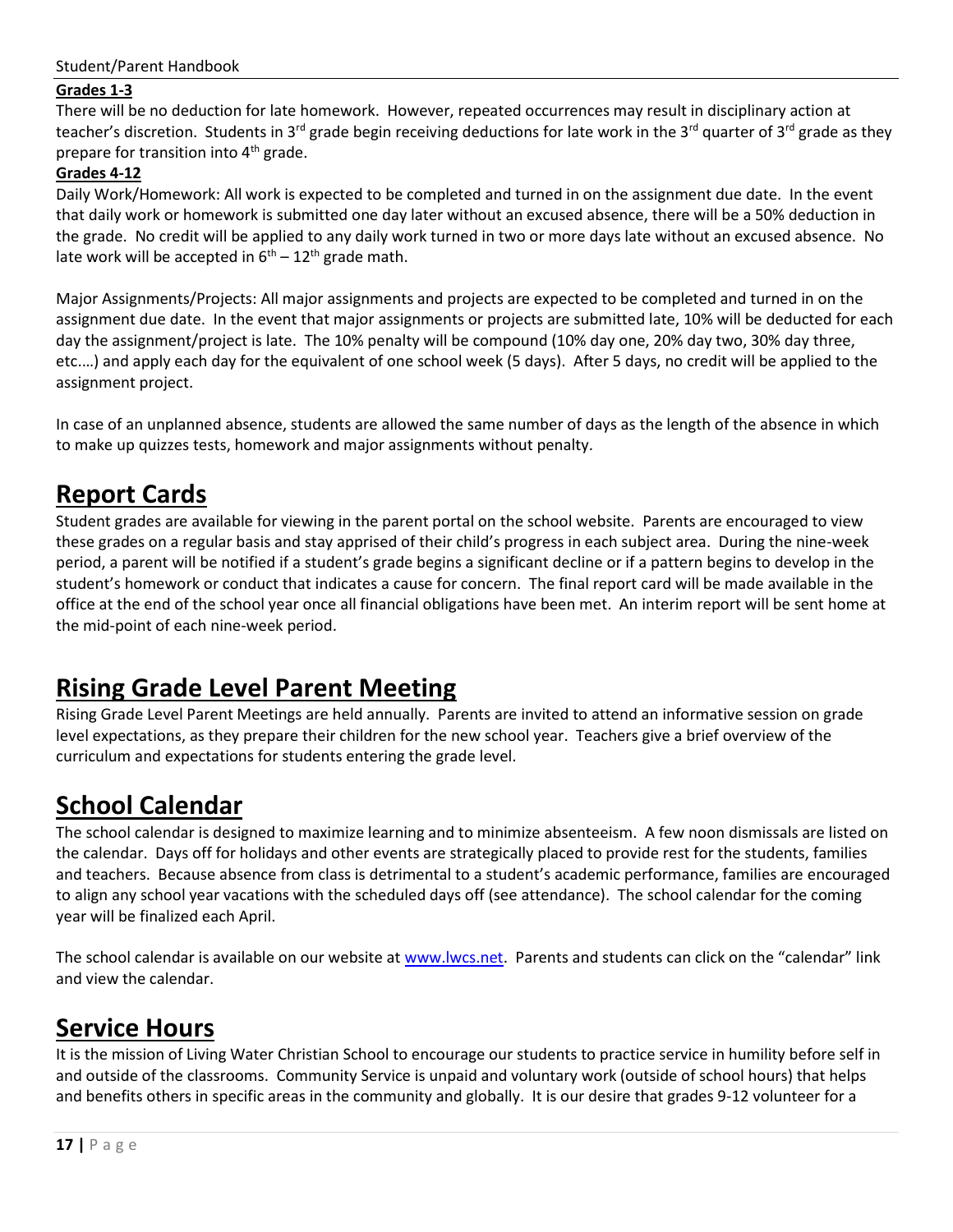minimum of 20 Service Hours throughout the school year, in order to be eligible to be named valedictorian or salutatorian students must complete 35 hours.

### **Voluntary work that includes the following activities:**

- Promotes the health, welfare and safety of the community
- Improves the standard of living for people within our community and those of other regions
- Enriches the lives of the mentally and/or physically disabled in our community
- Supports and encourages the growth of the Arts in our community
- Improves the quality of life for senior citizens in our area
- Provides leadership, guidance and activities for the youth in our community
- Preserves the environment and/or protection of historical sites

### **What does not count for community service:**

- Babysitting
- Working for the family's business or for a family
- Items donated to non-profit organizations and/or campaigns
- Services performed during school hours

# **Standardized Testing**

Testing is an important component of Living Water Christian School's academic program. Each spring, Standardized Tests are administered to all students enrolled in  $3^{rd}$ ,  $6^{th}$ ,  $9^{th}$  and  $11^{th}$  grades.

### **Student Records**

Living Water Christian School maintains complete records, including a cumulative academic record, for each student. All material in these records are treated confidentially and are available in accordance to the following policy:

• No report card or student records will be released to parents or to another school if the family is delinquent in tuition payment or has a debt of any kind with LWCS

• Parents or guardians have the right to review all official records, file and data directly related to their child's academic progress, including all materials that are incorporated into their student's cumulative record folder. Parental request to review official records relating to a child shall be made in writing to the Administrator. Such requests will be honored within ten (10) school days following receipt of the request. All records will be reviewed in the presence of the Principal, Office Manager or Administrator so that proper explanation can be given.

• Parents shall have an opportunity for a hearing with the Administrator to challenge the content of their student's school record to ensure that the records are not inaccurate, misleading or otherwise in violation of the privacy or other rights of the student, and to provide an opportunity for the correction or deletion of any such inaccurate or misleading information.

• There will be no release of a student's personal records or file or any data in those records without the written consent of a parent or guardian, to any individual, agency or organization other than the following:

- Staff members of LWCS who have legitimate educational interest
- Court or law enforcement officials, per a subpoena or court order
- Certain federal, state or local authorities performing functions required by law
- Officials of other schools in which the student intends to enroll
- Release of report cards, etc.., to non-custodial parents.
	- Non-custodial parents have equal access to report cards, teacher conferences, etc., together with the custodial parent. By law, both have joint input into the education of the child as provided by the Shared Parent Responsibility Act of 1, 1982, State 61.13, "Dissolution of Marriage; Support; Custody"
	- If the final judgment and/or settlement agreement stipulates otherwise, the custodial parent must submit a copy of that judgment or agreement to the principal, if LWCS is to comply. Such documents shall be placed in the student's regular file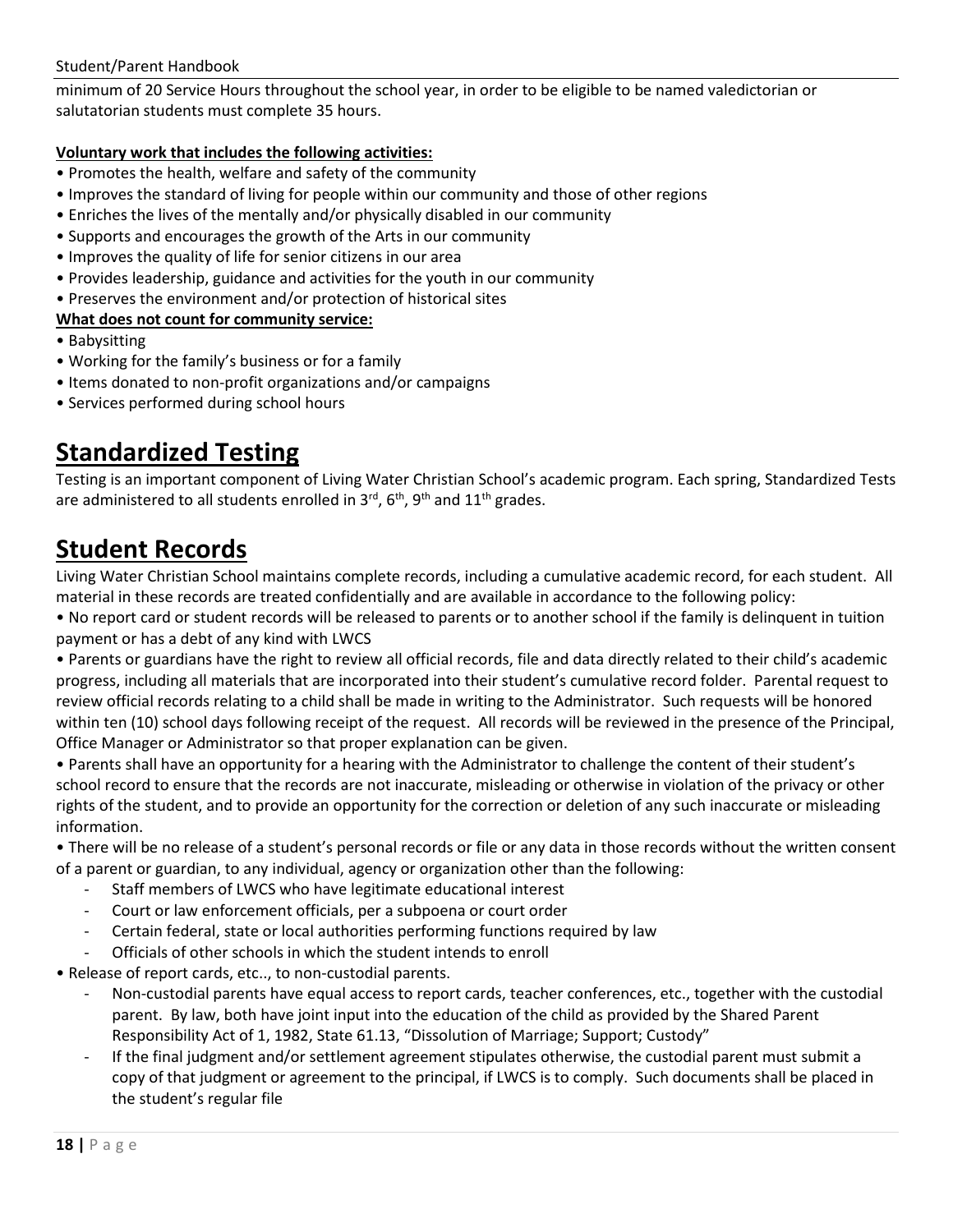- Whenever a request by a non-custodial parent is made for information, appearance at a teacher's conference, etc., the custodial parent may be notified by LWCS of the non-custodial parent's request for information
- Transcript request must be in writing and should expect at least ten (10) business days to be completed.

# **Tardy and Late Check-in Policy**

Punctuality is an important part of a successful school experience and is an expectation at LWCS. Being late to class is disruptive and this practice is to be avoided. All tardies are recorded as part of the student's permanent record. A tardy is defined as not being in the classroom seat when the tardy bell rings. All tardies are considered unexcused unless accompanied by a written note from a parent explaining the tardy.

If a student in Grades K3 – 5 arrives to school after 8:05 AM, he/she must be escorted to the office by a parent/guardian. If student in Grades 6-12 arrive to school after 8:05 AM, he/she is not required to be escorted to class, however, they still must report to the office. The student must receive a pass from the Office before he/she reports to their teacher. More than five (5) tardies per quarter is considered excessive. Excessive tardies will be monitored by the Principal and will result in a letter informing the parents. A continued pattern of consistent tardies will result in disciplinary action. Three (3) unexcused tardies will result in one (1) unexcused absence.

# **TEST DAYS**

Principals work with teachers to coordinate that no more than two (2) test are given in one school day.

### **TESTING SECURITY**

To encourage student's integrity, administration must insist that whenever a quiz, test or exam is given,

- The teacher is to be circulating and observing
- Students must use a cover sheet, with everything removed from his/her desktop
- When possible, students are to be spread out
- The teacher is not to accept quiz, test or exam grades called out by students in class
- Students are not allowed to grade their own tests or exams nor those of other students

# **TEXTBOOKS**

Efforts: Instructors will closely review literature to identify content that may be deemed offensive to some students/parents.

The teacher will present to the Principal the following:

- Specific need for the literature to be utilized as an additional enhancement of existing curriculum
- Specific list of "questionable content" will be developed

• Teacher will develop a specific instructional plan of action on how to address the "questionable material" with a Biblical Worldview Integration

• Teacher will also develop an alternative equivalent assignment that will provide a "choice" for students and parents. (draft of letter informing parents of literature and alternative literature will be described)

• Teacher will present compilation of information mentioned above to the Principal for review

### **TEACHERS**

All teachers at Living Water Christian School are born again believers who profess faith in Jesus Christ as their Lord and Savior. The teachers are expected to always emphasize the spiritual component of life and the importance of a saving relationship with Jesus Christ in all that they teach. It is this component of LWCS that makes it substantially different from other academic schools. Academically, LWCS meets the requirements necessary concerning hiring practices and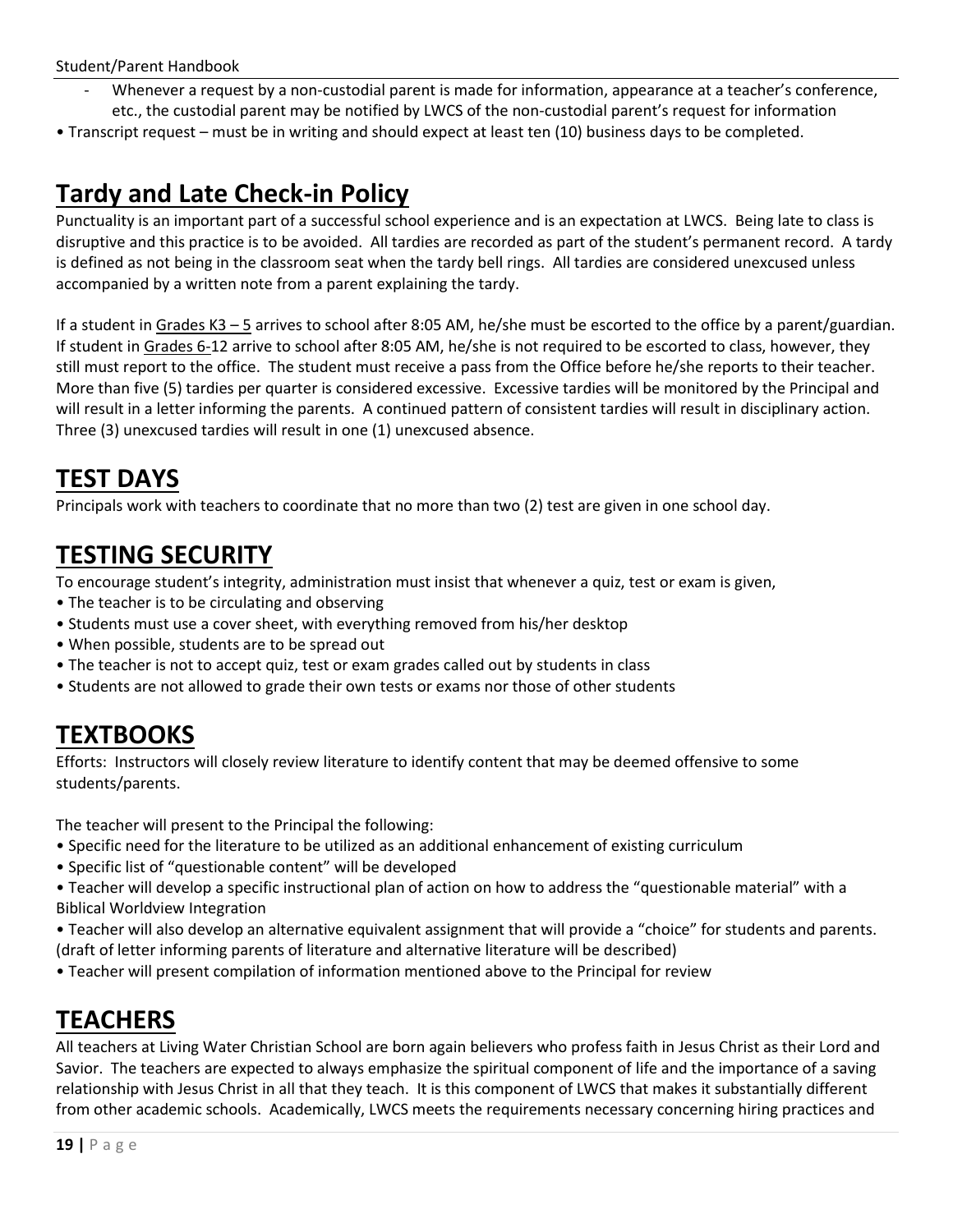policies. LWCS administration is responsible for the recruitment of all faculty and staff and does not consult with classroom parents concerning hiring teachers for a given class either prior to or during the school year. This policy also applies to teacher placement/teaching assignments.

### **TUTORING**

Teachers are available to assist students after school. Please refer to page 39: Communication with Faculty and Staff

# **WARNING BELL**

The first bell (8:00am) in the morning is a "warning" signal for all students to proceed to their classroom. The second bell (8:05am) is when school begins and students are to be in their classroom seats at this time.

# *ATTENDANCE*

Success at Living Water Christian School is directly linked to school attendance. Regular attendance is required by law and provides students the opportunity to acquire the specific skills and meet course goals and objectives that may not otherwise be possible if not in attendance. **Parents must call the Administrative Assistants when their child will not be in attendance.** Many integral learning activities including class discussion, laboratory experiments, field trips, direct instruction and guest speakers cannot be simulated or replicated with bookwork. Irregular attendance is a major cause for poor academic work and continual tardiness is disruptive to the normal flow of school activity.

More than ten (10) absences per semester is considered excessive. Every absence after the tenth must be accompanied by a physician's note. If there are extenuating circumstances not covered by a medical excuse, parents must petition the Principal in writing. A committee consisting of the Principal, Administrator, Senior Teacher and classroom teacher will meet to determine the validity of the extenuating circumstances.

School sponsored activities/field trips are part of the educational program and are not counted towards the ten days. Students choosing not to attend will be counted as absent. Excessive absences may result in the need for the students to take a comprehensive exam to determine mastery of the content covered during the semester. *Public School Law 115C-378, Article 26 states, "The principal shall notify the parent or guardian of a child's excessive absences after the child has accumulated three (3) unexcused absences. After not more than six (6) unexcused absences, the principal will notify the parent or guardian that they may be in violation of the Compulsory Attendance Law and may be prosecuted if the absences cannot be justified under the established attendance policies. After ten (10) accumulated unexcused absences in a school year, if the principal determines that the parent or guardian has not made good faith to comply with the law, the principal is required to notify the District Attorney."* 

# **EXCUSED ABSENCE**

An excused absence is one that occurs for illness, death in the immediate family or unavoidable occurrences. Students should bring a parent's written excuse for being absent to their teacher upon their return. A request to obtain make-up work for the day the child is absent must be made by the parent to the school administrative assistant before 9:15 AM for the work assignment to be ready for pick up by 3:00 PM. Teachers may not have the opportunity to check email between 8:00 AM – 3:00 PM. Requests for assignments for an extended absence should be made at least two days in advance.

Every effort will be made for the students to make up work missed during the school day upon his/her return to school. However, an extended illness (more than 2 days) may require additional tutoring and/or parental assistance. Work to be made up is at the teacher's discretion. Students are required to make up tests and quizzes.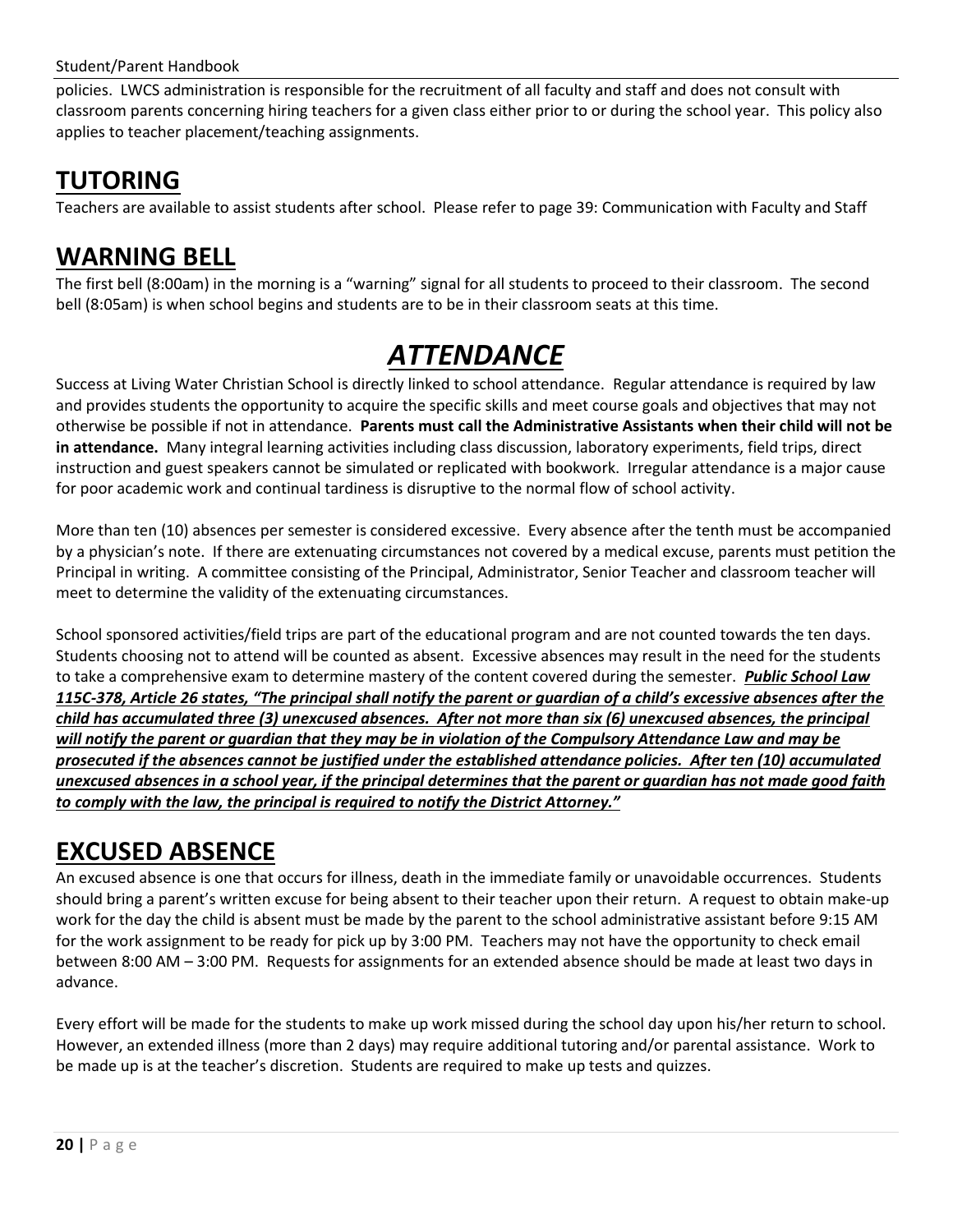In the case of an unplanned absence, students are allowed the same number of days as the length of the absence in which to make up quizzes, test, homework and major assignments without penalty. Major assignments/projects are due the day a student returns to school if the first day of the absence was the due date of the assignment. The Principal may grant exceptions to this policy.

# **ABSENCE WITH PARENT'S PERMISSION**

An absence with parent's permission occurs when parents choose to withdraw children from school for vacations or other absences. Under these circumstances, the following guidelines are in place:

• Any absence that can be anticipated should be provided for with the completion of a Pre-Arranged Absence form with at least 48 hours' notice provided. The form may be picked up at the administrative assistant's desk or in the Principal's Office.

• With a pre-arranged absence, the student will make up the work missed either before departure or upon return from the trip within the time constraints of LWCS make-up policy; major assignments that are due during the absence must be turned in before the student leaves for the pre-planned absence. Parents are responsible for instruction of the material covered in the class during the absence.

• The teacher will provide the assignments from the plans he/she has completed at the time of the student's departure. The rest of the assignment will be given to the student upon his/her return.

• All work given to the student before an extended absence is due on the day that the student returns to school or it will be considered late. It is the responsibility of the student to turn in make-up work. Work done during the absence is for practice and reinforcement after parental instruction. It is to be checked by the parents. The work must be returned to school, but those grades will not be entered into the grade book. Extra days given for make-up work will be at the discretion of the teacher depending on the assignment or project due. It is the responsibility of the student to receive a written plan from each of his/her teachers prior to the extended absence, stating what work must be completed and deadlines for the make-up work.

• Tests or quizzes must be made up immediately. Parents of K-5 students must decide with their child's teacher to make up tests missed.

### **UNEXCUSED ABSENCE:**

An unexcused absence occurs when a child is absent for any other reason. Class work and assessments missed must be made up. The Principal may also take additional disciplinary action such as detention, in-school suspension or other measures as is deemed appropriate to the case and occasion.

# **ABSENCES FOR EXTRA-CURRICULAR ACTIVITIES**

Students participating in extra-curricular activities must be present at school or involved in an approved school-day activity for the *last four hours* before the dismissal on the day of an event. When a student leaves school early with the team, club or organization, all work (tests, quizzes, projects, homework, etc.) that is due on that day must be turned in to the teacher before leaving. Otherwise, it will be counted as late work.

# **GRADES 6-12**

An absence is defined as missing 15 minutes or more of a class time. Absence due to school sponsored functions will not be included in the cumulative count. All other absences will be included. As teachers take attendance each period throughout the day, teachers will notify the office administrative assistant of any student absent from the class whose name does not appear on the morning list. This notification will take place within the first 10 minutes of each class period.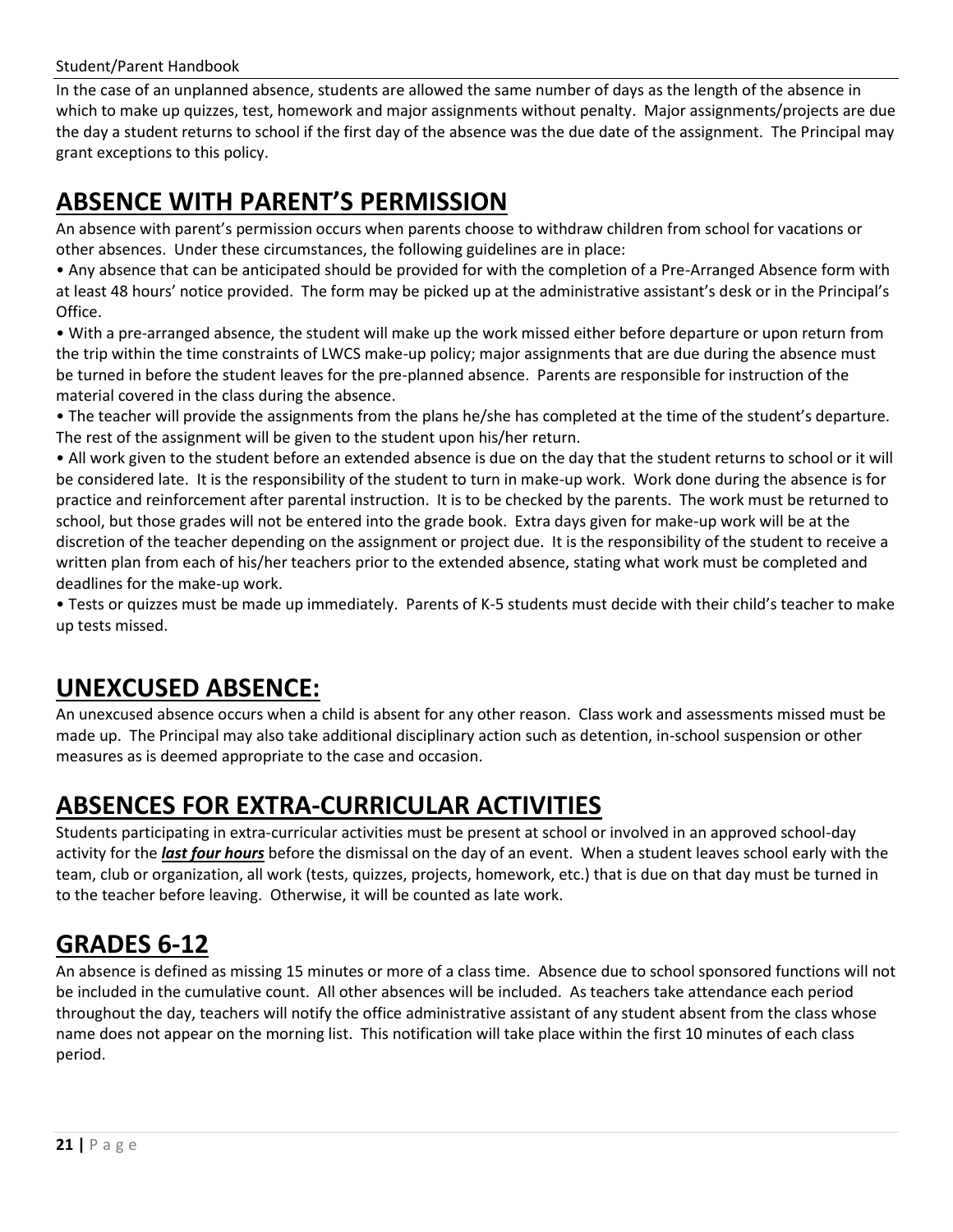Any student who accumulates more than eight (8) absences excused or unexcused in a class for a semester must show course content mastery or receive an "F" for the semester. This policy will be applied to each class separately. Mastery will be determined as follows:

- A cumulative passing grade for the course of (70% or higher)
- All course work completed in accordance with school policy

Parents must notify LWCS every time their child is absent. Academic instruction that is missed must be made up by the student in a manner acceptable to the teacher and the Principal (see policy under Late Work). Areas impacted by absences are honor roll, course credit, extracurricular participation and driving privileges. By state law, students with fifteen (15) or more unexcused absences within any 90-day period will not be able to acquire or maintain a driver's license. These students will be reported to the Department of Motor Vehicles (DMV). Reinstatement of a driver's license must be initiated by the student by submission of written verification that he/she has attended school for 30 days prior to the request for verification of compliance.

### **Excused Absences Include:**

- Illness and injury
- Illness or Death in the student's immediate family (Parents, Step-parents, grandparents, siblings)
- Participation in approved school related activities (is not included in the 10-day count)
- Prearranged absences of educational value, college visits, leadership forums with the Principal's approval, competitions or talent opportunities.
- Medical appointments that cannot be scheduled outside of school

*Students are responsible to schedule and take make-up tests and quizzes. Students will have one day for each day missed to take tests and quizzes and make up any homework*.

### **Unexcused Absences Include:**

- All absences not listed above
- All absences not verified by LWCS

*Consequence:* No extra time allotted for missed tests/quizzes and assignments. Missed tests/quizzes and assignments turned in the next day will receive ½ credit.

### **Pre-Arranged Absences:**

Any extended absence that can be anticipated must be provided for with the completion of a Pre-Arranged Form. Please see Pre-Arranged Absence Form for complete guidelines. Forms are in the Principal's office and must be approved by the Principal minimally two days prior to the absence. Major assignments/projects scheduled to be due during the absence are to be submitted to the teacher *PRIOR* to the absence. **Failure to comply may result in an unexcused absence and penalties will apply.**

### **Absences for Extra-Curricular Activates:**

Students participating in any extra-curricular activities must be present at school or involved in an approved school-day activity for most the day. When a student leaves school early with the team, club or organization, all work (tests, quizzes, projects, homework, etc.) that is due on the that day must be turned in to the teacher before leaving otherwise, it will be counted as late work.

### **Returning After Being Absent One Or More Days**

- Report to the office before the first class of the day
- Present a note detailing the reason for absence. The note must be signed by a parent or guardian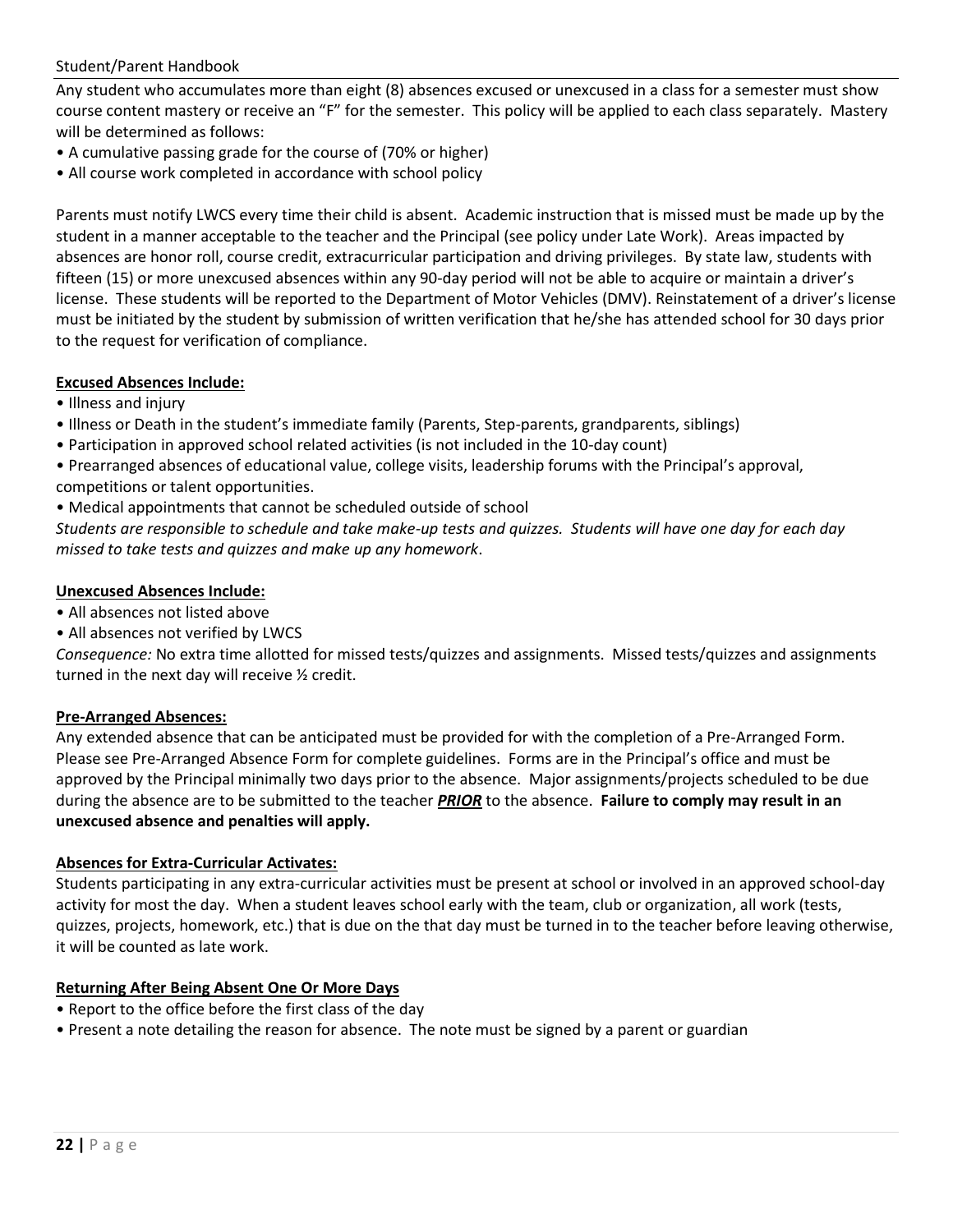### **EARLY CHECKOUT**

Students are encouraged to be in attendance for the entire school day unless unavoidable circumstances require their early dismissal. End of the day activities are just as important as beginning of the day activities; therefore, early checkout by students is given the same consideration as excessive tardiness and may result in disciplinary action by the Principal.

### **Grades K3-5**

K3-5<sup>th</sup> grade school hours are 8:00 AM - 2:40 PM. Parents are discouraged from checking out students for the following reasons: after field trips or activities of older or younger siblings, to avoid the dismissal line traffic, doctor or dentist appointments that can be scheduled outside of school hours. If it becomes necessary to check your student out of school before 2:40 PM, please follow the checkout procedures:

• If you know ahead of time, present a note detailing the reason to the office

• A parent or guardian must sign the student out in the office before leaving the school by providing a school issued pick-up card or valid ID. The student will be called from class to meet the parent in the office lobby. Parents are asked not to go to the child's classroom to pick up the student. However, if a parent must pick up a student from the class, the parent will be given a pass to give to the teacher. The student will not be considered "excused from class" without a pass from the office.

- If returning to school after an early checkout, a parent or guardian must sign the student in at the office.
- Students must be in attendance for lunch to be counted as present.

### **Grades 6-12**

6-12<sup>th</sup> grade school hours are 8:00 AM - 2:40PM. Parents are discouraged from checking out students early. However, if it becomes necessary to check your student out of school before 2:40 PM, please follow the checkout procedures outlined below:

• Bring a note from parent/guardian stating the time needed to leave school and a phone number where the parent can be reached. With the parental note, the student may sign out at the office (grades 9-12).

• Students may not sign out of school unless the administrative assistant is there to verify their departure via note.

• If a note is not presented, a parent or guardian must sign the student out at the attendance office before leaving school. The student will be called from the classroom to meet the parent in the office. Parents are asked not to go to the student's classroom to pick up the student.

• If returning to school after an early dismissal, the student must check back in with the office to receive an Admit Pass for the class missed.

• Students are not allowed to sign out early on the days of special programs, events, athletic games or club days without parental permission.

• Students traveling on the athletic teams or field trips do not have to do the early dismissal procedures. Their dismissals will be handled by their coaches/teachers.

Any student leaving campus for ANY REASON without following appropriate procedure will be considered truant (missing school) and subject to disciplinary action.

# *DISCIPLINE & CONDUCT*

# **CONDUCT AND COURTESY**

Living Water Christian School endeavors to give each student an education, including the teaching of social graces and Biblically based moral education. The education process involves imparting rules and precepts, as well as providing explicit instruction, exhortation and training. Students are expected to address adults with proper titles. "Thank You," "please" and "yes, sir/ma'am" are examples of courtesies exercised. Students are expected to behave as ladies and gentleman at all times, both in and out of school, as he/she represents Jesus, their families and LWCS. Faculty and staff are expected to treat one another with respect and courtesy. At assemblies and chapels, students are expected to be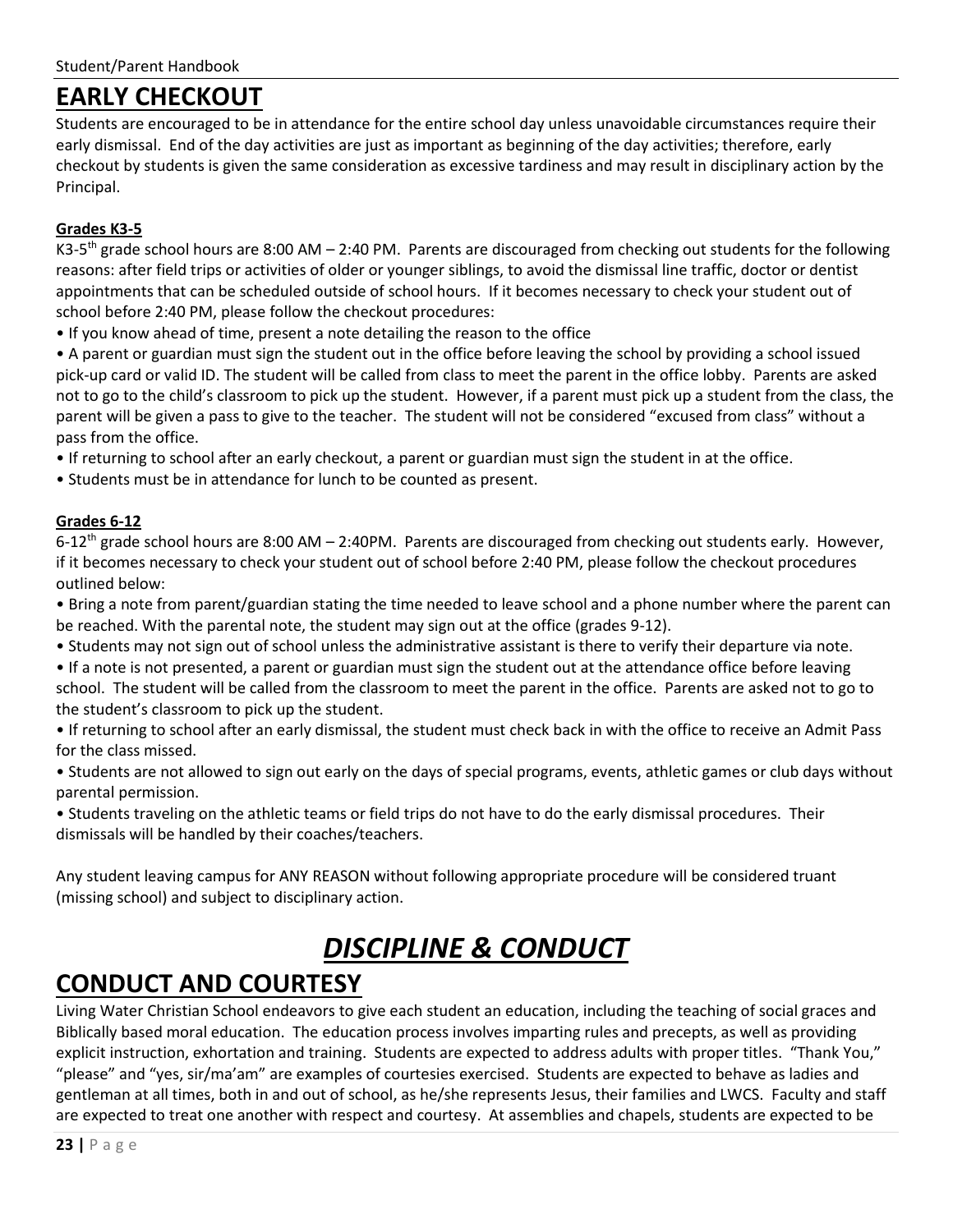active participants and pay attention to the program. Talking, reading, studying, eating and walking around during assemblies are inappropriate behaviors and are not permitted. At athletic events, students and parents are to display sportsmanship toward our team, coaches, opponents and officials regardless of winning or losing the contest, as well as respecting traffic safety by driving and parking in an exemplary manner. Driving and parking violations will be dealt with by Administration.

Likewise, parents are to be examples of good conduct and courtesy in similar fashion, as parents also represent Jesus, their families and LWCS. Parents are to treat one another, school faculty and staff with respect and courtesy, including the respect of time, appointments and school procedures. Parents are to maintain the courtesy of professional decorum in speech and behavior. Professional decorum shall also include respecting the campus functions of teaching and training by not remaining on campus during school hours unless officially volunteering that day in such functions or attending an official meeting or event.

Living Water Christian School believes that a positive and constructive working relationship between the school and a student's parent or guardian is essential to the fulfillment of the school mission. Thus, LWCS reserves the right not to continue enrollment or to re-enroll the student if the school reasonably concludes that the actions of a parent or guardian make such a positive and constructive relationship impossible or otherwise seriously interfere with the school's accomplishment of its educational purposes.

### **CHRISTIAN TESTIMONY**

Good behavior arises from good character. Assisting parents in the development of Godly character in their children is one of our primary goals. This is done by focusing on good behavior and commending it. On occasion, we must also give consequences for negative behavior. It is necessary to recognize and contend with misbehavior so as to discourage its frequency and intensity. It is Biblical to provide consequences within a community for inappropriate actions (Matthew 18).

It is our desire that LWCS students would daily strive to obey the Scriptures. Colossians 3:17 says, "So then, whatever you do, whether in word or deed, do all to the glory of God." In the best interest of the entire school community, so that we might all live happily together and function as smoothly as possible, certain guidelines of conduct must be maintained by all students, both on and off campus. To that end, the school honor code will be emphasized by all students at LWCS through morning announcements and classroom procedures so that a framework for proper behavior, based on the teachings of the Bible, will be with them at all times.

### **Community Guidelines**

This policy is a classroom-centered, teacher-focused policy that is designed to give parents, students and school the tools needed to maintain an optimal learning environment. We believe in the values of these Community Guidelines. While they are not a measure of one's spiritual maturity, they are helpful in maintaining a common, standard of behavior. In addition to the guidelines listed below, each grade level establishes an effective and clear, age-appropriate classroom discipline policy. Teachers will explain these expectations to all students. At the beginning of the school year, teachers will communicate to parents the grade-level discipline policy. The levels of offenses and consequences listed below have been established to effectively handle behavior issues and consequences at the most appropriate level. Although LWCS follows the general guidelines below, all consequences are at the discretion of the teacher, Principal or Administrator as to the proper level of the offense. LWCS reserves the right to proceed to a more severe discipline, up to and including, suspension or expulsion, if necessary. An appeals process based on the "Complaint/Resolution Procedure" and/or the "Expulsion/Appeals" policy may be followed to resolve misunderstandings and differences of opinion. In all such cases, the parent agrees to follow the processes outlined in this handbook as the sole method of conflict resolution without resorting to legal action of any sort. Student discipline consequences are confidential.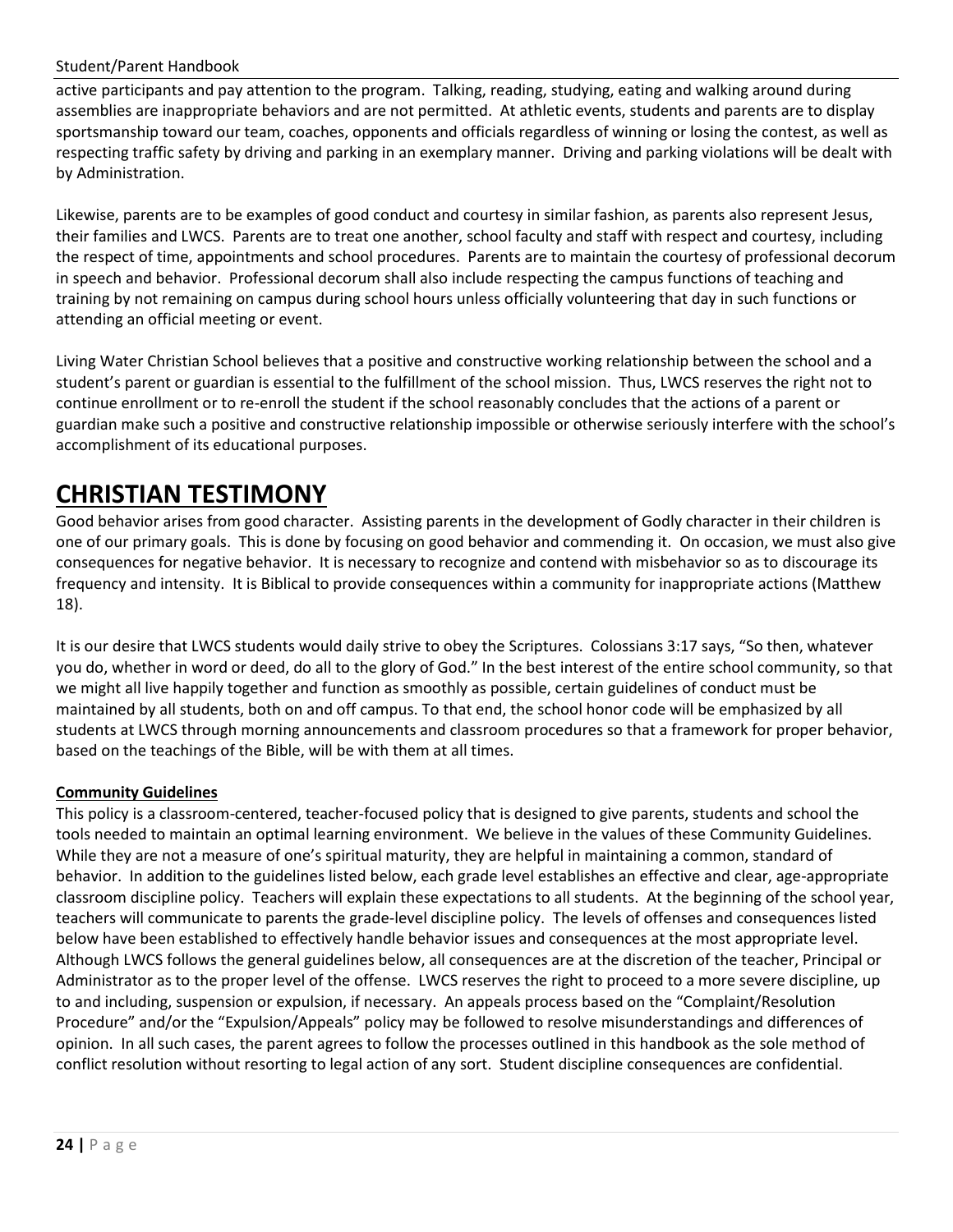### **PROGRESSIVE DISCIPLINE GUIDELINES: Grades K3-5**

### **LEVEL 1: Discipline issues may include, but are not limited to, the following:**

Gum chewing, drink or food in the hallway, drink or food in the classroom without permission, dress code violations, not following teacher's instruction, not following classroom procedures, minor disruptions of teacher or instruction, name calling/teasing, late to class during academic day, inappropriate hallway behavior, inappropriate lunch behavior, inappropriate assembly/chapel behavior, excessive noise, distractors (cell phones, games, music players, etc.), not following pick-up line procedures, not following before school procedures, not following after-school procedures. The classroom teachers handle Level 1 offenses at their discretion. Teachers may use progressive consequences such as warnings, time-outs, missing recess and silent lunch to handle these problems. Classroom teachers may complete a Behavior Report Form to document in-class behavior.

### **LEVEL 2: Discipline issues may include, but are not limited to, the following:**

Recurring dress code violations, excessive or ongoing teasing/bullying, name calling, disrespect, lying, cheating, failure to be properly supervised, inappropriate language, missing class, major disruption of teacher or instruction, excessive roughhousing, Honor Code violation and excessive and/or reoccurring Detention Report Forms within the same semester. A Parent-Teacher-Student conference is required prior to the issuing of a Level 2 Offense. The parent, student and teacher will sign the Conduct Report Form at the end of the meeting. A Conduct Report Form will be issued for Level 2 Offenses. Level 2 Offenses are referred to the Principal in writing by the teacher with his/her support for consequences, which may include a lunch detention or after-school detention, depending on the nature and severity of the offense.

### **LEVEL 3: Discipline issues may include, but are not limited to, the following:**

Fighting/Physical, aggression/confrontation, intimidation/threats/harassment, gross disrespect, insubordination, inappropriate use of an immoral or pornographic material, defacing or damaging property, theft and four Conduct Report Forms within the same semester. A Conduct Report Form will be issued for Level 3 Offenses. Level 3 Offenses are referred to the Principal in writing by the teacher with his/her support for possible in-school or out-of-school suspension of the student. The number of days of suspension depends upon the nature and severity of the offense. Severe or continued Level 3 offenses may result in conditional status or expulsion at the discretion of the Principal. A Parent-Principal-Teacher conference is required when issuing a Level 3 Offense.

### **PROGRESSIVE DISCIPLINE GUIDELINES: Grades 6-12**

### **LEVEL 1 (1 Demerit): Discipline issues may include, but are not limited to, the following:**

Tardiness: Third tardy to the first period of the day, and any subsequent first period tardy thereafter. First and subsequent tardy to any other period of the day. Dress Code/Grooming standard violation, minor classroom disruption, not following teacher's instruction of classroom procedures, unauthorized food/drink in classroom, hallway or any part of the building, excessive noise, roughhousing/inappropriate hallway behavior, inappropriate assembly/chapel behavior, abuse of vehicle parking privileges, not following pick-up procedure, before school or after school procedures.

Some Level 1 Offenses, such as tardiness and dress code violations, will not be held against a student when he or she seeks a leadership position, unless these specific events become excessive. This judgment will be made by the Administration or Club/Organization Teacher/Sponsor.

Multiple dress code violations may result in the student being sent home to change into proper wear.

### **Level 2 (3-5 Demerits): Discipline issues may include, but are not limited to, the following:**

Moderate classroom disruptions, teasing/bullying, excessive roughhousing, public display of affection (PDA): includes hand holding, embracing, lap sitting, hugging or kissing, failure to be properly supervised, missing class, truancy, failure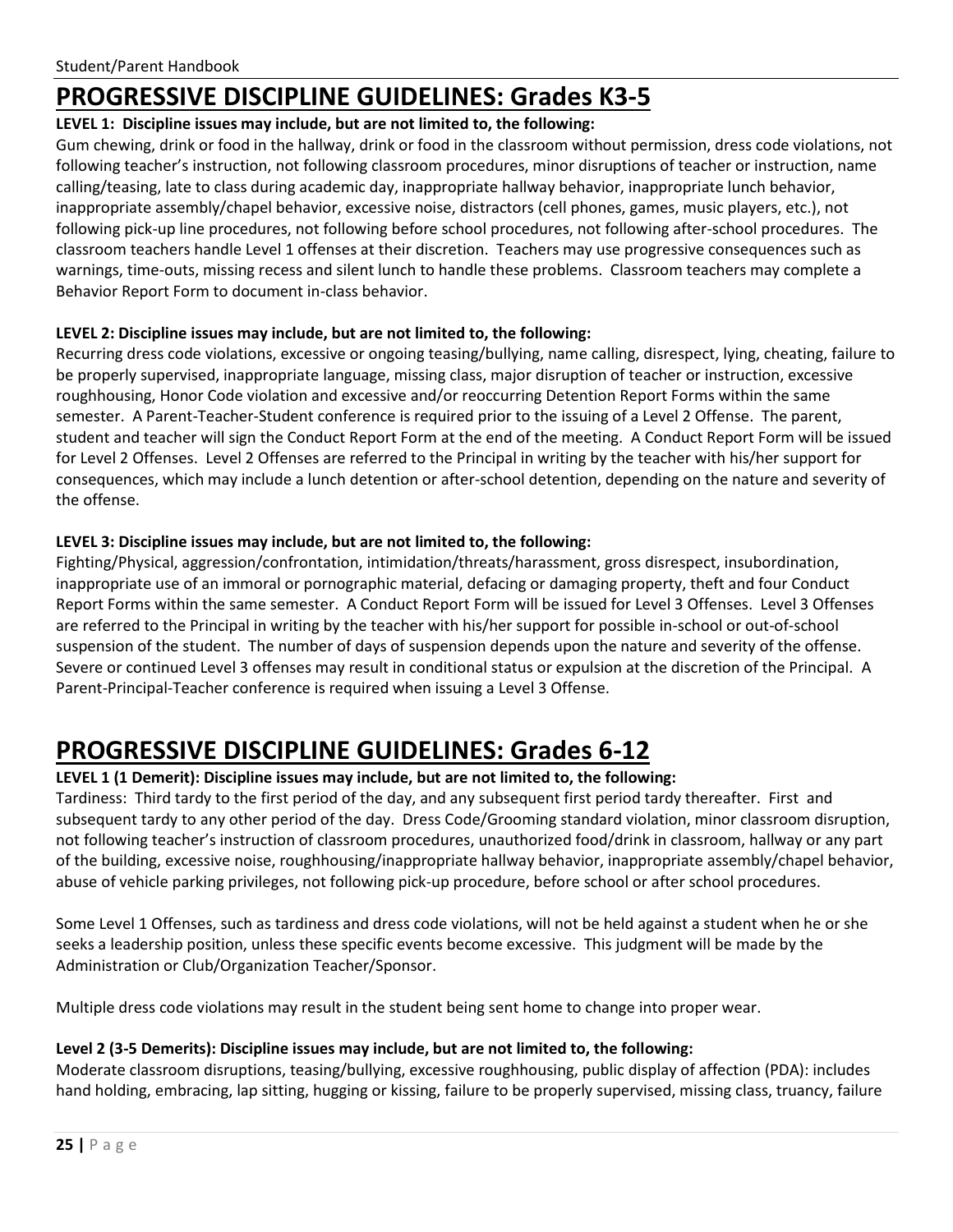to report to detention/ISS, using mobile phone, iPad or other electronic devices during school hours for other than educational purposes, traffic violation on campus, name calling/disrespect of another student.

### **LEVEL 3 (10-19 Demerits): Discipline issues may include, but are not limited to, the following:**

Honor Code violation, reckless or irresponsible vehicle operation on campus, excessive or ongoing teasing/bullying, threats of a harmful nature, profanity or inappropriate language/material, assault on another student, fighting, intimidation, lying, cheating or plagiarism (minor incident), disrespect or insubordination toward authority, forgery, theft with a value of less than \$25.00, possession or use of tobacco products, vandalism.

### **LEVEL 4 (20-25 Demerits): Discipline issues may include, but are not limited to, the following:**

Violation of suspension, racial, ethnic or gender slur or harassment, lighting matches/starting fires, sexual harassment, and immoral behavior, tampering with emergency equipment, cheating or plagiarism (major incident), theft with a value of \$25.00 or more.

### **LEVEL 5 (25 or more Demerits): Discipline issues may include, but are not limited to, the following:**

Assault on a staff member or school official (verbal or physical), assault/possession of a weapon (real or toy) on campus, death threat, bomb threat, bullying, possession, use or sale of illegal drugs or alcohol, sexual or moral indecency.

### **TIER LEVEL DISCIPLINARY ACTIONS: The levels of disciplinary action taken will be as follows to ensure that the student and the parents remain informed, and to ensure that behavior patterns can be identified and closely monitored.**

**TIER 1: After-School Detention** – The accumulation of five (5) demerits will result in after school detention, served from 2:40 PM – 3:30 PM. The parents will receive a phone call from the Principal. After School Detentions are typically offered once per week. Students serving in After-School Detention must be picked up at 3:30 PM. They will not be allowed to enter after-care.

**TIER 2: Morning Detention –** The accumulation of ten (10) demerits will result in morning detention, served from 6:45 AM – 7:40 AM. The parents will receive a phone call from the Principal. Morning detentions will normally be offered only once per week. The cost of Morning Detention is \$20 to cover the cost of a faculty monitor and must be paid at the time of the Morning Detention.

**TIER 3: In-School Suspension –** The accumulation of fifteen (15) demerits will result in In-School Suspension. The cost of In-School Suspension will be \$75.00 to cover the cost of a faculty monitor, and it must be paid at the time that In-School Suspension is served to be admitted to class the following day. Additionally, the parent will be notified in writing from the Principal regarding the reasons for the In-School Suspension. Students subject to In-School Suspension will also be suspended from extra-curricular activities throughout the duration of their suspension at a minimum, at the discretion of the extra-curricular activity sponsor. This is an attempt to allow students to review their poor choices and rethink their alternative choices. Students will be given work from each of their teachers to be completed that day, and their work is eligible for credit in accordance with this handbook.

**TIER 4: Out-Of-School Suspension –** The accumulation of 20 demerits will result in Out-Of-School Suspension. The principal will notify the parents personally, and always in writing, of the reasons for the suspension. Students subject to Out-Of-School Suspensions will also be suspended from extra-curricular activities throughout the duration of their suspension at a minimum, at the discretion of the extracurricular activity sponsor. A suspended student will be reinstated to class after consultation with both the student and parent or guardian, preferably in person, with assurance from them that such behavior and/or attitudes will be discontinued, and that the student will assume his/her place in the school community with a cooperative and willing spirit.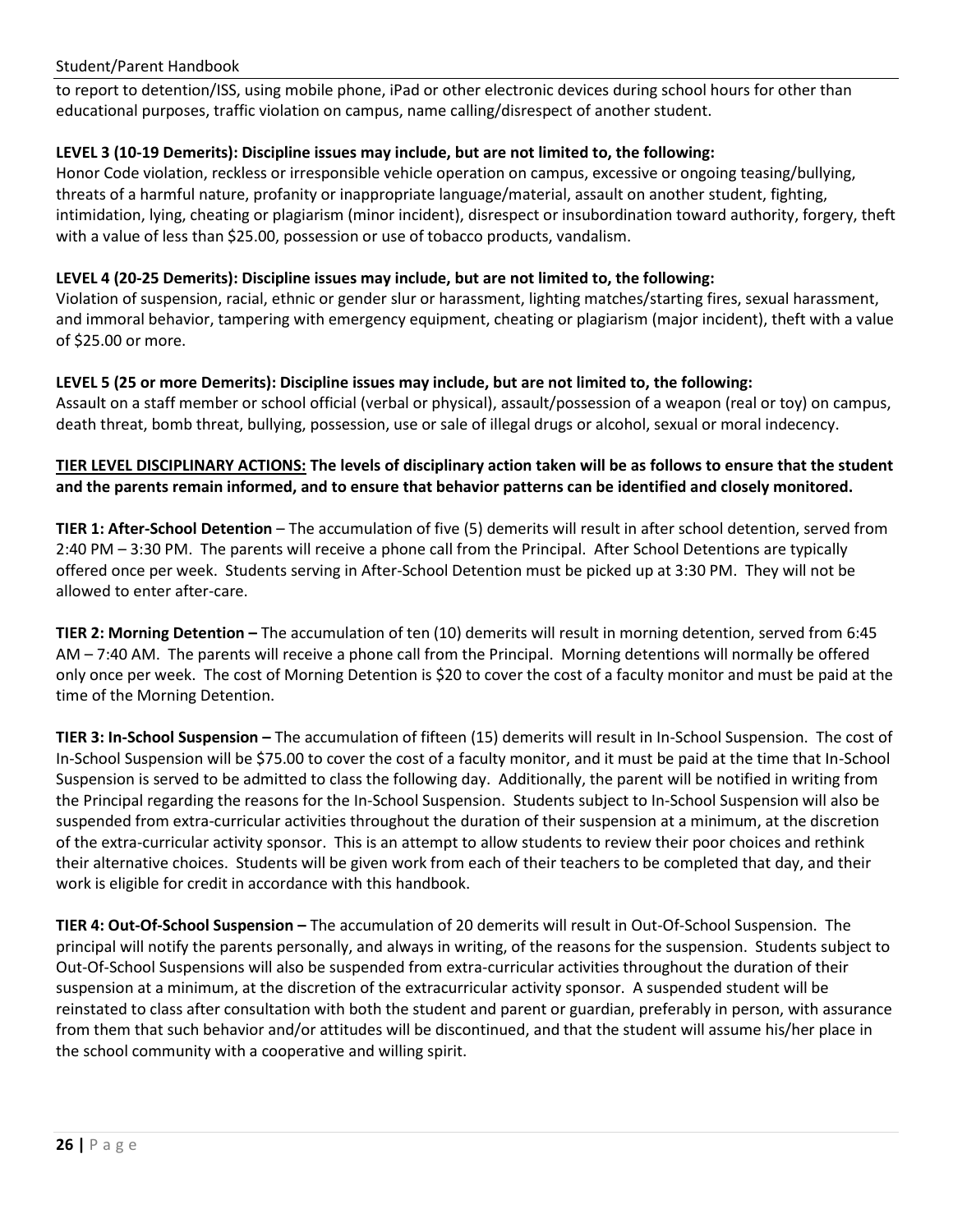Students will be required to complete all missed work and turn it in on the day he/she returns to be given ½ credit. Tests, quizzes and assignments/projects must be completed within two school days of returning from the suspension. Students who do not make up this work within two school days will receive zeros.

**TIER 5: Expulsion -** The accumulation of 25 demerits will result in consideration for expulsion.

We understand that detentions and suspensions may cause an inconvenience for the family; however, it is the inconvenience that serves as part of the discipline for the student, and hopefully it will serve as the mechanism to thwart his/her less than ideal behavior.

Any student who exceeds 20 demerits for the semester may be subject to being placed on conditional enrollment status for the next school year, placed on probation, or both, and may be subject to expulsion at the discretion of the Administration.

The goal of LWCS discipline policy is redemptive in nature. Consequently, the points for infractions and merits are zeroed out at the end of each nine weeks, even though the file stays intact. Each student therefore begins a new quarter with a clean discipline record.

Additionally, students have the opportunity to earn merits. This is accomplished when a person in a position of authority observes a student doing something positive or beneficial that is of an exceptional nature and sincere. That authority figure can then issue the student merit points. Merit points will erase demerit points one-for-one or earn a positive balance.

### **DRUG AND ALCOHOL USE**

If a student is involved in a drug or alcohol related incident, they will be removed from any and all extracurricular activities or leadership positions.

For more information please see Drug Policy under General School Information.

# **SOCIAL MEDIA USE**

LWCS understands that many of our students, parents, and staff regularly use social media in its many different forms; however, we strongly encourage this use to be appropriate and to center on a love of God, school, and family. In the event that social media use outside of/or while on school property is inappropriate and leads to a disruption to the school day, disciplinary measures will ensue. These disciplinary measures may include detention, in-school suspension, out-of-school suspension, or expulsion, and will be determined based on the action of the student(s) on social media, the conduct of the student(s) while discussing the indiscretion with administration, the honesty and contrition of the student(s), and the conduct of the parent(s)/guardian(s).

# **STUDENT CONDUCT AGREEMENT**

### **Student Responsibility for Reporting Discipline Violations**

As members of a Christian Community who are concerned for one another, students are expected to follow the guidelines below when they are aware of violations of LWCS standards by another student. Failure to confront misbehavior according to the policy below will result in disciplinary action. This will usually mean the following:

- First: Personally confronting the fellow student and encourage him/her to stop the violation and make known his/her problem to those in authority. The problem should not be communicated to other students who are not immediately involved.
- Second: If step one is not successful, others who are aware of the problem should be encouraged to talk to the person and encourage them to make things right with those in authority.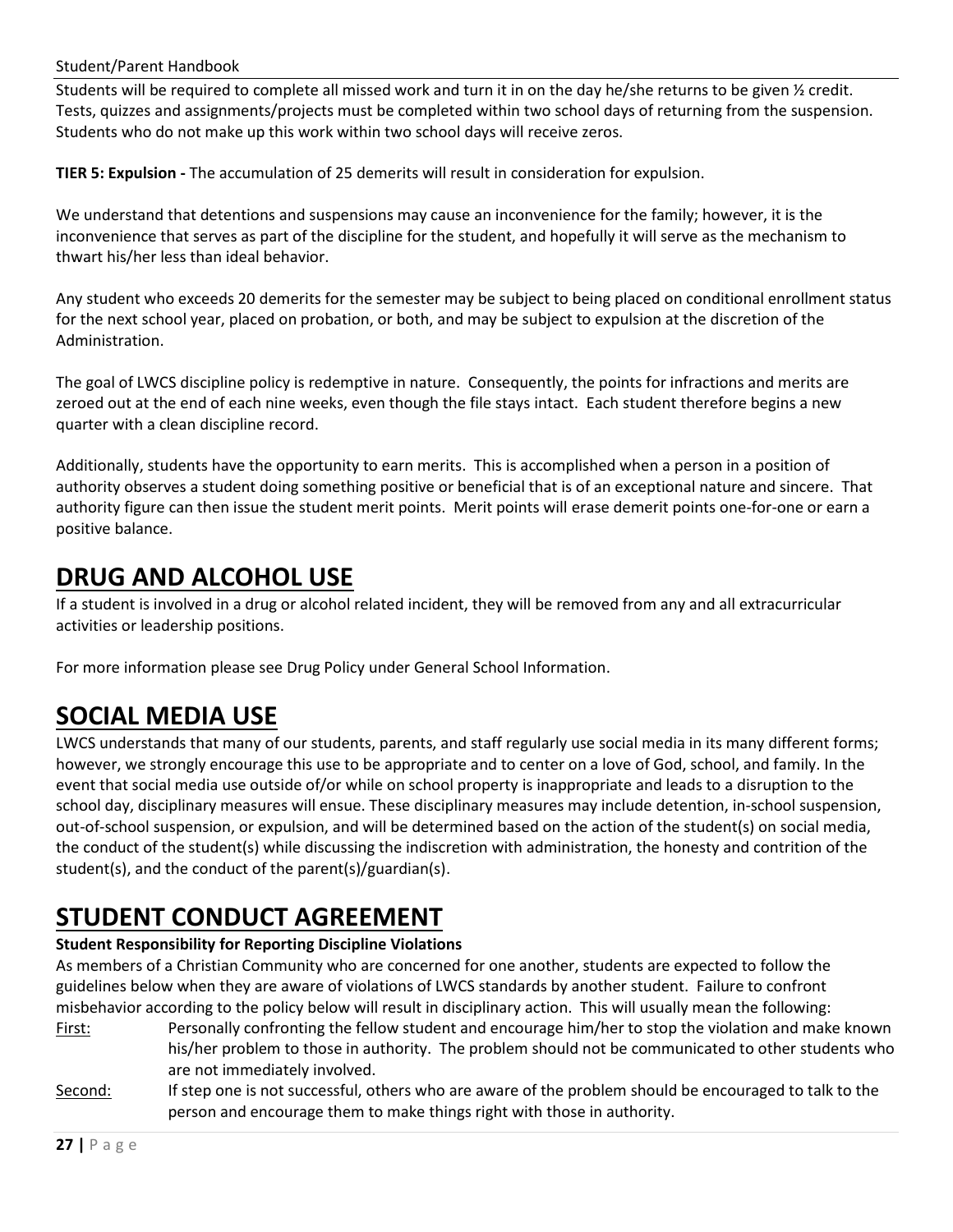Third: It is the responsibility of the student to report a violation to school authorities so that the one who has committed the violation can be helped. Inability or failure to follow the first two steps should not keep a student from following the last.

### **TEACHER RESPONSIBILITY**

Individual teachers will handle inappropriate behavior in their own classroom as well as off campus. Most disciplinary problems will hopefully be resolved between the student and the teacher. The teacher will be an active participant in selecting and enforcing appropriate discipline measures.

### **SPECIFIC DISCIPLINE ISSUES**

• Guns, knives, matches, lighters, clubs or other such items of any type, real or toy, are not permitted on campus. Failure to comply with this regulation may result in immediate expulsion.

• Profanity, vulgar speech/actions and abusive speech/actions will not be tolerated. Such speaking and acting is harmful to others and certainly is not appropriate, nor is it conducive to one's own moral and spiritual development. Any student using profane, vulgar language, obscene gestures or actions, or who is abusive, physically or emotionally, threatening or bringing harm to the person or property of another member of the school community or involved in sexual harassment will be disciplined. Definition of harassment may include the following:

- Sexual harassment consists of unwelcome sexual advances, request for sexual favors and other inappropriate verbal, non-verbal, written, graphic or physical conduct of sexual nature. Sexual harassment may include samesex incidents or opposite-sex incidents. Sexual harassment, as defined above, may include, but is not limited to the following: verbal, graphic and written harassment or abuse, pressure for sexual activity, remarks to a person with sexual or demeaning implications, unwelcome or inappropriate touching or exposure of body parts, suggesting or demanding sexual involvement accompanied by implied or explicit threats concerning one's social or academic standing, explicit pictures, posters, calendars, etc. in class, notebooks, lockers, etc.. Specific laws relating to sexual contact with students age fifteen (15) or younger must be understood and followed by all students.
- Racial harassment consists of all forms of discrimination related to race, color and national origin, including any verbal, non-verbal, graphic, written or physical conduct that denigrates or shows hostility or aversion toward any person based upon race, when such conduct interferes with a student's academic performance or creates an intimidating, hostile or offensive school environment. Racial harassment may include but is not limited to, the following conduct which is based upon race: epithets and slurs, negative stereotyping, threatening, intimidating or hostile acts, written or graphic material that stirs hostility or aversion toward an individual or group
- General Harassment/Bullying consists of using unwelcome gestures, words or written statements to annoy, demean, denigrate, defame, malign or ridicule another person.

• Water pistols, noisemakers, radios, video games, beepers, laser pointers or any other potentially dangerous or annoying devices are not allowed in school unless permission to bring them to school has been granted by a teacher or Administrator. Failure to do so will result in the device being taken. Additional offenses will result in confiscation of the item and suspension from school. LWCS is not responsible for the theft or loss of these items.

• Public display of affection such as holding hands, embracing, hugging or kissing is prohibited.

• Cheating is not permitted. LWCS expects from its students a higher standard of conduct than the minimum required to avoid disciplinary consequences. Honesty and integrity are virtues that need to be pursued by all Christian students. Each student's record is to reflect his/her own individual effort. Students should not give nor receive assistance on tests, homework or assignments unless the teacher has specifically granted permission.

- Academic misconduct includes all acts of dishonesty in any academically related matter and any knowing or
- intentional help or intent to help another student commit an act of academic dishonesty. Cheating (using or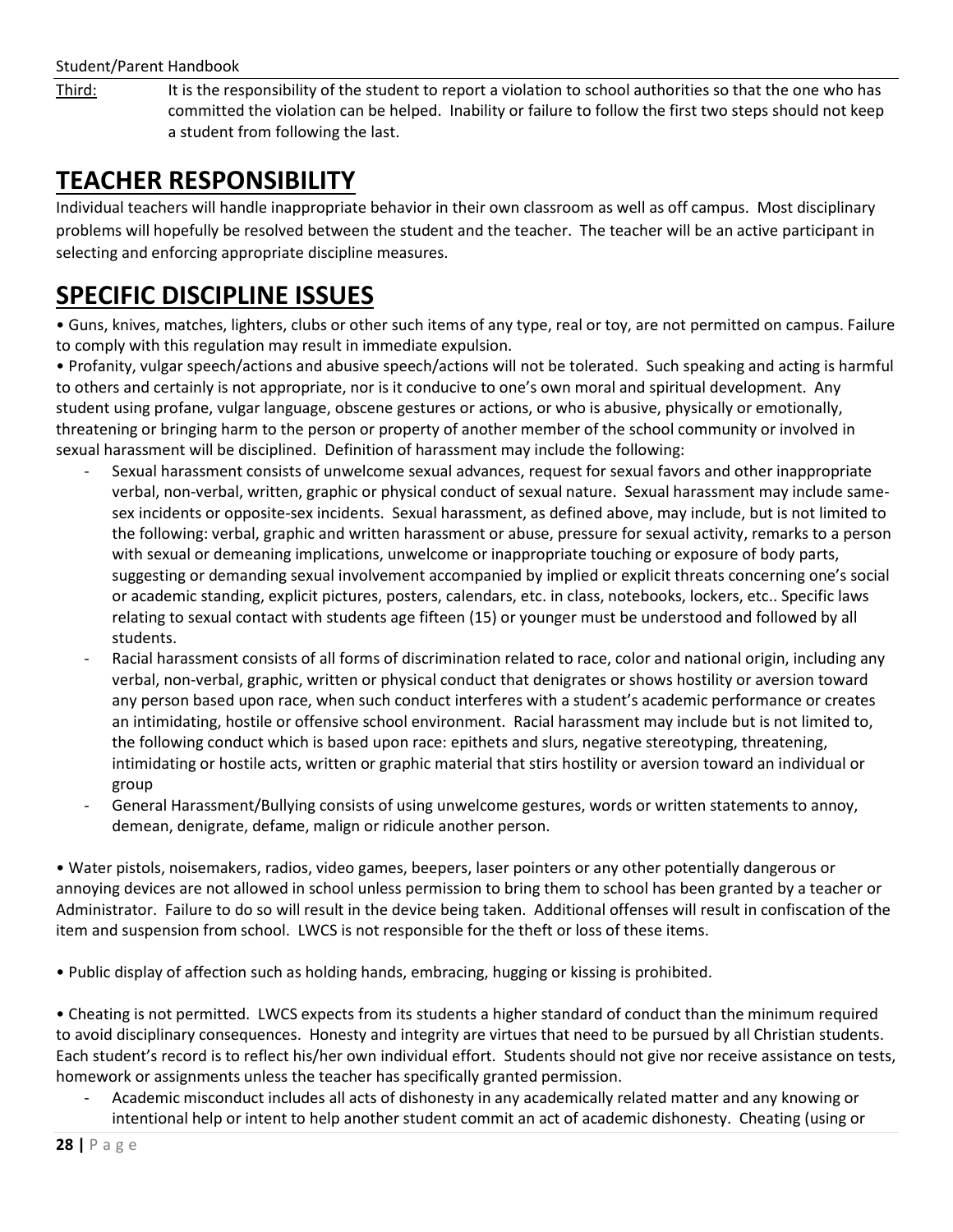- attempting to use unauthorized information) and plagiarism (representing another's words, works or ideas as one's own) are serious offenses. Whether you give or receive information, the offense is the same.
- On homework assignments, students should accept the responsibility to honestly pursue academic growth not merely the "right" answers to "credit points." Except in cases where doing effort or group work is clearly intended and/or allowed by the teacher, copying another student's homework and representing it as one's own is academic dishonesty and will result in a "0" on the assignment for all parties involved and demerits applied. The teacher will confer with the student(s), contact the parents and inform the Principal via a Discipline Referral. If copying homework were to be detected as a repetitive behavior, a student would be placed on disciplinary probation.
- During a test, quiz or exam whether oral, written or on the computer, it is the student's responsibility to avoid every appearance of academic misconduct. All books and papers must be placed at a sufficient distance in an appropriate location away from the student's seat. No communication between students is allowed. Students may receive a "0" if he/she communicates with another student.
	- $\circ$  The first occurrence of cheating on a test, quiz or exam will result in a "0" for that particular piece of work
	- $\circ$  The second occurrence of cheating (Grades 9-12) on a test, quiz or exam may result in suspension or expulsion
- •Stealing will be severely dealt with, including possible expulsion.
- Eating food in the hallways or bathrooms is not allowed.
- Threatening or bringing harm to the person or property of any member of the school community or to the school itself will result in suspension or expulsion and full financial restitution for damages incurred.
- Search of Student Lockers and Vehicles:
	- All LWCS parking areas and lockers are the property of LWCS. Lockers are provided by LWCS as a convenience to students and at all times remain the sole and exclusive property of LWCS. Students do not have any expectation of privacy to their lockers or to any materials stored within their lockers. LWCS reserves the right, at any time without prior notice, in its sole discretion, to search student lockers.
	- Parking on premises of LWCS is a privilege and not a right. Each student parking a vehicle on campus must sign a student parking application. Students and parents do not have any expectation of privacy to vehicles parked on premises. LWCS reserves the right, at any time, to inspect any student parked vehicles and/or lockers in order to protect the health, safety and welfare of students or if LWCS has a reasonable suspicion of a violation of the law or of the Student Conduct Agreement. This includes use of drug and explosive sniffing K9 dogs.
	- An Administrator will conduct the search with another school employee. The search may be conducted with or without the presence of the student.
	- Routine locker cleanups are not considered searches.
- Search of Students:
	- If LWCS has a reasonable suspicion that a student has prohibited items or evidence of a violation of the Student Conduct Agreement, a school Administrator, with another school employee, may ask a student to empty his/her pockets, purse, book bag and/or take off their shoes and socks. If the student is unwilling to do so, the Administrator will contact a parent/guardian.
	- If the student is still unwilling to do so after having spoken with his/her parent/guardian, and the parent/guardian is unwilling to do so, then LWCS will assume the student has prohibited material or has engaged in the conduct alleged and take appropriate disciplinary action, which may include suspension or expulsion from LWCS or contacting law enforcement.
- Student Immorality:
	- God has clearly communicated His standard of saving sex for the institution of marriage and refraining from promiscuity. Accordingly, students violating LWCS' Biblical morality standards by engaging in Biblically inappropriate sexual conduct will be suspended for a period of time to allow for an investigation of the facts before further discipline is imposed. Based upon its investigation, LWCS will impose appropriate discipline, which may include but is not limited to suspension or expulsion. Each decision will be made on the basis of Christian concern for the welfare of each student and family involved and for the welfare of the student body.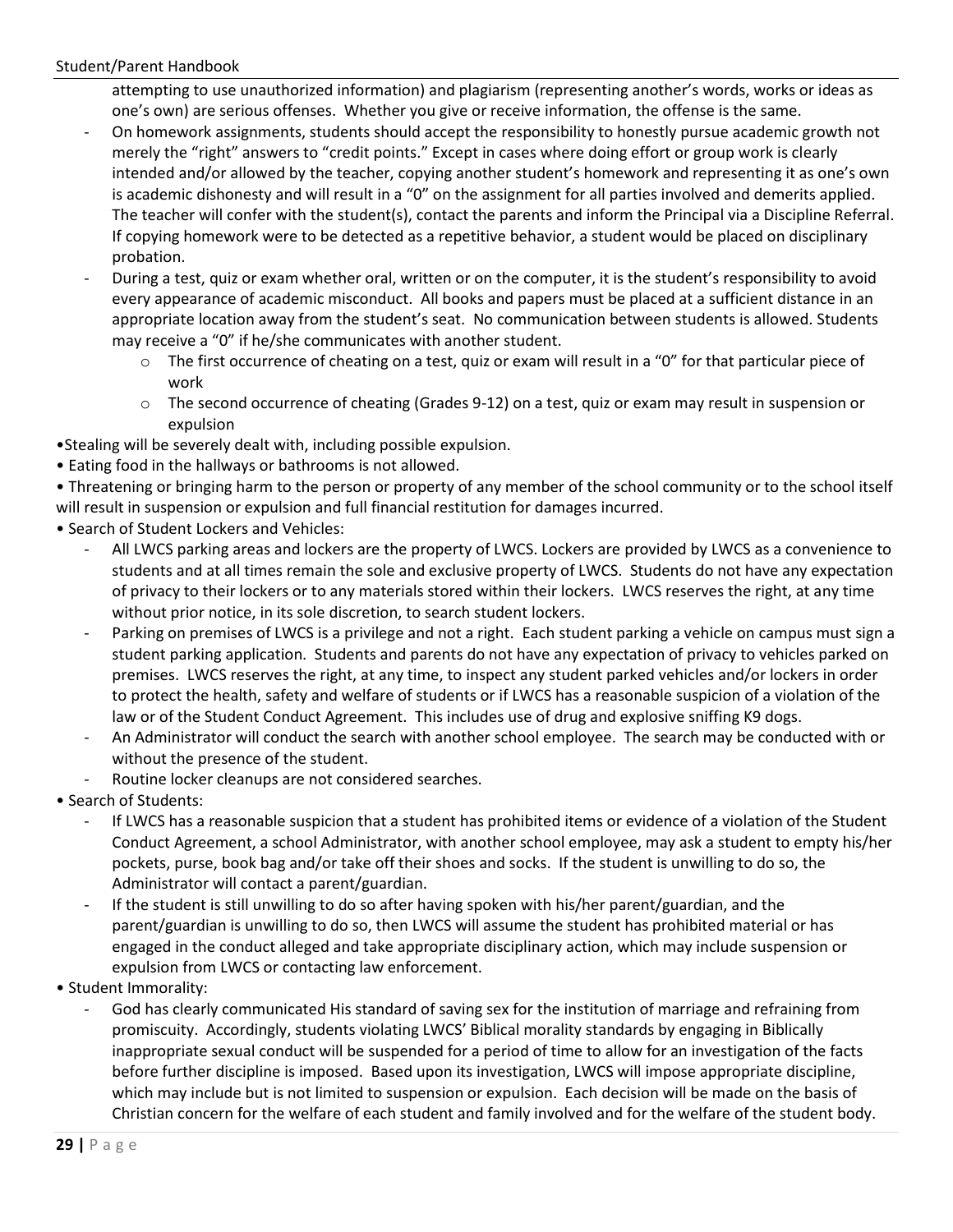- Driving and Parking Privilege
	- It is a privilege to drive and park on school grounds and regulations for driving and parking are strictly enforced. LWCS is not liable for any vandalism to, theft of or from, or damage to vehicles on this property. Such matters are to be handled between the driver(s) and their personal insurance company.
	- Suspension of parking privileges or other disciplinary actions may occur because of parking or driving violations. Also, students with eight (8) first period tardies to school will have their driving/parking privileges suspended for one week. Guidelines for student drivers include, but are not limited to: all designated student parking areas – no angle parking (cars may be towed at owner's expense), students may not park in another student's assigned spot, student vehicles may be subject to search, the speed limit on campus is 10 MPH, student drivers may not be careless or reckless when driving, driving is to be on paved areas following designated traffic patterns, students may not go to their vehicles during the school day unless permission has been granted by administrative personnel. If a student/driver is reported by an adult to be reckless, careless or in violation of vehicle guidelines, his/her driving/parking privileges may be suspended.
	- Pranks
	- In the event that a student pulls a prank that damages property or creates additional work for the maintenance staff, the student/family will be billed for the actual cost, may be subject to prosecution and seniors may forfeit participation in the graduation ceremony.

# **PROBATION (DISCIPLINARY)**

Probation is invoked by the Principal when it becomes apparent that a student has a serious problem, as determined by the LWCS Administration. The student and parents will be notified in writing by the Principal when probation is invoked. It gives the student an opportunity to correct his/her problem and to assume the responsibilities involved in a more mature and appropriate manner. The problems for which a student can be placed on disciplinary probation, include, but are not limited to, the following:

- Attitude and rebellious spirit, which is unchanged after much effort by the teachers, or a continued negative or uncooperative attitude and bad influence upon the other students.
- Misconduct: Continued deliberate disobedience to a teacher or of school rules; committing a serious breach of conduct inside or outside of school which has an adverse effect upon the school's and/or student's Christian testimony. Probation will last from 4 to 9 weeks. At the conclusion of the probation period, the administration will reconsider the student, confer with the parents, and will recommend either removal from probation or withdrawal from the school. All students on disciplinary probation are ineligible for athletics and all other extracurricular activities.

# **LONG-TERM SUSPENSION/DISCIPLINARY PROBATION**

Long-term suspension of no more than 30 days may be invoked by LWCS administration in the case of serious offenses or pending an investigation. When a student is suspended long-term or placed on probation, the parent will be notified in person and in writing by the Principal.

### **EXPULSION**

When a student is expelled by the Principal, both the student and the student's parent(s) shall be notified in person and in writing as to the reasons for the expulsion. LWCS has the authority to expel a student and may expel a student for any reason it deems necessary, with or without the consent and/or agreement of the parents. Parents are responsible to pay the full tuition for the academic year in which the student is dismissed. The student and his/her parent or guardian may ask their case to be reviewed by the Administrator. Their request shall be in writing and shall be presented to the Administrator within three (3) days of the expulsion. The Administrator may choose to send the review to the School Board. The decision of the School Board shall be final. Expulsion may result when there is a serious departure from school policies or expectations from students, as determined in the sole discretion of LWCS, including but not limited to, the following: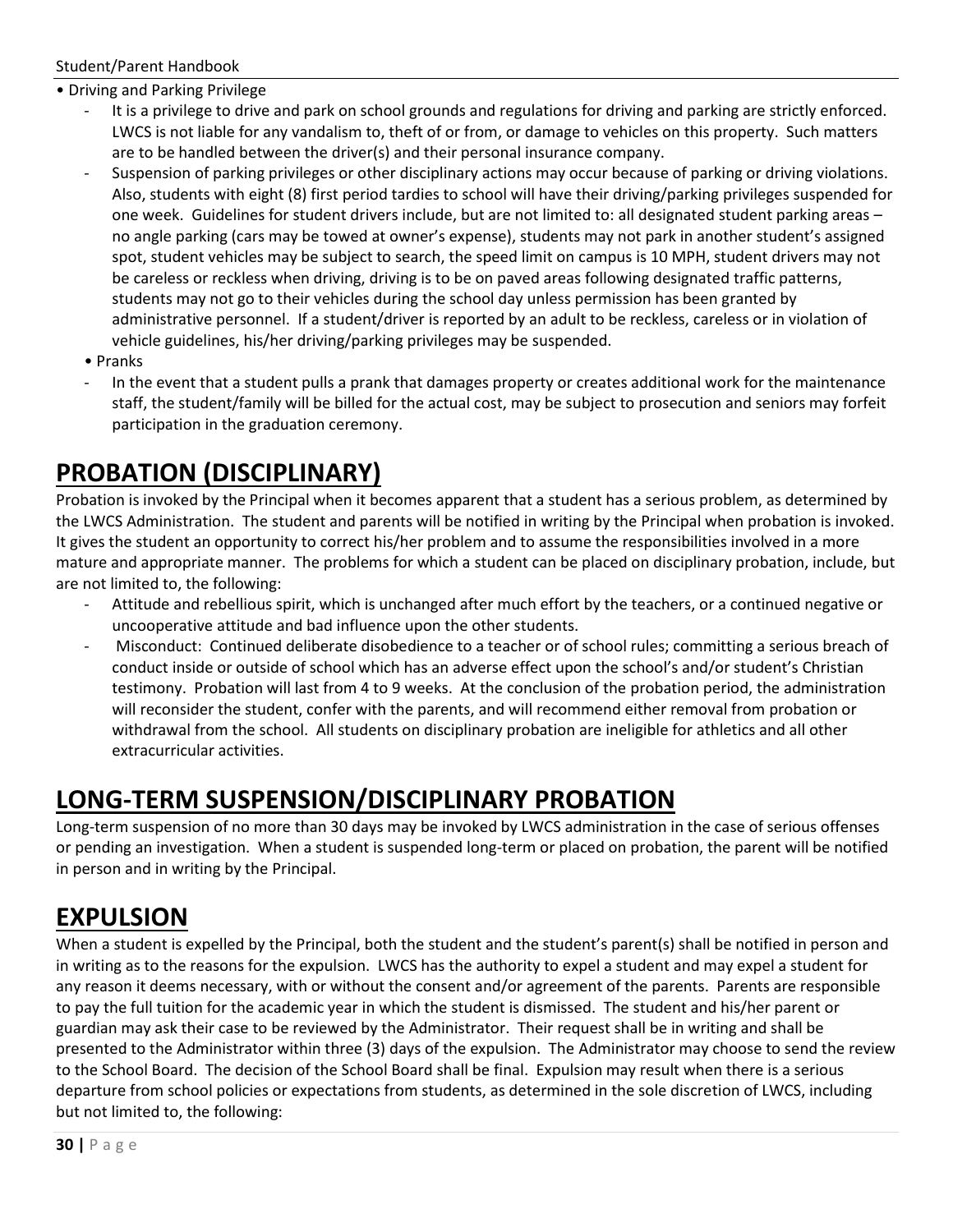- Repeated Misconduct
- Failure to respond positively to repeated efforts of correction by LWCS personnel
- A serious breach of LWCS Student Conduct Agreement, including stealing, the use or possession of drugs, alcohol or tobacco, sexual misconduct, and/or weapons on or off campus
- A third occurrence of cheating within one semester (9-12)
- Threatening or bringing harm to any member of the school community
- Violation of LWCS' no weapons policy
- An action or attitude that seriously harms the name of Christ and/or LWCS' reputation in the community including immorality and/or an attitude not in harmony with the goals and spirit of the school.
- An action by a parent(s) or guardian, that seriously interferes with LWCS' ability to accomplish its education purposes or which demonstrates an inability for the parent or guardian to cooperate with LWCS in its religious educational program
- Once expelled, a student may be considered for admission as a new student after a term of expulsion (up to eighteen (18) academic weeks) has ended. Expelled students may be asked not to attend certain school activities during the expulsion period. Re-admission to LWCS is at the discretion of the Administrator
- Commission of a crime
- Any other conduct which, in the discretion of LWCS, indicates an unwillingness to support or abide by LWCS conduct standards and religious educational mission

### **CORPORAL PUNISHMENT**

The Faculty and Staff at LWCS do not administer corporal punishment

# **CONTRITION**

When a student's choices/behaviors may have risen to the level of expulsion or suspension, the student has an opportunity for mercy and grace through contrition. Contrition is defined as a student's "recognition of and repentance of sin." LWCS cannot presume to know who is truly contrite and who is not. Therefore, for the purposes of determining contrition, a student is contrite by confessing wrong doing before being called to the office or called upon by Administration in any way to account for behavior. Any student confession **must** be made to the Principal and/or Administrator by the student alone or with an accompanying teacher, coach, parent or guardian. Telling a teacher, coach or other school representative alone does not qualify.

# **RESTORATION PLAN**

It is always the intention of Living Water Christian School to lovingly restore students after a period of suspension. "Loving them back onto the team" is our desire. As a means to the end, the following guidelines will govern the readmission of suspended and expelled students. At the beginning of the disciplinary period, the Principal and Administrator will:

- Clearly identify the offense at both the beginning and end of suspension
- Assist the student in verbalizing why the offense was inappropriate and/or harmful
- Notify the student's teachers/coaches of the suspension term but not the nature of the offense
- In the case of long-term suspension or expulsion, the Principal will work with the parent(s) to assign a mentor to disciple and maintain contact with the student for the duration of the suspension/expulsion period.

At the end of the disciplinary period, the Principal and Administrator will:

- Conduct a re-entry interview with the student and at least one parent
- Assist the student in identifying a plan to ensure improvement
- Remind the student of their importance in the LWCS family
- Explain that the student is on disciplinary probation and its ramifications, if applicable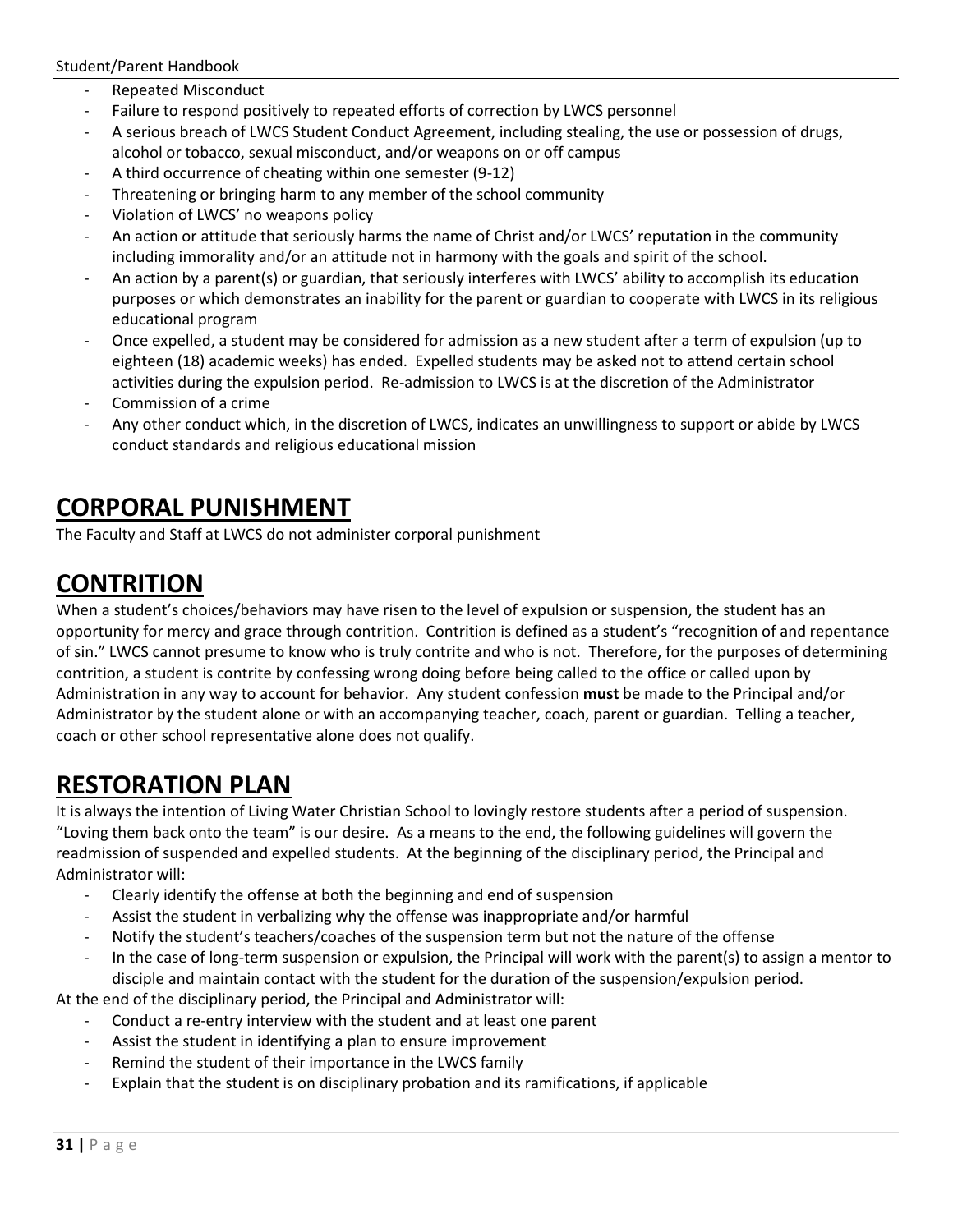- Engage in a time of prayer in which the Principal or Administrator and parent(s) pray for the student and the student prays for any whom they have offended as well as themselves.

# *DRESS CODE*

# **DRESS CODE**

The dress code supports Living Water Christian School's mission to prepare students for life as Christian leaders by promoting a high level of professionalism on campus. Students are expected to dress in a conservative manner that reflects professionalism and maturity. The Administrator reserves the right to determine the propriety of any trend related to appearance and attire.

# **FOOTWEAR**

### <u>Grades K3-5<sup>th</sup>:</u>

- No lights, sounds or wheels
- Full shoes required (no sandals, flip-flops or open toe/heel shoes, boots)
- Shoes must be worn properly: Tied, zipped, velcroed, etc.

### Grades 6-12:

- No lights, sounds or wheels
- Sandals, Flip Flops and open toe shoes are permitted
- Boots are permitted as long as they do not cover the knee
- Moccasins or house slippers are **not** permitted
- Shoes must be worn properly: Tied, zipped, etc.

# **GENERAL GUIDELINES**

• Students must be in uniform every day unless otherwise noted (i.e. Spirit Days).

• Uniforms must fit appropriately (not too tight or baggy), appropriately sized. Belts (colors must be conservative) must be worn through belt loops when shirts are tucked in.

• All female skorts, skirts, dresses, jumpers and shorts (bottom options vary by division) must rest below mid-thigh while seated. Uniform bottoms may not be hemmed to an inappropriate length or rolled

• Any jewelry (girls) or makeup (girls) must be worn conservatively. Gauges will be allowed, but must be no larger than 6, and nose piercings (studs only) will be allowed for 9<sup>th</sup>-12<sup>th</sup> graders (no spacers, clear/see-throw plugs, tunnels, gothicstyle makeup, etc.). Boys, 6<sup>th</sup>-12<sup>th</sup> grade, will be allowed to wear earrings under the same rules as female students.

• Girls may wear leggings or tights underneath uniform approved bottoms (dresses, skirts or skorts) as long as the bottoms maintain approved length

### **Hair**

Boys:

- Facial hair (Grades 9-12):
	- Beard, mustache, sideburns or any style of goatee must be properly groomed and maintained.
	- Must be clean shaven daily if facial hair standard is not maintained
- Hairstyle:
	- Neat, clean and reasonably styled
	- Extreme spiking, mohawks, shaved head or extreme length are not permitted
	- Ponytails, braids or dreadlocks are not permitted
	- Highlights or colors must be natural hair colors
	- In the case of extreme highlights, coloring or style, students will not be able to return to school until corrected.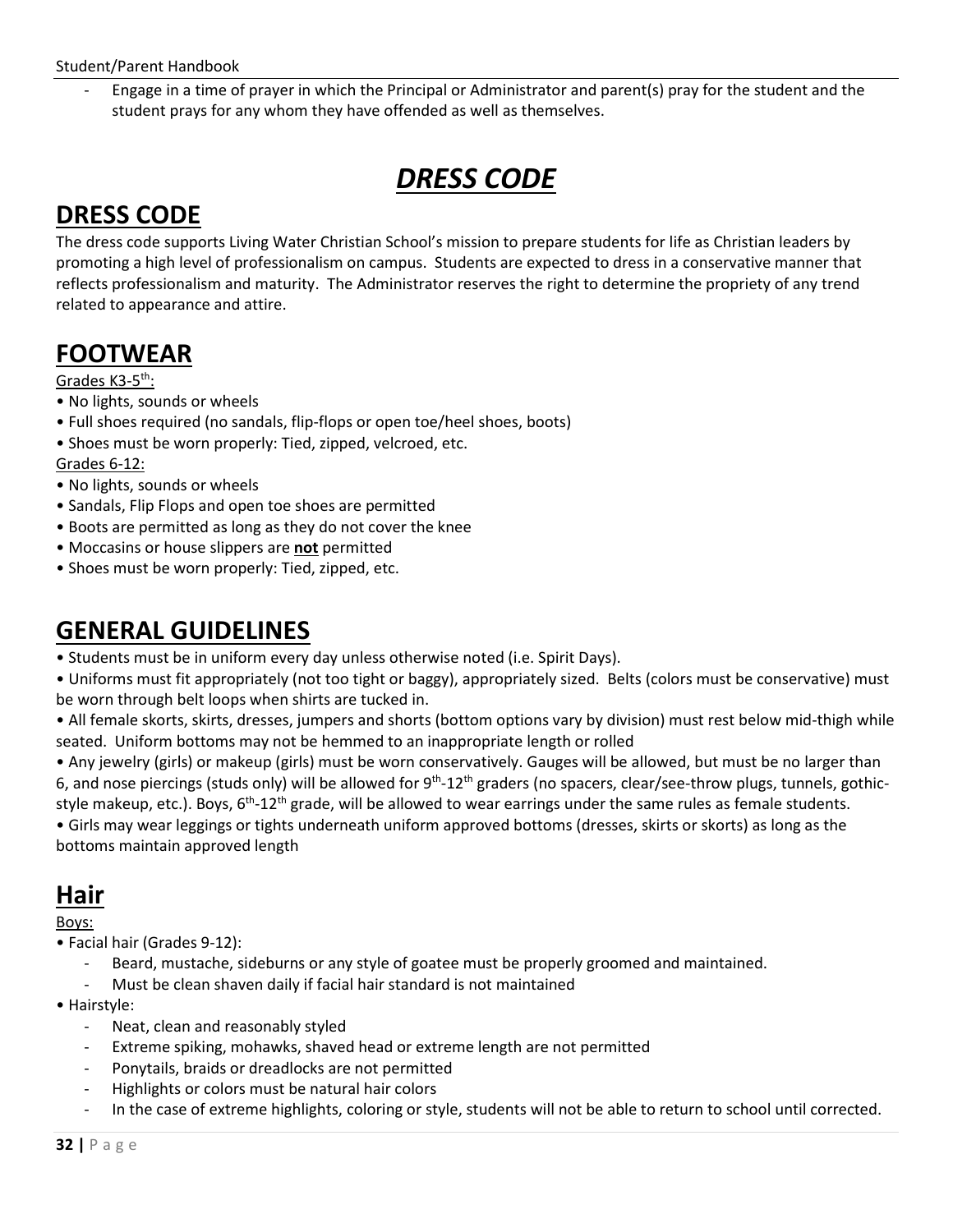### Girls:

### • Hairstyle:

- Neat, clean and reasonably styled
- Extreme spiking or shaved head are not permitted
- Highlights or colors must be natural hair colors
- Items worn in hair may not distract, hang in the face or be extreme in number
- In the case of extreme highlights, coloring or style, students will not be able to return to school until corrected.

# **OUTERWEAR/COLD-WEATHER DRESS**

During cold or inclement weather, outerwear worn outside cannot bear sports' logos, bold advertisement, written statements or fictional characters that do not maintain LWCS' Biblical Integration.

### **School-Approved Outerwear Within The Classroom:**

- Turtlenecks/Undershirts
	- o White only (K3-5<sup>th</sup>)
	- $\circ$  Any Color (6-12<sup>th</sup>)
	- o Cannot be worn alone
- Sweaters: Cardigan, V-neck, Vest, etc.
	- o Solid Navy Blue (K3-5<sup>th</sup>)
	- $\circ$  Any color (6-12<sup>th</sup>)
- Hoodies (pullovers or zip ups)
	- o Must have the school logo
		- You may have them embroidered through our approved in-town business
		- Can be purchased through Queensboro or Prep Sportswear via the school website
	- $\circ$  If a hoodie is worn inside the classroom, a uniform shirt is still required underneath

# **PRIMARY SCHOOL UNIFORMS (K3-5 th):**

- Pants: Navy Blue, Black, or Dark Grey
- Shirts:
	- Without School Logo: Carolina Blue Polo or Oxford Style (Long or Short Sleeve)
	- With School Logo: Any solid color Polo or Oxford Style (Long or Short Sleeve)
		- You may have them embroidered through A-1 Cleaners
		- Can be purchased through Queensboro or Prep Sportswear via the school website
	- LWCS T-Shirt:
		- May be worn any day of the week
		- Are available in the office
		- Can be purchased through Queensboro or Prep Sportswear via the school website
- Shorts/Skorts: Navy Blue, Black, or Dark Grey
- Skirts/Jumpers: Navy Blue or Blue Plaid
- Socks: Plain White, Blue or Black
- Tights/Leggings: White, Tan/Natural, Black or Navy Blue

# **SECONDARY SCHOOL UNIFORMS (6-12th):**

- Pants: any style except for ripped, torn, stressed or athletic/gym style
- Shirts:
	- Any collared shirt with sleeves
	- LWCS T-Shirt:
		- o Are Available in the office for purchase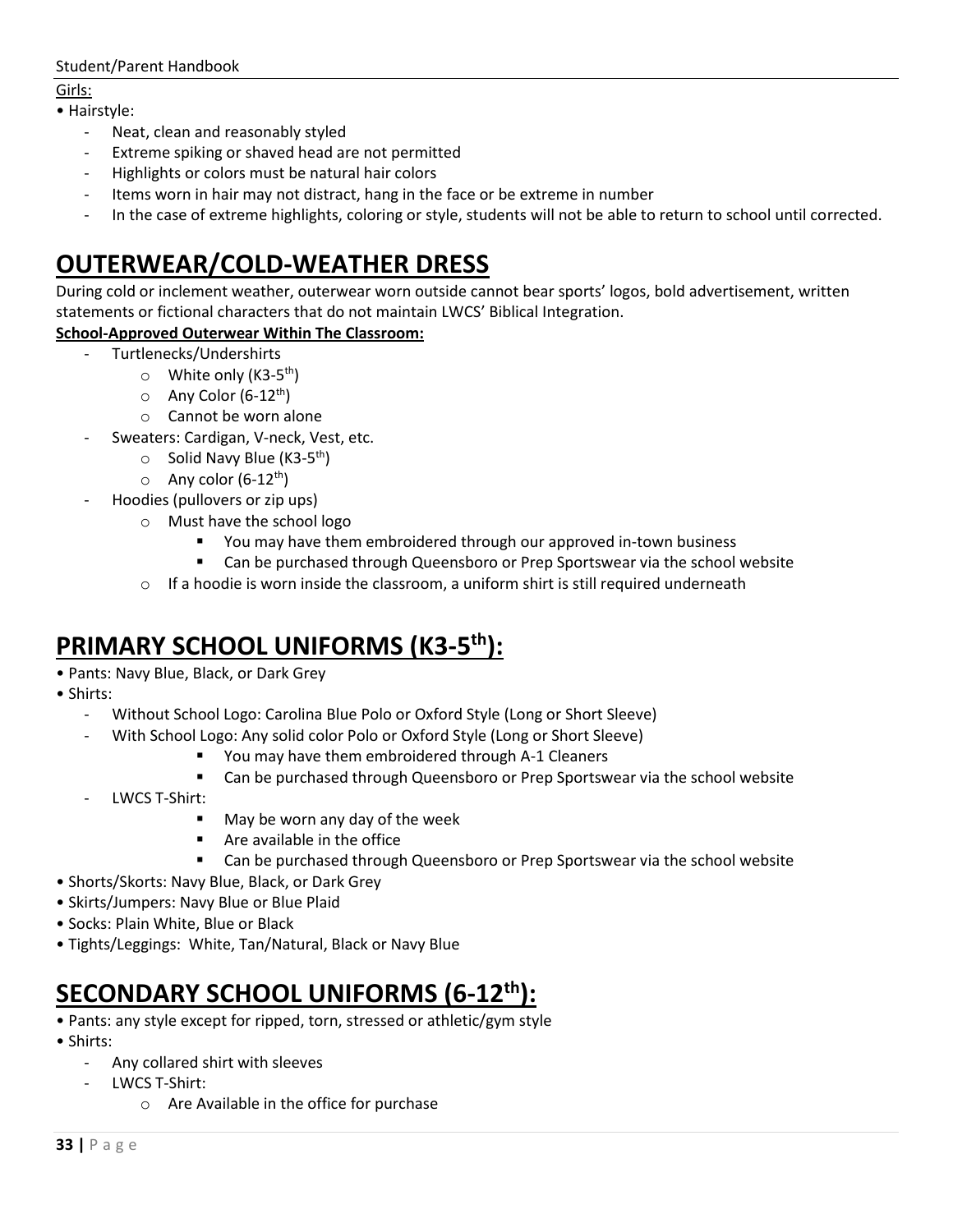- $\circ$  Can be purchased through Queensboro or Prep Sportswear via the school website
- Shorts: no athletic/gym style
- Socks:
	- must be matching pair in design/style
	- colors must match each other
- Tights/Leggings: Any color style is permitted however must be worn within approved uniform bottom guidelines

# **FIELD TRIP/OFF CAMPUS ACTIVITIES**

K3-5<sup>th</sup> Grade: School Approved Polo and Navy Blue Pants unless otherwise stated 6-12<sup>th</sup> Grade: School Approved Polo and Navy Blue or Khaki Pants unless otherwise stated

### **FORMAL WEAR/DRESS CLOTHES**

All dress and formal wear should be conservative and appropriately modest. On special occasions during the school year, students may be asked to wear dress clothes (assemblies, programs, etc.). The following guidelines apply in such case:

Girls: The hem of any skirt, dress or gown must rest at or below knees when seated. Dress slits may not rise above the knee. The back of any dress or gown should be no LOWER than the bottom of the shoulder blades, and cleavage may not be shown in the front. Dress Clothes or Formal attire may not contain see-through material, cutouts or show the midriff area. Strapless dresses are permitted formal wear however they must meet the established guidelines. Halterstyle dresses must be approved by the Administrative Office. Dress shoes must be worn (heels and open-heeled/toed footwear are acceptable). Athletic footwear and boots are not permitted.

Boys: Dress shirts and dress slacks are required. Suits, tuxedos, blazers and ties are appropriate but optional. Socks and belts are mandatory accessories. Dress shoes must be worn. Athletic footwear and boots are not permitted.

# **PARENT/VOLUNTEER DRESS CODE**

Volunteers are expected to wear conservative attire while serving on campus. Parents must exercise careful judgment regarding garment length, fit and coverage.

# **PHYSICAL EDUCATION (P.E.) CLASS**

Students are expected to wear conservative gym shorts/pants, shirts and athletic wear during class.

# **PROGRESSIVE DISCIPLINE (UNIFORMS)**

Protocols will vary based on the grade; however, teachers and administrators will closely monitor uniform compliance. In grades 6-12, male administrators will work with male students, and female administrators will work with female students to follow the progressive discipline process below

 $\bullet$  1<sup>st</sup> Incident: The student will receive a warning and may be required to change immediately. One (1) demerit will be assigned (6-12)

• 2<sup>nd</sup> Incident: The student will be required to change immediately and may not return to class until he/she is in proper dress code. The student will be assigned five (5) demerits (6-12). Parents will be alerted by email and required to sign a form that outlines the progressive discipline steps.

• 3<sup>rd</sup> Incident: The student will be sent home immediately and assigned ten (10) demerits (6-12). Any absence(s) from class related to a dress code incident will not be excused.

 $\bullet$  4<sup>th</sup> Incident (6-12 grade only): The student will be required to wear the established School Uniform as stated in the Student Handbook for PRIMARY School (K3-5) for the remainder of the year.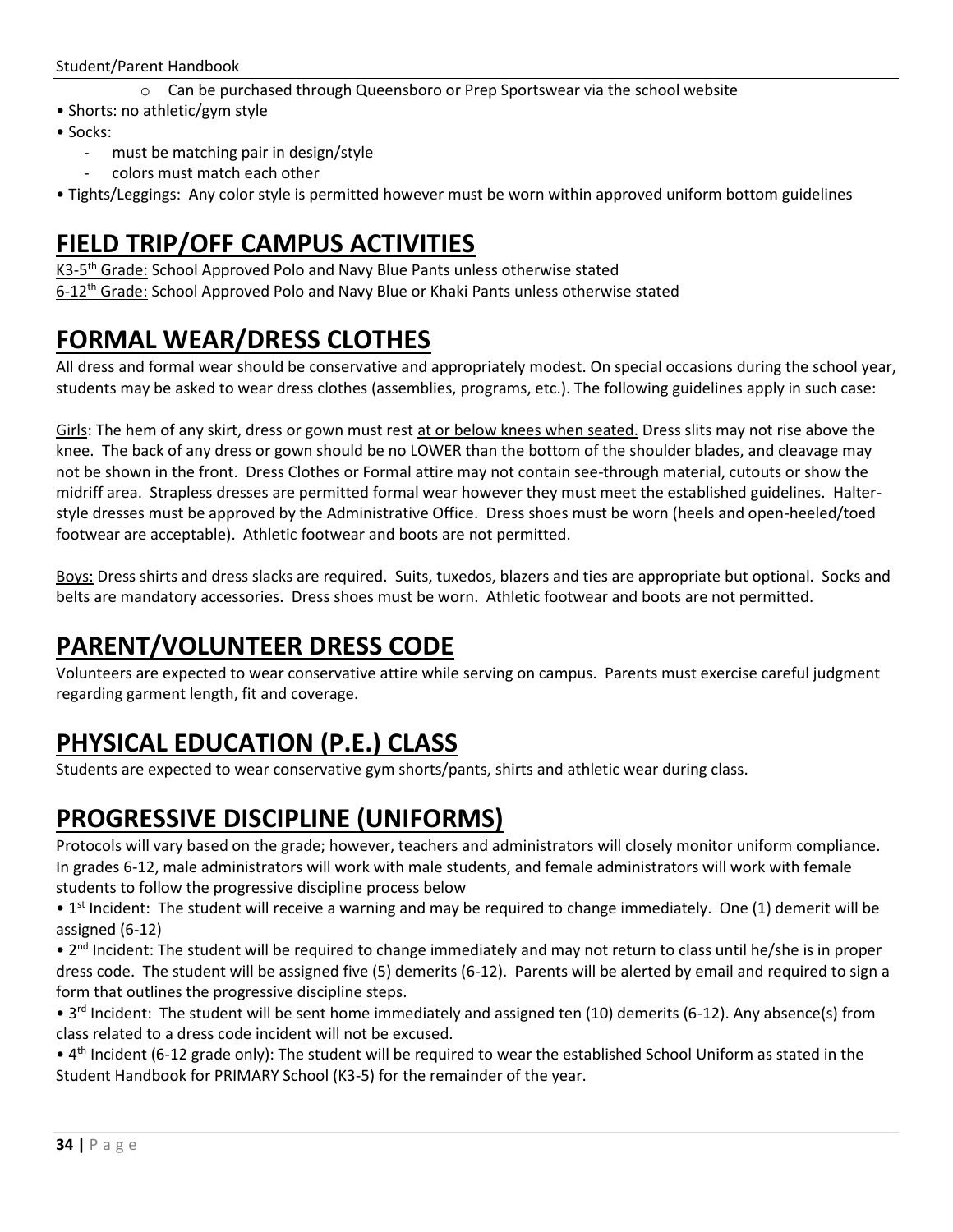# *FINANCES*

# **OVERVIEW**

One of our organizational values is stewardship. As parents and students, it is important that we understand that strict accountability measures are put in place to provide for the stewardship of resources. The school administration meets regularly to review the financial reports of Living Water Christian School and the budget is thoroughly reviewed throughout the year.

Each year, Living Water Christian School sets the tuition and fee amounts that meet the school's needs to provide the most excellent educational program in the most cost-effective way possible. The tuition and fees cover only 80% of the total operation cost of the school. Living Water relies on outside contributions to raise the remaining 20% of the operating cost.

Living Water Christian School students with an outstanding balance on their account for tuition, lost materials, After-Care charges, etc., will not be issued or have access to report cards, transcripts or diplomas. Records will not be forwarded to another school until all financial obligations have been satisfied.

Academic, financial or other information related to a student's enrollment at LWCS may be disclosed to a legal guardian, or to the individual or individuals who pay all or a portion of that student's tuition.

# **ACCIDENT INSURANCE**

Living Water Christian School carries a student accident insurance policy on its students, including those involved in athletics. This coverage is known as excess coverage, meaning the parent's own insurance is primary. LWCS' insurance will begin coverage up to certain limits AFTER the parent's coverage has reached its maximum limit. LWCS' coverage may include deductibles and other claim costs that the parent's policy may not cover. Note: Claims must be filed within 30 days of the accident to be considered for school insurance coverage.

# **FINES/DEBTS**

Students may be subject to accumulating fines during the course of the year. Fines for lost or damaged books, damage to church or school property. Lunches, Extended-Care Fees, in-school suspension fees, etc. can accumulate. The Business Office will hold all school records and reports until all financial obligations have been cleared. Delinquent tuition payments can also result in the holding of student report cards and/or records.

Holding Report Cards: During the school year, quarterly reports may be held for fees in excess of \$50.00 for tuition or After-Care overdue charges. At the end of the school year, all outstanding amounts including but not limited to tuition, After-Care, athletic uniforms/fees, missing or damaged school textbooks/resources and lunches will be compiled by the accounts receivable specialist. Any families that have outstanding obligations will be sent an email notifying that their report card will be held until the obligation is paid. The parent will be given the option of paying their balance via mailing/carrying in a check or via credit card (fees will apply) to the accounts receivable specialist. At the end of the year, report cards will be held until all financial obligations have been returned or paid in full.

# **GENEROUS GIVING**

Your financial gifts to Living Water Christian School are an investment in our present and our future. They are also an act of Christian Service, as the Bible tells us that "God loves a cheerful giver" (2 Corinthians 9:7). Scripture also tells us that we are to "honor the Lord with [our] wealth" (Proverbs 3:9, and the Apostle Paul commended those who "gave as much as they were able and even beyond their ability" to meet the needs of others (2 Corinthians 8:3,4).

Why give to Living Water Christian School above and beyond tuition?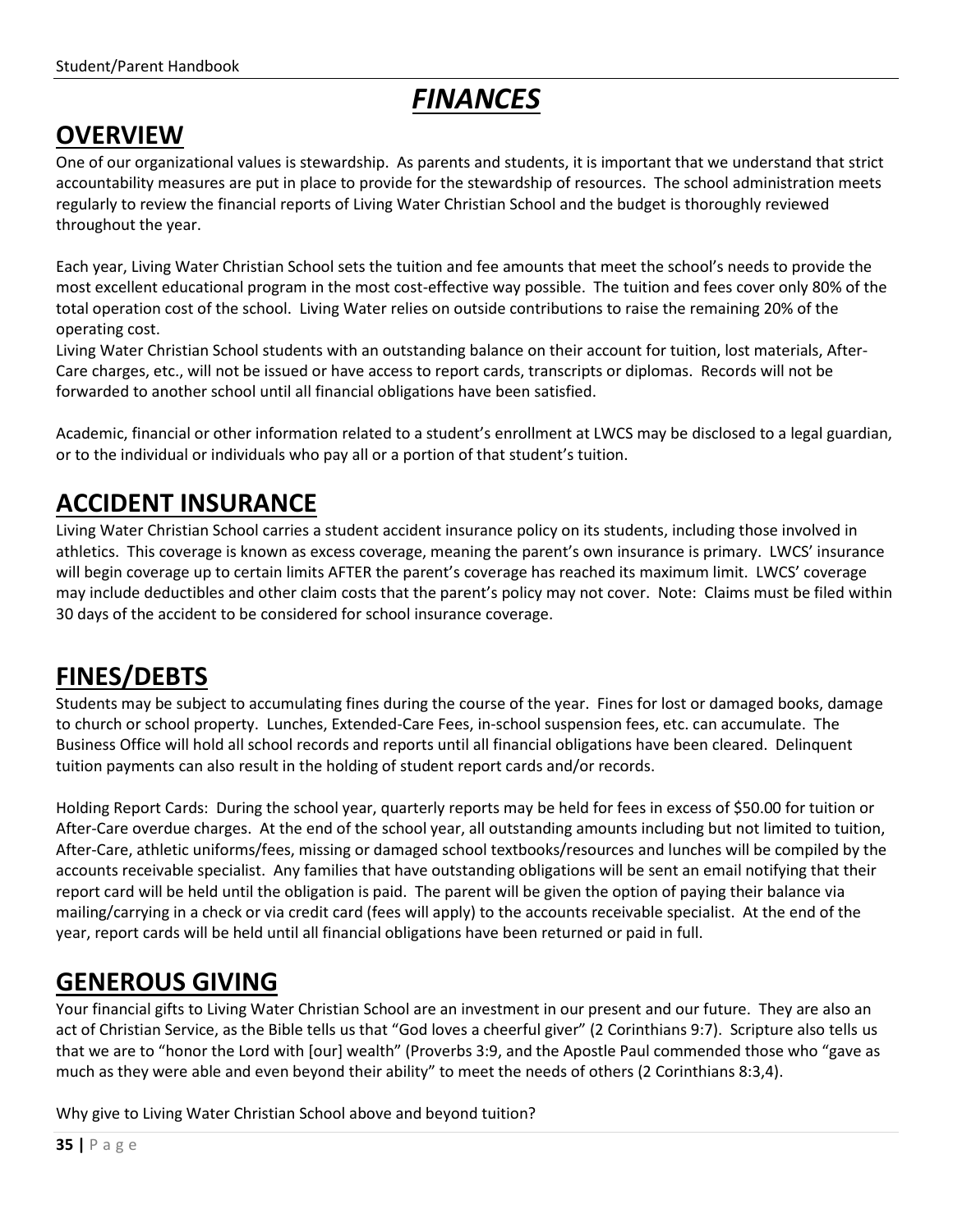• To partner with the faculty and school leadership in their commitment to providing your child with the best possible education. Each year our Teachers, Principals, Staff and Administrators determine the academic priorities of the coming semester; your gift helps achieve the full academic plan for each classroom and student

• To demonstrate a strong internal commitment of financial support to outside donors, corporations and foundations who may consider Living Water Christian School for gifts, grants and endowments.

• To help LWCS attract and retain exceptional teachers who are highly qualified in their field

• To provide a diverse, real-world, socio-economic environment for all LWCS students by extending tuition assistance to deserving families

• Your gifts of cash, stocks, securities, gifts-in-kind, and by way of long-term endowments and annuities are tax deductible to the extent allowed by the law.

Through your gifts of time, talent and treasure, LWCS will attain its full potential as an unequaled Christ-Centered college-preparatory school. Your time and talents are greatly needed as volunteers. Your treasure is greatly needed as we work to meet the financial needs of Living Water.

Matthew 6:19-21 admonishes us, "Don't lay up for yourselves treasures on earth, where moth and dust destroy, and where thieves break in and steal. But store up for yourselves treasures in heaven…for where your treasure is, there will your heart be also."

### **GUIDING PRINCIPLES FOR BIBLICAL, FINANCIAL STEWARDSHIP**

Living Water Christian School has been called and commissioned to serve Onslow County as a Christ-Centered, college preparatory school. LWCS operates according to the Biblical principles as outlined below.

1) Recognition of a Provider: We believe that God is the creator (Genesis 1) and sustainer of all things (Colossians 1:17 and the One "who works within us to accomplish far more than we can ask or imagine" (Ephesians 3:20). We believe He is a God of infinite abundance (Psalms 50:10-11) and grace (II Corinthians 9:8) and therefore will supply the resources needed to advance His Kingdom through LWCS.

2) Scriptural Foundation: Acknowledging the primacy of the Gospel (Romans 1:16) as our chief treasure (Matthew 13:44, LWCS is called to Christian Stewardship, as managers of all that God has entrusted to us (I Corinthians 4:1-2).

3) Accountability: God entrusts possessions to Christians and holds them accountable for their use, as a tool to grow God's eternal kingdom, as a test of the believer's faithfulness to God, and as a trademark that their lives reflect Christ's values (Luke 16:1-9). The financial affairs of LWCS are regularly and carefully reviewed by the Administration Team.

4) Stewardship: Stewardship is a lifestyle based on the Biblical belief that God is the rightful owner of everything (Psalm 24:1) and that we are stewards or caretakers of this world, responsible to do with it what He wants done. Biblical Stewardship includes many aspects, including personal finance, use of one's ability and more – even the gospel itself. But of all the various aspects of stewardship, the Bible frequently singles out financial stewardship as the one most representative of a Godly Heart (Matthew 6:19-21).

5) Reward for Labor: The Bible teaches that we are to reward those who labor accordingly (I Corinthians 9:10-11, Galatians 6:6). It is our commitment to pay our employees a comparable and competitive wage to those serving in similar positions. Personnel expenses make up three fourths of the operating budget. The tuition level reflects the *Reward for Labor* principle. LWCS values its employees and will reward their labors appropriately.

6) Excellence: As believers, we are called to be excellent in all that we do (Romans 12:1). Excellence includes both breadth and depth (Philippians 1:10). Our budget reflects expenditures on campus maintenance, equipment/technology upgrades and teaching resources to facilitate excellence. These costs make up roughly one-fourth of the budget.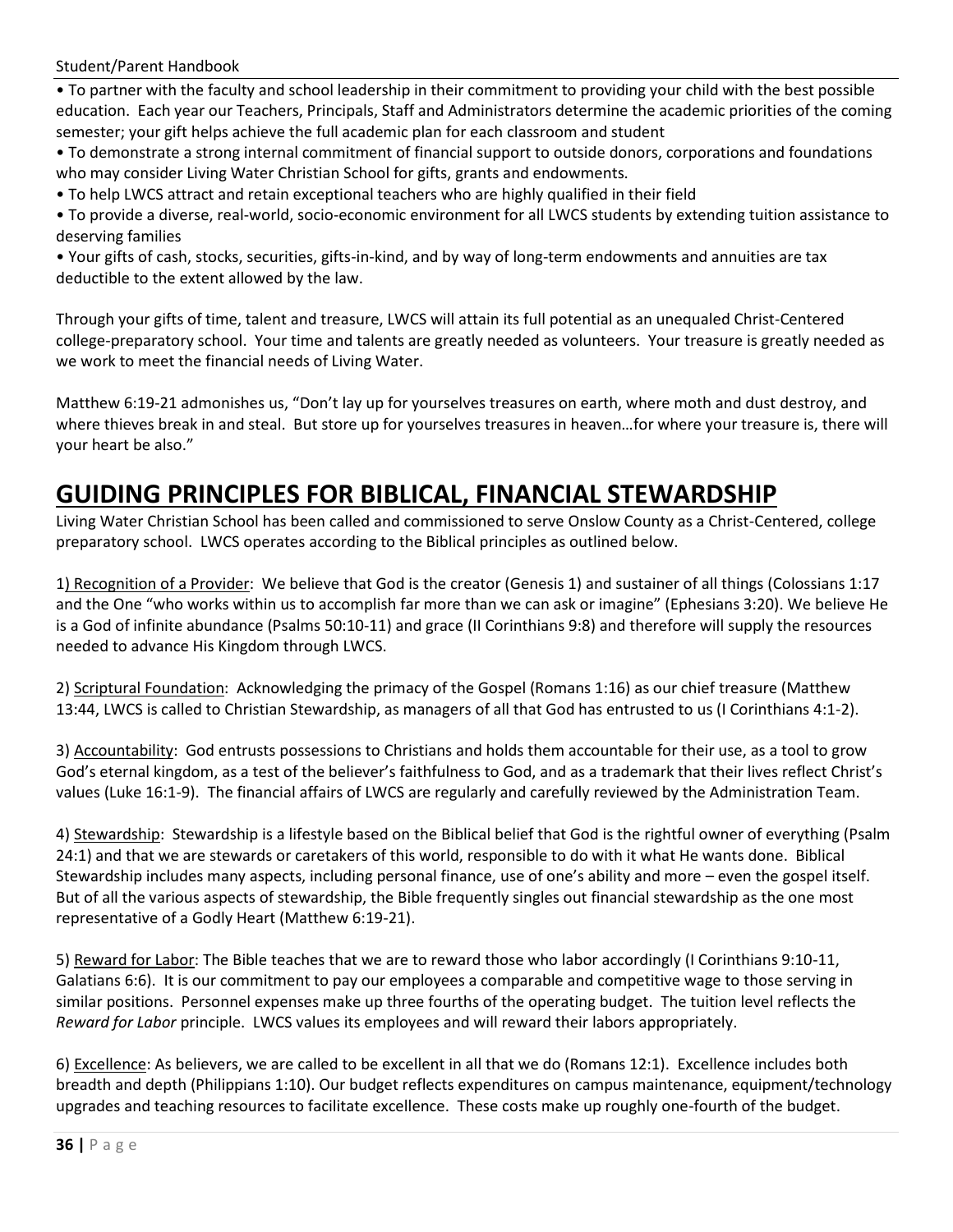### **RETURNED CHECKS**

If a check is returned, parents will be contacted for cash or money order replacement. A \$25.00 fee will be charged for any check return occurrence. Non-payment of returned checks may result in a report card being withheld until payment is settled.

# **TUITION PAYMENTS**

Tuition is broken down into 10 monthly payments for convenience. The first payment is due on August  $15<sup>th</sup>$ . Remaining payments are due by the 15<sup>th</sup> of every month. Tuition is considered late after the 20<sup>th</sup> and a \$15 late fee will be assessed. Failure to make payment by the 1<sup>st</sup> of the month will result in the suspension of the student until the account is brought up to date.

### **WALK-A-THON**

LWCS participates in only one Fundraiser throughout the school year. Each student is required to contribute to our annual Walk-A-Thon goal. See the financial contract for more information.

# **WITHDRAWAL PROCEDURES**

Parents considering withdrawing a student from LWCS should make direct contact with the Administrator several days prior to the withdrawal date. The student or parent must pick up a withdrawal form from the office and will be supplied with a checklist of items that must be cleared prior to withdrawing. The withdrawal form must be returned to the business office when completed. Records will not be forwarded to the new school until all items on the checklist are cleared, all outstanding fees and fines are paid, and a parental release form has been received from the new school. The receiving school initiates the actual release of records.

In case of PCS Orders or Job Transfer, there will be a 2-month processing fee for those withdrawing before the end of the school year. A copy of the orders/transfer must be given to the office.

# *GENERAL SCHOOL INFORMATION*

### **ADVERTISING**

Students, parents or employees who wish to display a poster, distribute any literature announcing a non-LWCS event or information, or sell any non-LWCS items, must first have it approved by the Administrator. If it involves anything to be sent home to parents or distributed off campus, this too requires approval by the Administrator. Announcing certain activities over the intercom is left to the Principal's discretion. Due to the number of requests, we are unable to distribute informational flyers that are not LWCS related.

# **ANIMALS ON CAMPUS**

Although we enjoy animals and teach our students about animal care and safety, animals are not allowed on campus. Please keep in mind that safety is our number one concern at LWCS. Therefore, pets are not allowed on campus whether it is in the school or parking lot. Animals can cause an unsafe feeling to students and parents who may be afraid of them; animals can cause a sanitation issue which will put us in violation of State Health Code; and/or animals may cause an injury to someone, bring a liability issue for yourself and our school. Registered "service dogs", (i.e. seeing eye dogs) are allowed and must register at LWCS Business Office before going on campus. Any animals used for teaching purposes (ex. Science projects, show-and-tell, class mascots, etc.) need to be approved by the Administrator before being brought into the classrooms.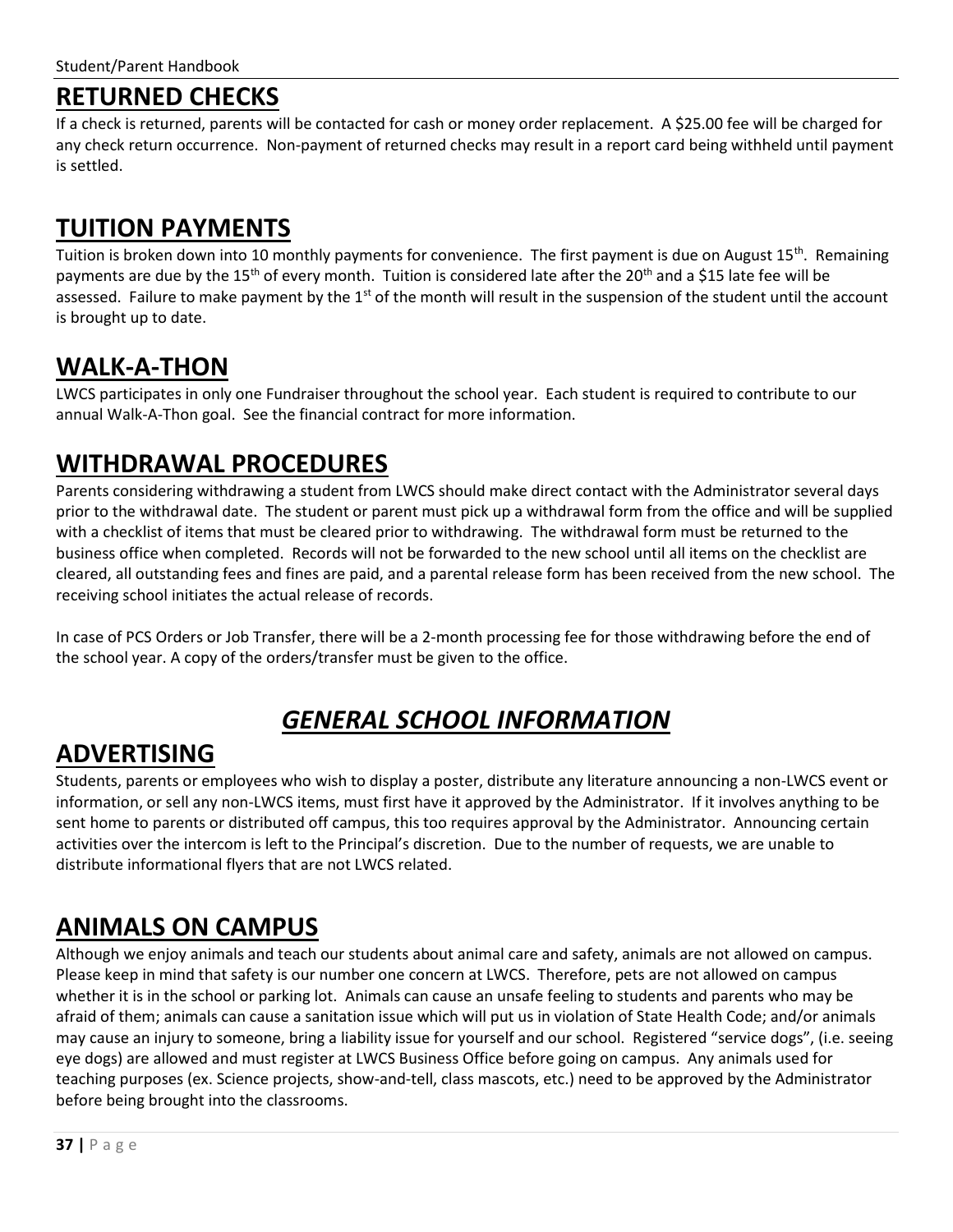### **ANTI-HARASSMENT POLICY**

We strive to have the environment at LWCS be one in which all individuals feel free to work, learn and develop relationships without fear of intimidation and humiliation, as a result of unwanted or unacceptable behavior from others. It is expected for the well-being of all that students, parents, teachers and staff members treat each other with due respect for rights, individuality and personal dignity.

# **ASBESTOS**

LWCS campus is free of Asbestos Containing Building Materials.

# **BIRTHDAY PARTIES, OTHER PARTIES, GIFT GIVING**

Birthday parties will not be held at school. However, students who wish to celebrate their birthday may bring in store bought cupcakes for the entire class during lunch. No personal party invitations are to be distributed at school unless every child in the class receives one or all students of the same gender receive one. The same guidelines apply to any other parties as well. Our goal is that no child feels excluded by his/her peers from any such gathering. Please contact your child's teacher in advance for his/her recommendation. The principle of inclusivity applies also to gift giving at LWCS. If giving a gift, gifts should be given to all students in a classroom or on a team when distributed at school. \**NOTE: If you desire to bring in store-bought cupcakes, please notify the teacher within 3 days.*

# **CHURCH ATTENDANCE**

At the point of admission, all parents agree to become/remain active in attending a local Bible-believing church. This is an enrollment expectation.

# **CLASS SIZE**

LWCS has chosen to limit class sizes to 15 in K3, 17 in K4 and for grades K5-12<sup>th</sup> we strive to maintain a class size no larger than 20 students per teacher. We feel that this number is ideal for our population, size and our classroom spacing. This is well below the County average for classroom sizes.

# **COMMUNICATION WITH FACULTY AND STAFF**

LWCS Faculty and Staff welcome constructive communication from parents any time. Mail sent to the school is the property of LWCS upon arrival. Mail may be screened prior to distribution. Any of the following methods may be used to contact a staff member:

• Staff Mailboxes: Notes or letters may be left with the Administrative Assistants in each respective office for placement in the staff mailboxes.

• Conference: If you would like to arrange a conference, please make your request in the form of a note or email so that a time may be scheduled. Instructional time in the classroom is valuable. Unscheduled conferences prohibit teachers and administrators from adequately addressing your questions and concerns. Teachers and administrators have conference times built into their schedule and would be happy to meet with parents.

• Email: A LWCS faculty and directory of email address can be found on the LWCS website. Every attempt will be made to respond to all email messages within 48 hours during the school week. Teachers are on duty supervising students from 7:40 AM until 3:00 PM. Many faculty/staff also have extracurricular duties following school hours. Therefore, it may be difficult to reach them by phone. Email is the best method for initial contact. Our staff's family time is precious. We respectfully ask you to refrain from calling our staff at home.

If you are having a problem reaching a faculty/staff member and are not receiving a response to your request for communication, you should contact the Principal or Administrator.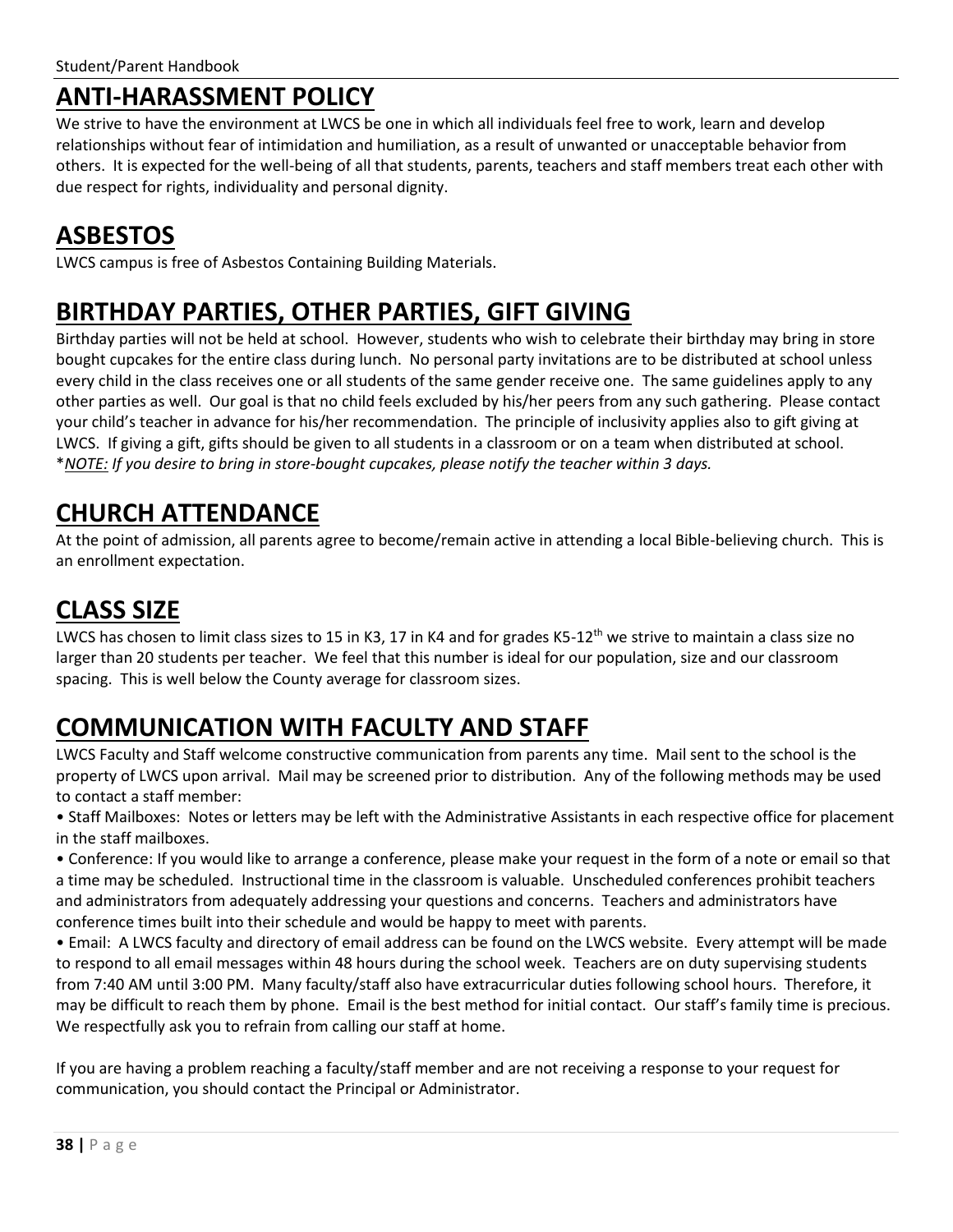In seeking to solve any problem or misunderstanding originating in class, students and parents should work with teachers first then administration if needed. Concerns involving students and classroom procedures are most appropriately directed to the teacher. Questions concerning school policy should be directed to the Principal.

# **PROBLEM RESOLUTION STRATEGY**

During the course of the year, occasional misunderstandings or problems arise between a teacher and a student, teacher and parent, parent and school or any one of several possible areas. This is often the result of a lack of communication between those involved. Below is the process to resolution:

1. All questions, problems or complaints should first be brought directly to the teacher or coach before anyone else is involved.

2. If the situation is not cleared up at this level through direct contact, it should then be brought to the Principal, along with the teacher. If it involves a coach, the athletic director should also be present.

3. Finally, but only when the above steps have not brought resolution, does the problem find its way to the Administrator. The Administrator will meet with the individuals concerned.

4. If the issue remains unresolved, the Administrator will follow the procedure for Mediation between all parties involved.

### MEDIATION:

If resolution of the dispute and reconciliation do not result from such efforts, the matter shall then be submitted to a panel of three arbitrators for binding arbitration. Each party to the agreement shall have the right to select one arbitrator. The two arbitrators selected by the parties shall jointly select one neutral, third arbitrator. If there is an impasse in the selection of the third arbitrator, the Calvary Assembly of God Church, Inc. Pastor shall be asked to provide the name of a qualified person that will serve in that capacity. The arbitration shall be conducted in accordance with the Rules of Procedure for Christian Conciliation of the Association of Christian Conciliation Services and Biblical Character.

**NOTE:** Pastors/staff members and school administrators' support and are committed to following the Biblical process for problem resolution. **Therefore, when a parent or student approaches one of these individuals with a concern, please understand that they will direct the parent or student to follow the process of problem resolution.** It is inappropriate for pastors, staff members, faculty or administration to be approached with school problems at athletic contests, concerts, church functions, outside the school campus or in any other manner not listed in steps 1-4 above. Please be respectful of this policy and understand that those who may stop you from sharing your problem are doing so to preserve the integrity of this Biblical Model for problem resolution, not because they lack concern for you and/or your situation.

Parents must agree to follow these steps and to attempt a positive resolution to problems and disagreements within the school community. Activities to be avoided at all times include gossiping, spreading rumors and the spread of hearsay reports. The reputation of other persons, and of the school, is to be protected and promoted.

### **DANCE POLICY**

LWCS will allow appropriate dancing at the school's annual Spring Formal/Prom.

# **DRUG AND ALCOHOL PREVENTION POLICY**

LWCS is dedicated to academic excellence and to the personal growth and well-being of its students. This mission requires a school environment that is safe and drug-free in order to maximize the learning potential of its students. LWCS is implementing this drug prevention program for one PRIMARY purpose – to provide our students with a resource so they can draw upon when faced with choosing for or against drugs. Some are able to make that choice on their own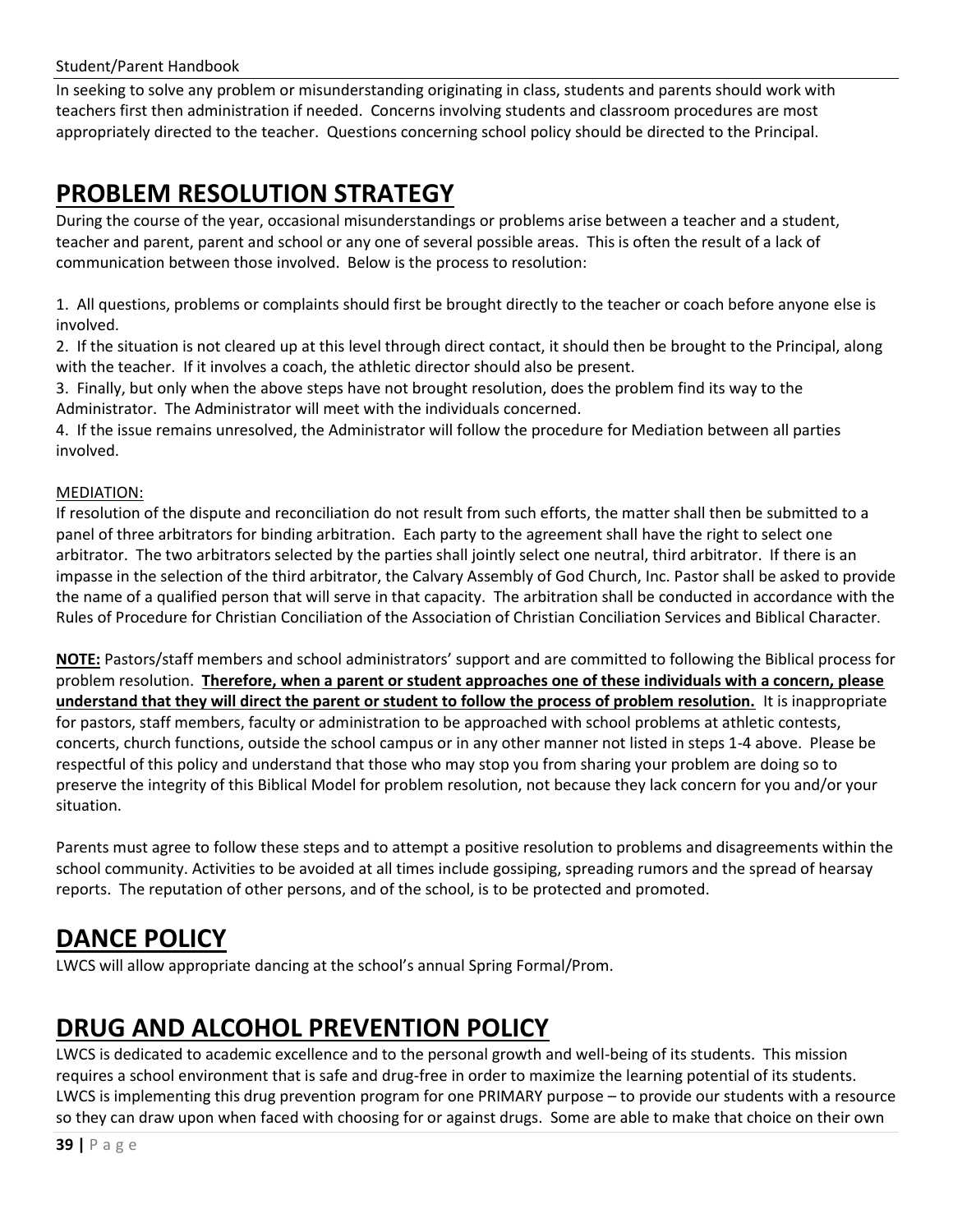without any fear of social pressure; but some are not. We hope this program will help their decision-making in this crucial area.

For the welfare of students and the school and to promote and insist on a drug-free environment, the entire LWCS community, including parents and guests, should not be in possession of or under the influence of alcohol or illegal drugs during any activity on LWCS' campus or at any LWCS event, athletic or otherwise. The cooperation of parents and guests is needed to send a strong message to our students with regard to our school's position.

# **ELECTRONIC DEVICES**

LWCS supports the authentic integration of technology with teaching and learning. Students are permitted to use personal electronic devices (phones, iDevices, electronic readers or personal laptops) for educational purposes within the parameters as outlined by LWCS student handbook. Students in grades 6-12 are allowed to make mobile phone calls before and after school. Students are not allowed to use mobile phones for personal use during scheduled breaks or lunch; this includes wearing of headphones, listening to music, texting or social media. Students who participate in after school extracurricular activities and athletics are permitted to have their phone for personal use based on the discretion of the instructor or coach.

### **EMERGENCY SCHOOL CLOSINGS**

Living Water Christian School DOES NOT automatically follow the Onslow County Public Schools with regard to Emergency School Closing, because Onslow County's decisions are based on a wide range of factors (busing, etc.) that may not always affect the LWCS Family. At times, emergencies such as severe weather, fires, power failures or law enforcement can disrupt operations. In extreme cases, these circumstances may require the closing of the school. In the event of an emergency closing the below policy is in place.

SCHOOL CLOSURE NOTICES WILL BE COMMUNICATED BY THE FOLLOWING MEANS:

- E-mails Sent Home
- [www.lwcs.net](http://www.lwcs.net/)
- Social Media Outlets (Facebook, Twitter, Instagram)
- Remind101 Messages
- Notification via Local Media Television

# **EMERGENCY TRAINING FOR STUDENT CARE**

Trained personnel are to be in attendance during regular school hours and for sports practice after school Trained personnel may range from administrative assistants to faculty/staff who are certified in CPR/First Aid. First Aid supplies are on campus. The trained personnel will initiate First Aid treatment. The procedures for more significant injuries will follow the LWCS Emergency Preparedness and Response Plan (See Medical Emergency). For less significant injuries, students will be brought to the office for additional treatment and to contact parents.

- If needed, the trained personnel will call 911 and:
- 1. Identify name of caller
- 2. Identify injured person's name, age, sex, nature of injury and what first aid was administered
- 3. Identify location: LWCS (3980 Gum Branch Road), building number/playing field and contact phone number

Trained personnel will stay with the injured person until a parent or EMS help arrives or until the student can return to class/field. The responsible LWCS representative will contact a parent. The responsible LWCS representative will have emergency information on hand. The responsible LWCS representative will also document the incident on the LWCS Accident Report Form, and notify the Principal/Administrator of the incident and status of the student.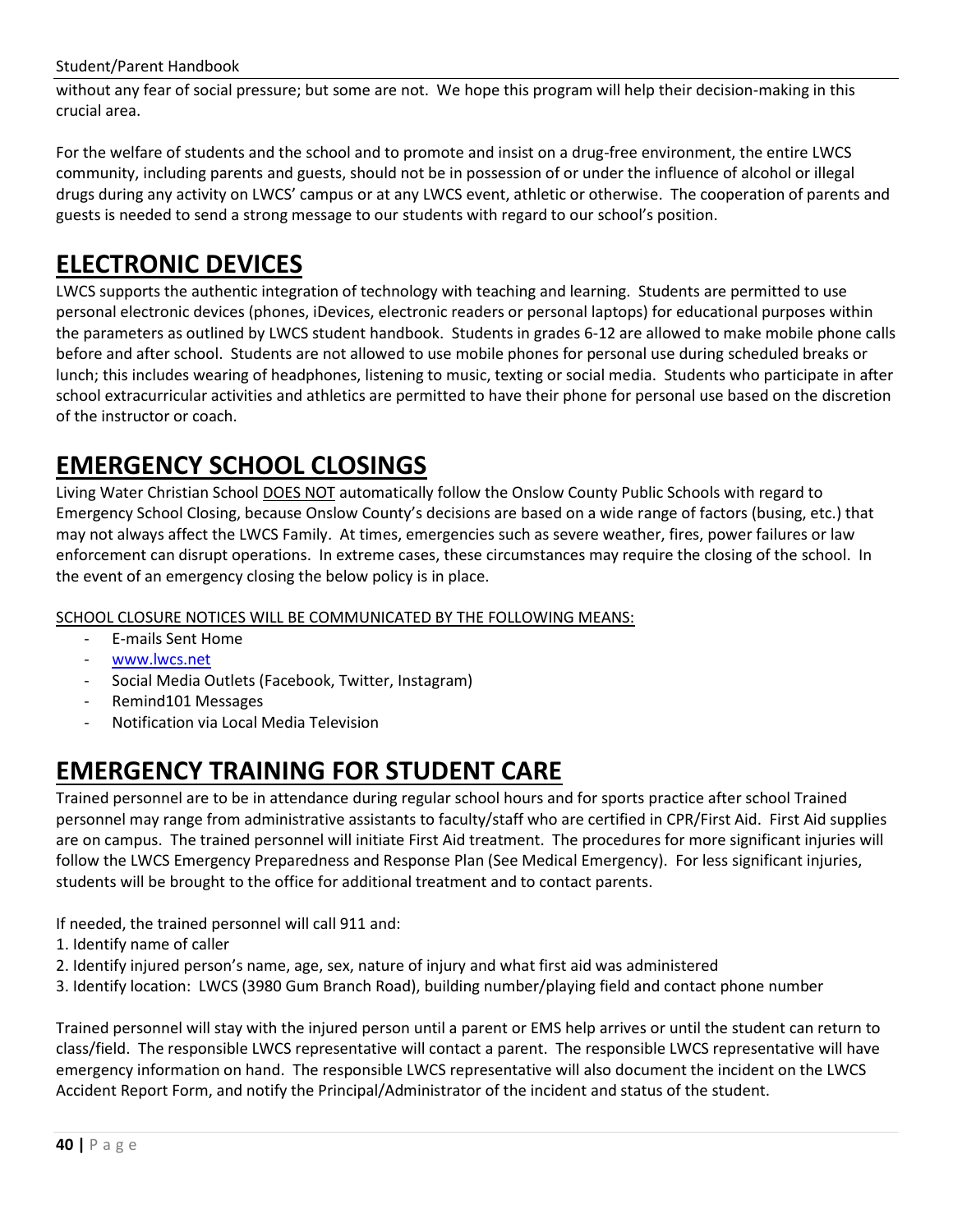### **EXTENDED CARE PROGRAM: Morning Care & After-Care**

LWCS Extended Care Program offers quality care for students before and after school. The experienced staff provides an environment that your child will find secure and comfortable. We provide something enjoyable for them to do each day with supervised free play, games, movies, arts and crafts, as well as time set aside for homework.

### **TIMES:**

Morning Care is available Monday through Friday from 6:30 – 7:40 AM. After-Care is available Monday through Friday from 3:00 PM to 5:45 PM. *There is a \$10 per quarter-hour late fee for any pick-ups after 5:45PM*

Homework time has become an essential part of our after-care program. Appropriate time is set aside for  $2^{nd} - 12^{th}$ grade students to work on homework assignments each day. For those students without homework assignments, time is designated for them to review coursework or spend time reading. In this social setting, students are encouraged daily to make new friends and to practice God's love, kindness and compassion towards others.

*NOTE: Extended Care Program is closed on all official holidays, school holidays, teacher workdays, half-days and weather related delays/early-dismissals. Please check the school calendar.*

Registration and pricing information will be made available at the beginning of each school year. After school program information, pricing and payment links can be found on our website at<http://lwcs.net/extendedcare>

Payments for Extended Care are due on the 15<sup>th</sup> of every month for the previous month's use. Payments not received by the 20<sup>th</sup> are considered late and \$10.00 late fee will be assessed and students will not be allowed to enter any Extended Care Program until all fees have been paid.

# **FAMILY EDUCATIONAL RIGHTS AND PRIVACY ACT (FERPA)**

The Family Educational Rights and Privacy Act (FERPA) (20 U.S.C. 1232g; 34 CFR Part 99) is a Federal law that protects the privacy of student education records.

FERPA gives parents certain rights with respect to their children's education records. These rights transfer to the student when he or she reaches the age of 18 or attends a school beyond the high school level. Students to whom the right has transferred are "eligible students."

• Parents or eligible students have the right to inspect and review the student's education records maintained by the school. Schools are not required to provide copies of records unless, for reasons such as great distance, it is impossible for parents or eligible students to review the records. Schools may charge a fee for copies.

• Parents or eligible students have the right to request that a school correct records which they believe to be inaccurate or misleading. If the school decides not to amend the record, the parent or eligible student then has the right to a formal hearing. After the hearing, if the school still decides not to amend the record, the parent or eligible student has the right to place a statement with the record setting forth his or her view about the contested information

• Generally, schools must have written permission from the parent or eligible student in order to release any information from a student's education record. However, FERPA allows schools to disclose those records, without consent, to the following parties or under the following conditions (34 CFR 99.31):

- School officials with legitimate educational interest;
- Other schools to which a student is transferring;
- Specified Officials for audit or evaluation purposes;
- Appropriate parties in connection with financial aid to a student;
- Organizations conducting certain studies for or on behalf of the school;
- Accrediting Organizations;
- To comply with a judicial order or lawfully issued subpoena;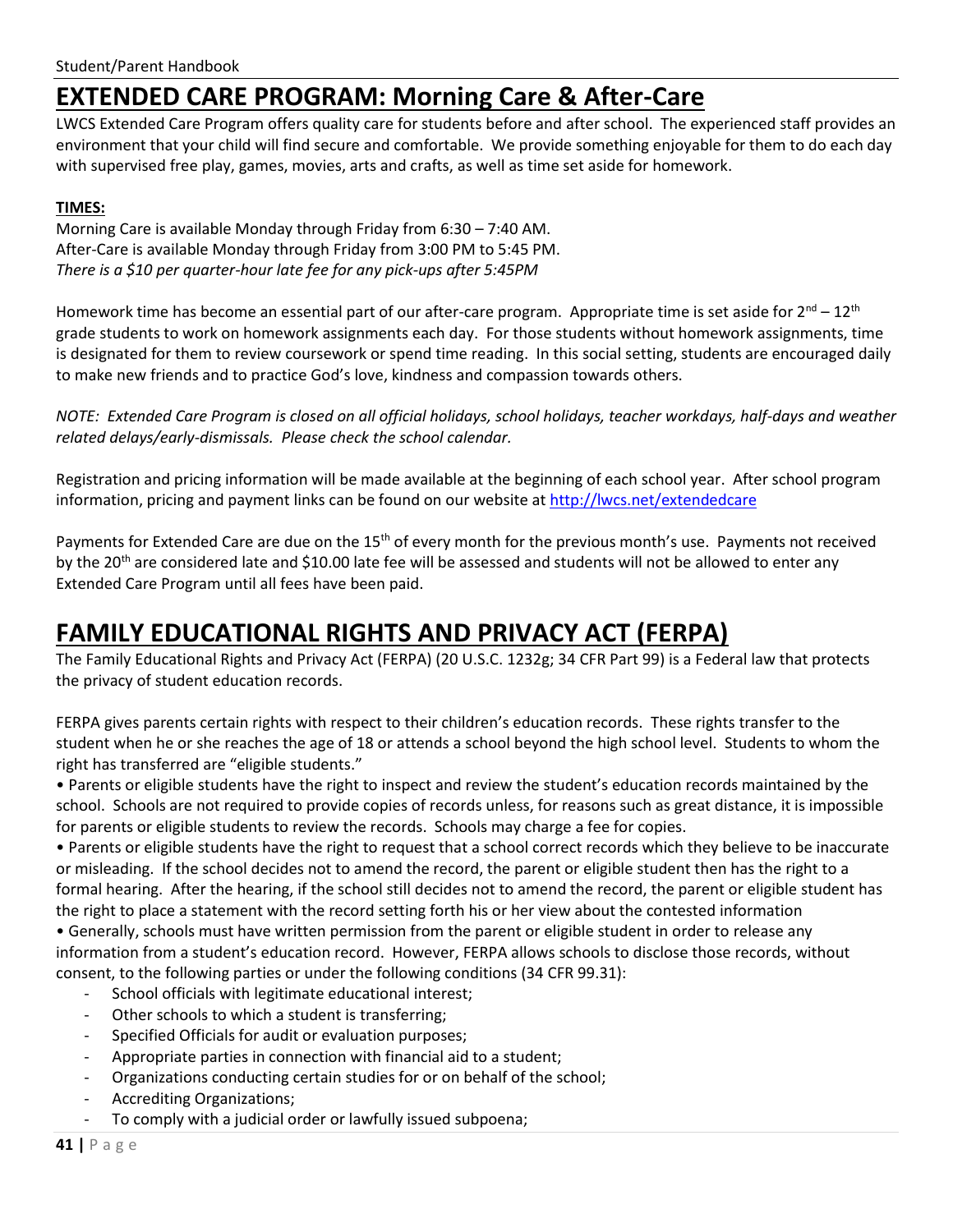- Appropriate officials in cases of health and safety emergencies; and
- State and local authorities, within a juvenile justice system, pursuant to specific State law

Schools may disclose, without consent, "directory" information such as a student's name, address, telephone number, date and place of birth, honors and awards, and dates of attendance. However, schools must tell parents and eligible students about directory information and allow parents and eligible students a reasonable amount of time to request that the school not disclose directory information about them. Schools must notify parents and eligible students annually of their rights under FERPA. The actual means of notification (special letter, inclusion in a bulletin, student handbook or newspaper article) is left to the discretion of each school.

# **FOOD/DRINK/GUM**

Students are not allowed to consume food and beverages (with the exception of water) in the classroom or hallways. Special classroom events involving food must have administrative approval. Water (with no food dyes) in clear plastic bottles is allowed in classrooms. These restrictions have been established to promote good stewardship of our buildings as we endeavor to keep the environment clean and safe.

# **FOOD SERVICES (Lunch)**

Students are required to pack a lunch everyday if they choose not to order from the school sponsored food days. If a student forgets his/her lunch, the office will contact the parent or guardian. The parent should make arrangements to have lunch provided to their student by 11:20 AM.

For those that desire to order school sponsored food, meal cards are available for purchase in the office. Meal Cards are \$60.00 (12 meals at \$5.00 each). On Fridays, LWCS has partnered with CiCi's pizza. One (1) slice of pizza is \$1.50. Pizza Cards are available in the office for \$21.00 (14 slices at \$1.50 each).

Parents/Visitors who wish to join their student for lunch must receive a Visitor's Pass from the office. A student Pick-Up card must be presented in order to receive a pass. This is to ensure the safety of our students.

# **GIFT GIVING**

See Birthday Parties, Other Parties, Gift-Giving

# **HALL PASS**

Hall and bathroom passes are required to leave the classroom. Hall passes are handed out either by the office or the individual teacher. Students outside of a classroom during class hours are required to carry a hall pass from their classroom teachers. Students will not be allowed in the office or bathrooms without a hall pass. Students out of class without a hall pass will be considered missing from class. Teachers will monitor what is a reasonable amount of time each student should be gone from the class for each particular request. Students may not go to the car/parking lot unless he/she has checked out with the office and have written permission from an administrator. This system provides both safety and accountability for students not under direct supervision of the classroom teacher.

# **HEALTH/MEDICAL INFORMATION**

Guidelines for returning to School after Illness (adapted from WebMD)

**FEVER:** Body temperature must read below 100.4 for a minimum period of 24 hours. If taking medication for fever, child must be medicine free for a minimum of 24 hours.

**DIARRHEA OR VOMITING** – Keep your child home until the illness is over, and for 24 hours after the last episode (without medicine)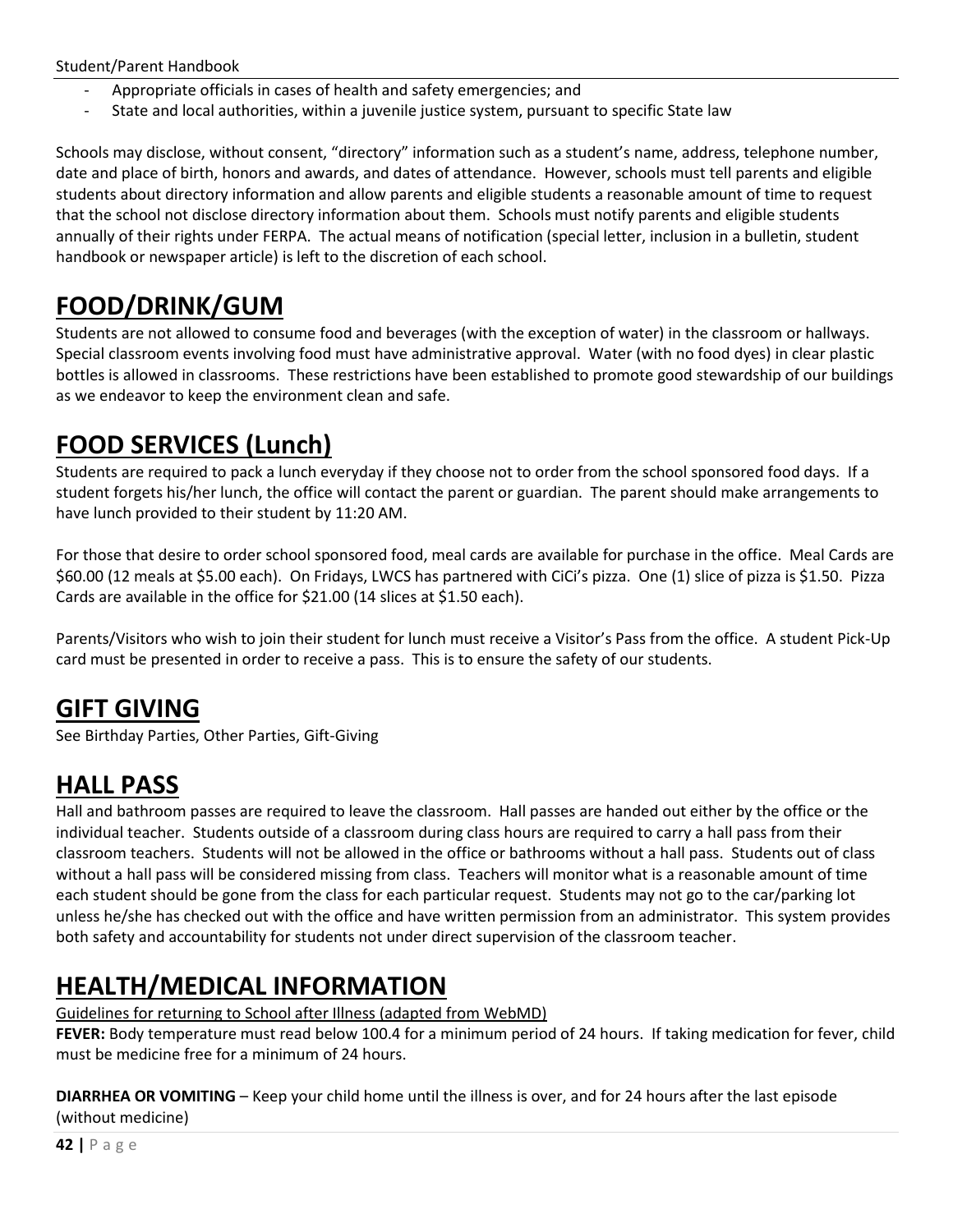**SORE/STREP THROAT**- Your child needs a special test to determine if it is strep throat. He or she can return to school 24 hours after antibiotic treatment begins.

**PINK EYE (CONJUNCTIVITIS)** – Keep the child home until the doctor has given the OK to return to school. Pink eye is highly contagious and most cases are caused by a virus, which will not respond to antibiotics. Bacterial conjunctivitis will require an antibiotic; your doctor will be able to determine if this is the case.

### General Health Assistance:

When school is in session, LWCS has trained Health Aides and the extent of services offered include CPR, First Aid, dispensing of prescription medication and contacting emergency services, as mandated by the State of North Carolina. In the event a student becomes ill; a parent will be notified to pick up their student. The aide will monitor the student until the parent arrives. Our goal is to provide a safe environment for students until such time as a parent or other designated adult is notified and picks him/her up. **Please make sure your contact information is current.** This will enable us to contact you more efficiently should the need arise. There will be no access to emergency medication/equipment stored in LWCS during the hours before 7:40 AM and after 3:00 PM. It is the responsibility of the parent to ensure access to emergency medication/equipment when the school office is closed.

### Communicable Childhood Diseases:

Upon having the following illness, a child must have a written consent from either a physician or the Health Department to return to school or be subject to school office approval for re-admittance:

| 1. Chicken Pox | 5. Whooping Cough | 9. Impetigo        |
|----------------|-------------------|--------------------|
| 2. Measles     | 6. Pinworms       | 10. Pink Eye       |
| 3. Mumps       | 7. Scabies        | 11. Fifths Disease |
| 4. Pneumonia   | 8. Ringworm       | 12. Shingles       |

### Immunization:

North Carolina law decrees that each student must present to LWCS a Certification of Immunization. Non-compliance with this regulation will result in referring the student to the proper authorities. Immunizations may be obtained from any branch of the Onslow County Health Department or your doctor's office. The immunization program must be completed no later than the  $30<sup>th</sup>$  day of school or the child will be excluded from school until the program is completed.

In keeping with the Immunization law, non-compliance will result in the following procedure:

- 1. LWCS will send a letter to parents of those students with missing and/or expired certificates
- 2. LWCS will follow up one week later with a phone call to the parent if no action has been taken
- 3. If action still has not been taken, a meeting will be scheduled with the Business Manager and Parent. The student will not be able to return to school until this is resolved.

### Lice (Pediculosis)

From time to time, some of our students experience the problem of Pediculosis (head lice).

1. It is important to notify the school at once if you find that your child has contracted head lice.

2. Any student with lice or nits must be effectively treated before returning to school. Effective treatment includes using an over-the-counter or prescription shampoo that is made specifically for treatment of lice or nits. All nits need to be completely removed from the hair after shampooing.

3. A parent must take his or her child to the clinic to be checked prior to being admitted back to class.

4. Upon learning that a student has head lice, the office will check other students in the same class, grade, family or social circles as deemed necessary.

5. Any student found to have lice or nits will be sent home for treatment.

6. The school will notify parents when their children have been checked for lice and when two or more students in a grade have lice.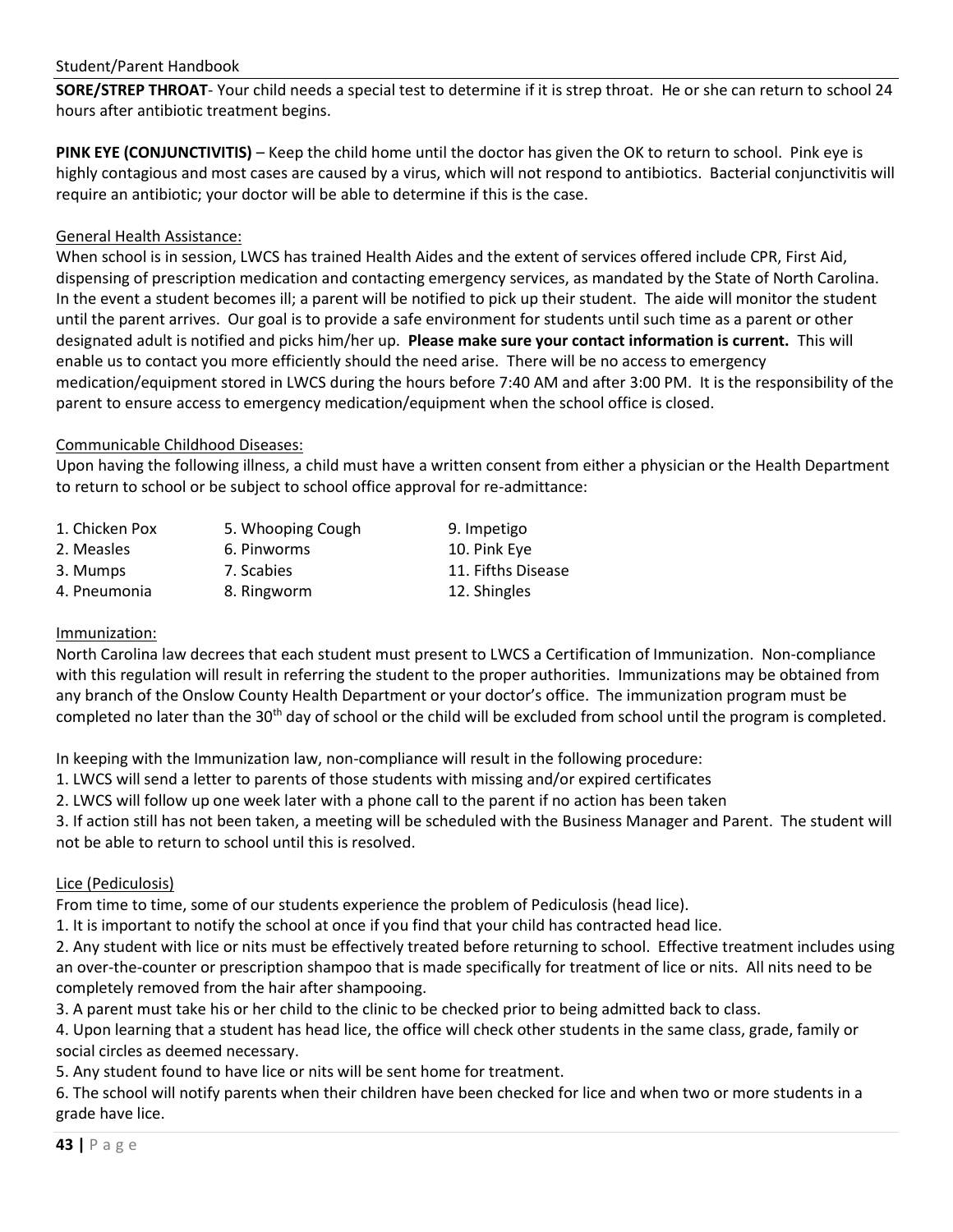### Medications

- Students may not carry or be in possession of medications, including vitamins, minerals or herbal supplements. All
- treatment for symptoms or conditions will be handled through the office.
- All forms expire at the end of the school year.
- Medications must be in the original bottle with the prescription label attached.
- Students may not transport medications. Parents must deliver the medication to the office, who will then check it in.

### Self-Carry Medications and Emergency Medications

State law allows students to carry their own medications for 3 reasons only:

- 1. Blood glucose monitoring and Insulin for diabetic students
- 2. EpiPen for allergic students.
- 3. Metered Dose Inhalers for asthmatic students.

These emergency medications may be stored in the office for emergency use. The office closes at 3:30 PM, please plan accordingly for After Care or other extra-curricular activities.

*Form(s) Required:*

- Diabetes Action Plan, Severe Allergy Action Plan or Asthma Action Plan
- If the student will self-carry (Grades 6-12) medication, a physician will need to sign the form stating that the student is knowledgeable and capable of self-administering the medication.

### As-Needed Medication

These are prescription or over-the-counter medications that are given infrequently on an as-needed basis. The office will not administer over-the-counter medication unless the parents have provided medication in the original container to the school specifically for their child. As-needed medications will not be administered by After Care. *Communication*

- Parents will be called and verbal authorization will be confirmed. This is to ensure that students are not "double-dosed." No medication will be given until verbal authorization is received.
- A note will be sent home to notify when the student is given an as-needed medication.
- Medication authorization form is part of the student application and must be filled out properly.

### Short/Long Term Medications

These are prescription or over-the-counter medications that are given on a regular basis/schedule. Please ask your pharmacist to dispense the medication into two containers – one for school, one for home. Short/Long term medications will not be administered by After Care. Please arrange the dosing schedule accordingly. *Form Required:* Medication Authorization Form

### **LEGAL INJUNCTIONS AND COURT DOCUMENTS**

Injunctions may be received in multiple areas of the school depending on how it is addressed and how it is delivered. Some injunctions name LWCS as a party to the injunction while others are between two individuals and LWCS is a  $3<sup>rd</sup>$ party that is affected by the injunction.

Regardless of delivery method/contact, all injunctions should be forwarded to Ronnie Koebbe in the Business Office. Ronnie will immediately seek legal counsel to determine LWCS' responsibility, if any. Detailed information will be communicated directly to those who are affected by the injunction.

General information will be relayed to any employee who interacts with the student and is made aware that there is an injunction in place. The information will be relayed in such a way that does not cause any undue discomfort to either party (i.e. injunction in place – special pick up instructions).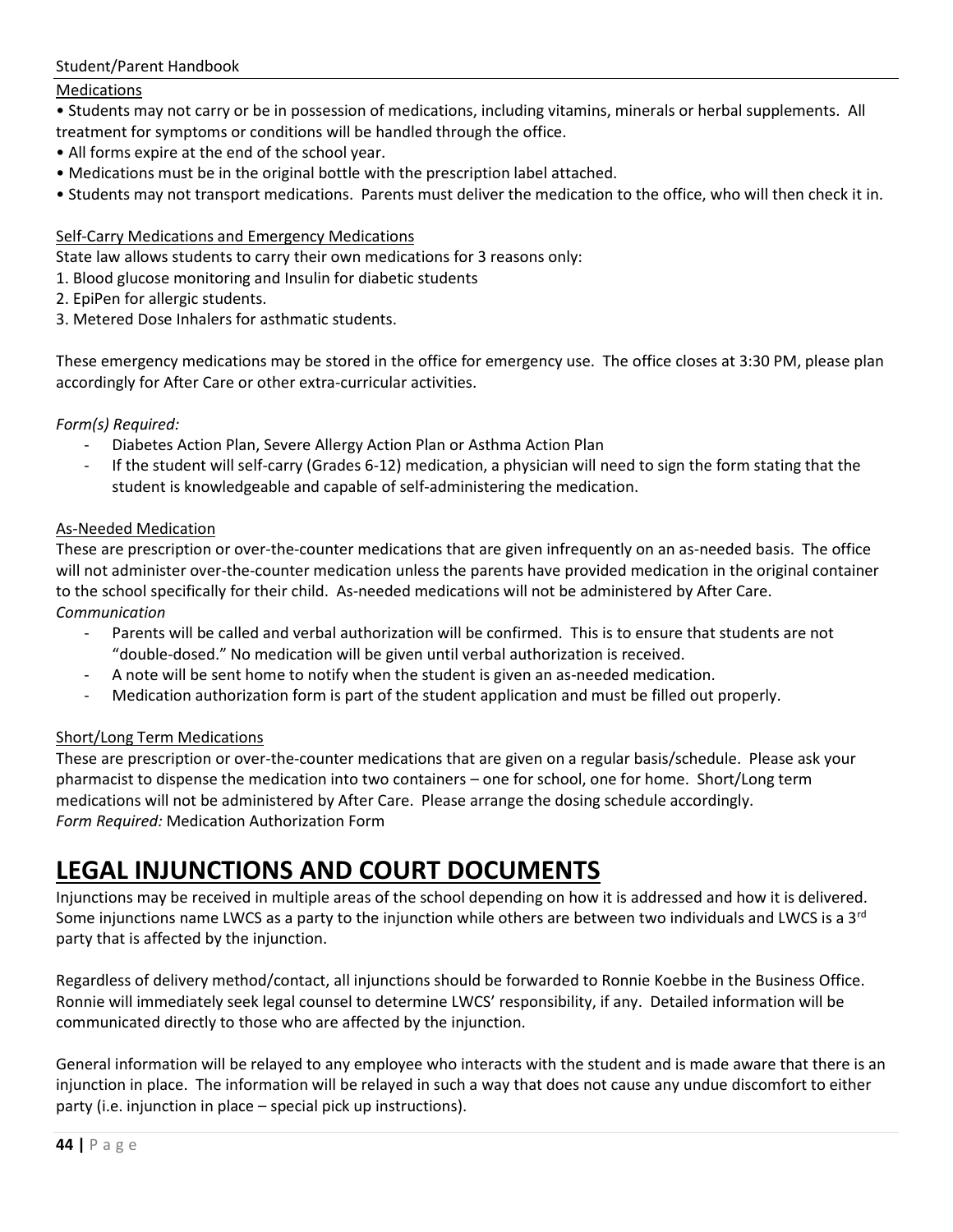At the beginning of each year all active injunctions will be reviewed and reminders sent to those that are directly affected.

Many times, LWCS is not named in an injunction, but there will be orders in the injunction that affect how a student is supervised (i.e. the person a student may not be in contact with, pickup instructions, communication instructions, and financial responsibility). These orders are between the parties to the injunction and LWCS is not legally liable if they are not followed. LWCS accommodates the injunction when possible to the point that it does not disrupt the classroom day.

# **LOCKERS**

All lockers are property of LWCS. Lockers, storage areas, backpacks and purses may be searched without prior notice if LWCS has reasonable suspicion that contraband items may be present or they contain evidence of a violation of School Policy or its Student Conduct Agreement. Lockers are issued to students at the beginning of the year. Students are responsible for all items stored in his/her locker. Use only the locker assigned and keep it locked at all times. Do not tamper with another locker or give your combination to another person. Stickers or use of markers, inside or outside of lockers, are prohibited. LWCS is not responsible for items lost or stolen from any locker.

# **LOST AND FOUND**

Lost articles, including books, clothing, valuables, etc. may be reclaimed in the school office. Items in lost and found that are not labeled with student's name will be sorted and distributed to areas of need at the end of every month. Lost items will not be held over the summer months.

# **MEDICAL EMERGENCY PREPAREDNESS**

At the beginning of each school year, all parents must complete the "Medical Emergency Information Form." This form is located in the office. The medical form includes the name and phone number of the doctor to be notified, as well as allergies and conditions that will help us better care for your child. It also includes the names, addresses and phone numbers of the parents and emergency contacts if the parents cannot be reached. *NOTE: It is the responsibility of the parent to see that this information is on file and kept current.* In case of serious illness or injury, this information may be relied on and used before consultation with the family can occur. The family will be contacted by phone, and the parents will be requested to come to the school to pick up the student as necessary.

# **PERSONAL PROPERTY**

LWCS will not assume responsibility for lost or stolen personal items and damage to personal vehicles. Valuables (jewelry, electronics, music or athletic equipment, etc.) should be insured through a homeowner's policy. We highly discourage students from carrying large amounts of cash (over \$40.00).

# **PHOTOGRAPH AND VIDEO – Use of student's image and likeness**

Living Water Christian School students are photographed (and videoed) on a regular basis both by students and professional agencies. These photos and videos are used to promote LWCS by showing many of our great activities. Parents/Guardians on the enrollment application and contract give consent for photographs, audio, video or electronic or digital images or likeness of their student(s), to be used by LWCS for exhibition, public display, publications, competitions, publicity materials, advertising, a news media story, video, audio or other electronic media, including but not limited to, yearbooks, newspapers, promotional brochures or literature, the Internet, a school website, television, CD-ROM or DVD. If a student or family does not wish such pictures to be used in school publications or promotions, parents must submit request in writing during the enrollment process.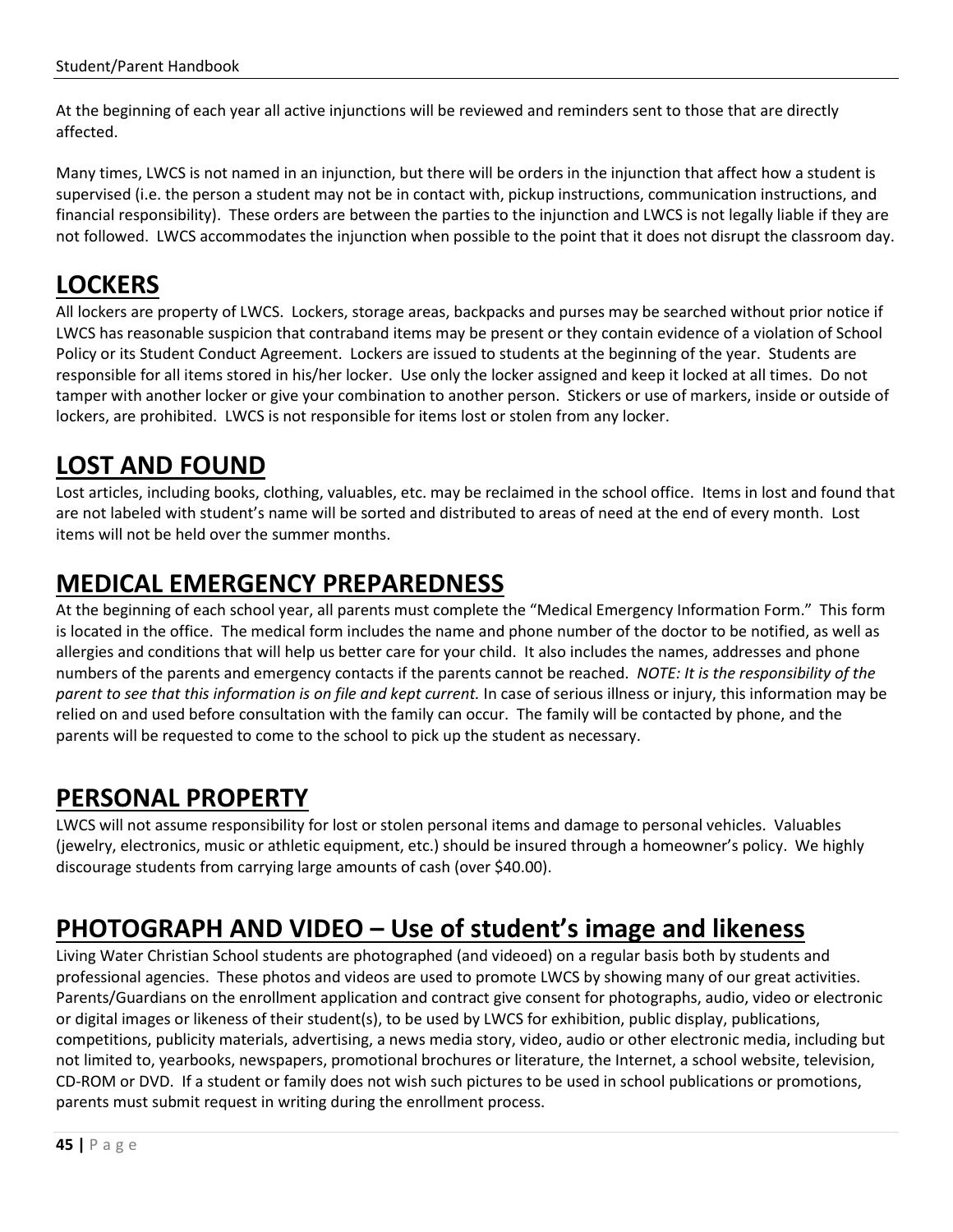# **PROMOTION/RETENTION POLICY**

### Grades K5 – 5

A goal of our school is to minimize the need for retention. Strong effort in developmental screening, while not infallible, is intended to be a part of this effort. Early communication between the home and school combined with vigorous intervention efforts will always be made to reduce the potential for retention. A student who is experiencing academic difficulty, particularly in the critical areas of reading and math, may be required to repeat the year if it is determined that he/she is likely not to experience success in the next grade. This decision will be made with input from the teacher, parent(s) and administration by evaluating the child's academic performance, work habits and achievement test scores. If a student is experiencing significant academic difficulty by the end of the first semester, he/she will be placed on Academic Probation. For kindergarten and first grade, the student's maturity will be a consideration also. Notification will be by conference and letter. Unless there is a significant improvement, the student may be retained or the parent may be asked to withdraw the student. The general policy regarding retention is that a child may not be retained more than one time while enrolled in PRIMARY School (K5-5).

Grades 6-12

To be promoted to the next grade level, a student must pass all classes with a 60% average or higher.

### **RE-ENROLLMENT**

Re-enrollment instruction is released in February.

# **SAFETY & SECURITY**

Security at LWCS is a community-wide responsibility. Faculty, staff, administration, parents and students will endeavor to contribute to a safe learning environment. A comprehensive Emergency Preparedness and Response Plan has been completed and submitted to Onslow County Emergency Management.

# **School Office Hours**

During the School Year: Monday – Thursday: 7:30 – 3:30 PM; Fridays 7:30 – 3:00 PM During the Summer: Monday – Thursday: 9:00 AM – 2:00 PM; Closed Fridays

# **SCHOOL PICTURES**

Dates for all pictures will be announced and order forms sent home to be used to order pictures if desired. Orders should be placed at the time the pictures are taken. Students are not required to wear uniforms on picture days.

# **SEXUAL HARASSMENT**

LWCS endeavors to provide an environment without fear of sexual harassment. Sexual harassment by any member of LWCS' "family" (employees, students, parents, etc.) is a violation of both the law and LWCS' policy and will not be tolerated. Males and females can both be victims and perpetrators of sexual harassment. It is an issue that may affect any member of the LWCS family and will be dealt with promptly by administration.

Students who experience or witness sexual or other harassment in the school should immediately report it to their teacher or principal. If the student or parent feels they would be uncomfortable contacting those persons or they would prefer to discuss the issue with someone else, contact the Administrator immediately.

All complaints will be handled in a timely, and to the extent possible, confidential manner. Information related to the complaint should not be disclosed by LWCS to any people or organizations not involved in the investigation of the complaint, except otherwise set forth below. However, administrative personnel needed for participation in the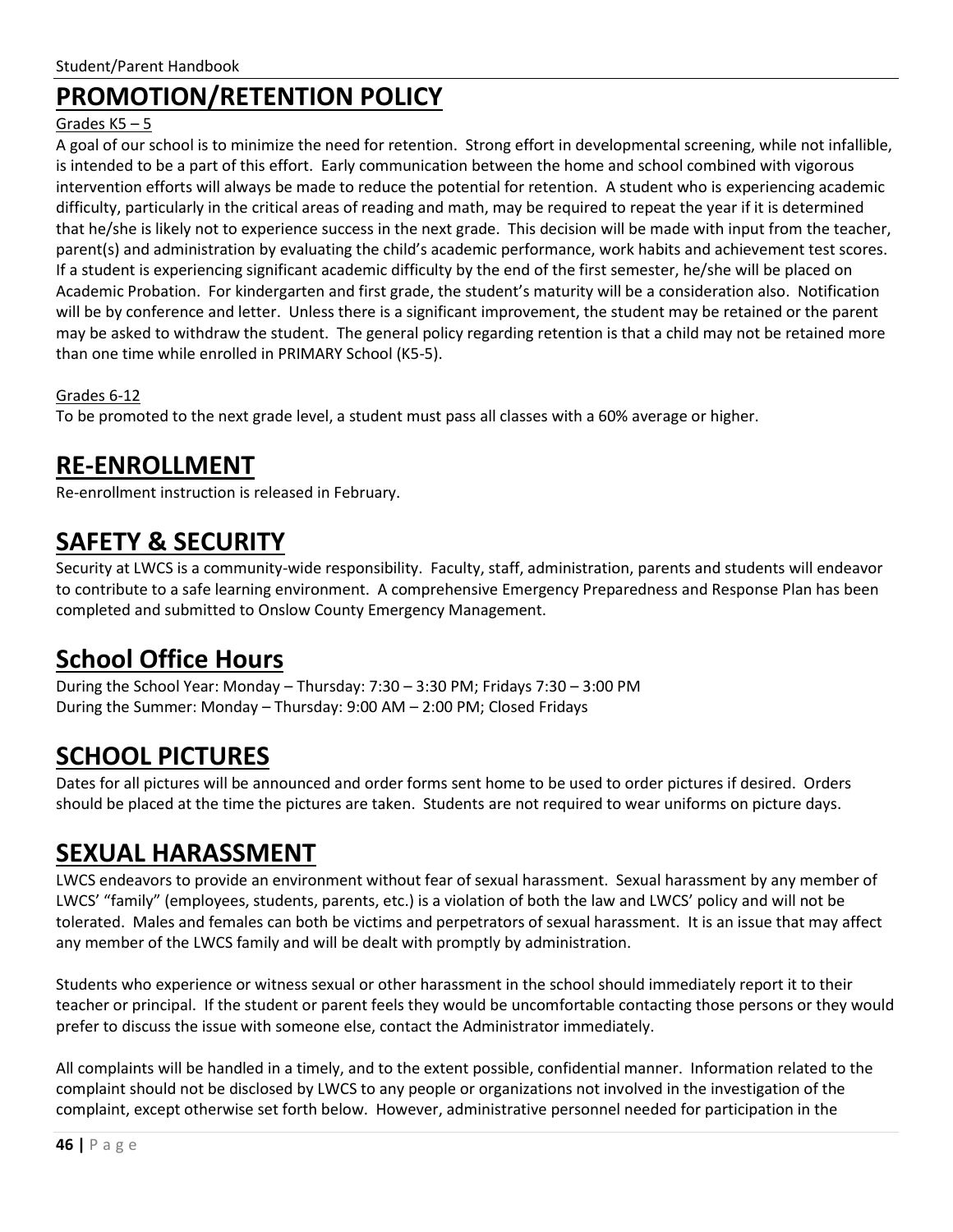investigation of the complaint, the alleged harasser, possible witnesses, and the Administrator, may be contacted and will learn of the complaint.

It is LWCS' policy to not discriminate or retaliate against any person who has filed a complaint involving harassment or has participated in any investigation. However, if in the course of an investigation or subsequently the school learns that a complaint was not made in good faith or it was known to be false at the time of the complaint, LWCS reserves the right to take appropriate action. Making false complaints or complaints not made in good faith can jeopardize someone's reputation.

### **SPIRITUAL CLIMATE**

Truth is a cornerstone of LWCS in the person of Jesus Christ. As the world around us continues to deteriorate, we must continue to be a lighthouse. Our teachers and staff reflect the truth of Jesus into all the curriculum, innovative chapels, community service and our partnership with the local churches and they all point in the same direction – integrity and truth. Our goal is for our students to see the importance of Christian values before he/she leaves for college. Each family is responsible to be active in their attendance at a Bible-Believing church.

# **STUDENT INTERACTION WITH SOCIAL MEDIA**

Given the explosive growth and expansion of "social networking" technology such as Facebook, YouTube, Twitter, Instagram, etc. and related resources such as blogs and other web-based discussion forums across all the areas of modern life, students of LWCS may be held accountable for their actions related to any and all internet interactions according to the agreed upon conduct policy found in the Parent/Student Handbook (*see Student Conduct Agreement)*. Any interactions with social media by a LWCS student which appear to be contrary to the LWCS code of conduct may result in disciplinary action and or dismissal. Interacting online with a person or group, in its essence, is not different than interacting with someone face-to-face – i.e. students are required to maintain the principles of a Christ-like character.

# **STUDENT PICK UP PROTOCOL**

### During School Hours:

• At enrollment/re-enrollment, all parents must complete the "Emergency Contact" and "Pick-Up" information on the school application. This will provide LWCS with the necessary information as it pertains to emergencies and student pickup authorizations. The parent is responsible to continually update this page. In the event a parent has not completed this information; the Business Manager will contact the parent to remind them to complete the information as soon as possible.

• If a person comes to the front desk to pick up a student, a pickup card must be presented. If a pickup card is not present, a legal picture ID must be presented and the information checked with the Pick-Up information provided by the parent/guardian. If the person is approved, the student is released to that person.

• If the person seeking to pick up the student is not approved, the parent is contacted. If the parent verbalizes over the phone approval for the child to be released, an email will be sent to the parent to document this approval. A copy is made of their photo ID and the student is then released to that person. If the parent is unreachable, the student is not released.

• If another LWCS parent seeks to pick up a student other than their own and they are not approved on the Pick-Up information form, that student's parent will be contacted for an approval, making the release decision be that of the parent not LWCS. The office assistant sends an email to the parent documenting this approval. If the parent is unreachable, the student is not released.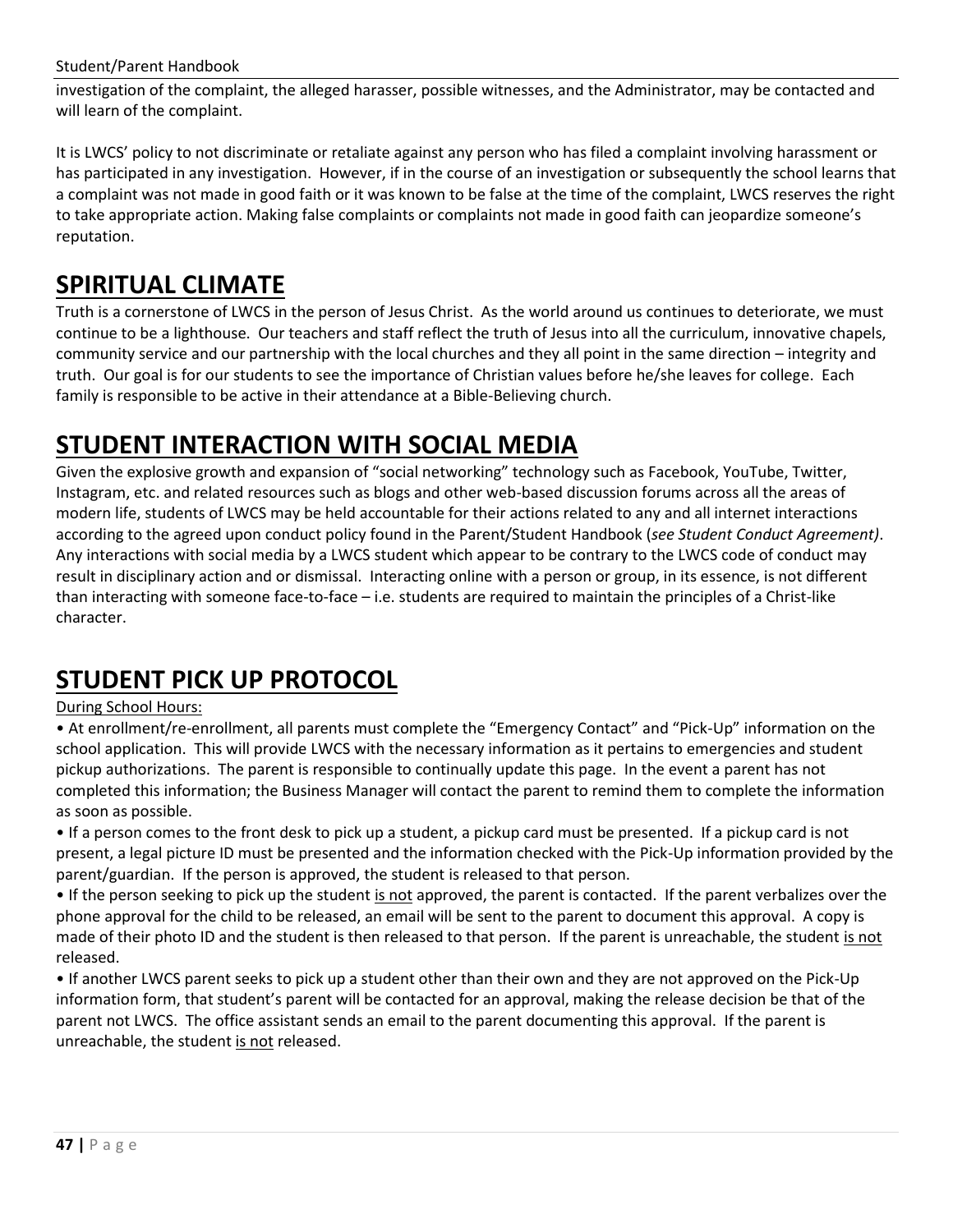### After School Hours:

Primary School (K3-5<sup>th</sup>)

• At car line pick-up, if an unfamiliar person walks up to the dismissal and seeks to pick up a student, that person will be directed to report to the office for the proper verification as depicted above.

• Car line pickup begins at 2:40 PM. Parents are not allowed to enter the office to pick up their child. They must wait until 3:00 PM.

• In order to pick up a child in the car line, driver must have the proper pick up card visible on the driver side dashboard or hanging from their rearview mirror.

• If a vehicle does not have the proper pick up card, they must park their car, report to the office for the proper verification as depicted above.

• Car line pick up ends at 3:00 PM. Any student not picked up by 3:00 PM is automatically enrolled into After-Care. Charges will incur.

### Secondary School (6-12)

• Once school is dismissed for the day (2:40 PM), students will report to the designated Secondary school pick up location.

• Secondary School pick-up ends at 3:00 PM

• If a student is not involved with an after-school program or picked up by 3:00 PM, the student will be escorted to After-Care. Charges will incur.

### After-Care Program (3:00 – 5:45 PM)

• After care workers and supervisor are given a copy of the approved pickup list for each student that was submitted by parents during enrollment.

• When someone comes to pick up a child from After-care they must show a valid pickup card with that student's name.

• If a valid pick-up card is not available, the adult may submit a valid ID card. The aftercare work or supervisor will verify that the person is approved to pick up the child.

• If the person presenting the valid ID is not on the approved pick-up list, the parent will be contacted. The student will NOT be released until a parent is reached and verification is given. Once verification is given verbally over the phone, a copy of the valid ID will be made.

### **STUDENT SEARCHES**

We do not search students themselves. However, our policy with students is as follows:

1. The school Administrator, with another school employee present, asks the student to empty his/her pockets and remove shoes and socks. If the student is unwilling to do so, the administrator will contact the parent.

2. If the student is still unwilling to do so, after having spoken with the parent, the student may be expelled from the school. (See Discipline and Conduct)

# **THREATS OF VIOLENCE AND BRINGING WEAPONS TO SCHOOL**

### **Threats of Violence:**

LWCS seeks to promote a healthy, safe learning environment. LWCS does not tolerate threats of violence to oneself, others, threatening behavior or other acts of violence (including threats to severely damage school property or the property of other students) whether made in school or out of school. Any threats or depiction of violence or harm, whether specific or general, whether done in jest or serious, whether in school or out of school, whether in person or through some other form of communication (email, DM, message board, text, letter, picture, etc.) will be taken seriously by LWCS and may be grounds for immediate discipline, including suspension or expulsion. Following any such event, LWCS may suspend or expel the student or may, in its sole criteria, require consistent monitoring by a mental health professional. Nothing contained herein, shall in any way limit or prohibit LWCS, in its sole discretion, from suspending, expelling or removing any student who violates this policy.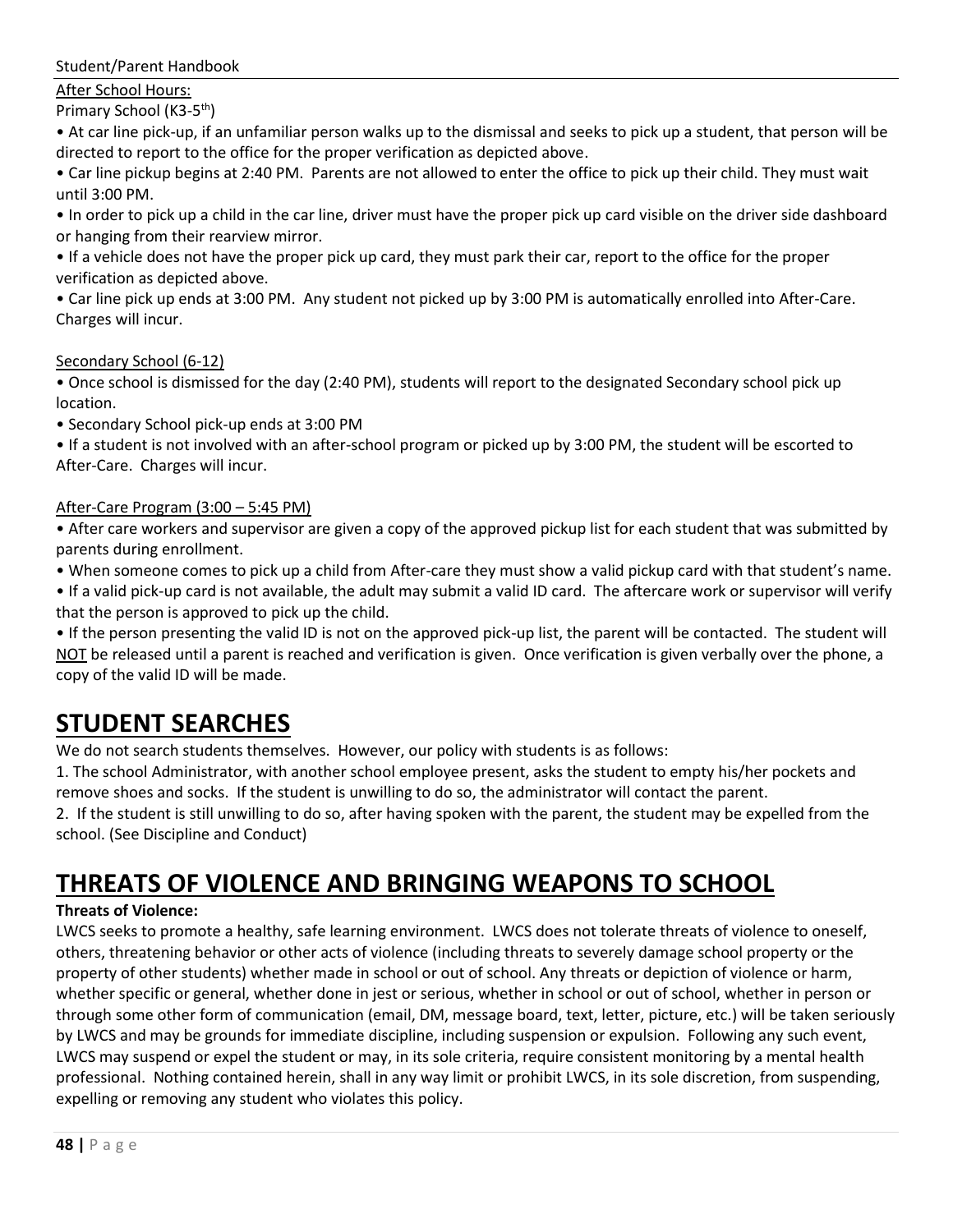Parents and others will be encouraged to report such incidents or information to the appropriate school official. Staff shall immediately notify an administrator of any threat, threatening behavior or act of violence he/she has knowledge of, has witnessed or received. All reports are promptly investigated.

### **Weapons**

Similarly, LWCS expressly prohibits the bringing, or possession of a weapon on school grounds or at school functions. No student or nonstudent, including adults and visitors, shall possess, use or distribute a weapon when at school. LWCS will act to enforce this policy and to discipline or take appropriate action against any student, teacher, administrator, school employee, volunteer or member of the public who violates this policy.

A "weapon" is defined as any object or instrument designed as a weapon or through its use is capable of threatening or producing bodily harm or which may be used to inflict self-injury including, but not limited to, any firearm, whether loaded or unloaded; air guns; pellet guns; BB guns; all knives; blades; clubs; metal knuckles; nunchucks; throwing stars; explosives; fireworks; mace and other propellants; stun guns; ammunition; poisons; chains; arrows; and objects that have been modified to serve as a weapon.

No person shall possess, use or distribute any object, device or instrument having the appearance of a weapon and such objects, devices or instruments shall be treated as weapons including, but not limited to, weapons listed above which are broken or non-functional, look-alike guns; toy guns; and any object that is a facsimile of a real weapon.

No person shall use articles designed for other purposes (i.e. lasers or laser pointers, belts, combs, pencils, files, scissors, etc.) to inflict bodily harm and/or intimidation and such use will be treated as the possession and use of a weapon.

### **Violations**

In the event of violation of this policy, LWCS may impose disciplinary action, in its sole discretion, including but not limited to, suspension or expulsion. LWCS also may make a referral or report to appropriate law enforcement for any violation of this policy when it believes a crime may have been committed or take any other action which it deems necessary in the best interest of the school or to protect the safety of its students, staff and visitors.

# *COMMUNICATIONS*

### **LWCS WEEKLY**

LWCS Weekly is a weekly, electronic school newsletter detailing all events on campus. Check your inbox every Tuesday to keep up with the latest LWCS news. You can sign up for LWCS weekly at [www.lwcs.net](http://www.lwcs.net/)

### **REMIND 101**

Remind 101 is a messenger app, which will allow LWCS to communicate quickly with all parents/guardians when necessary. We request that all families join the remind, prior to the start of the school year, in order to receive notifications (delays, cancellations, reminders regarding school events, etc.). Parents are not to respond to any of the messages, if there are questions or concerns please use the appropriate method of communication outlined in this handbook.

### **SOCIAL MEDIA**

LWCS enlists the usage of social media to keep its families informed. Follow along with LWCS on:

- Facebook: [www.facebook.com/lwcswarriors](http://www.facebook.com/lwcswarriors)
- Instagram: www.instagram.com/livingwaterwarriors
- Twitter: [www.twitter.com/lwcswarriors](http://www.twitter.com/lwcswarriors)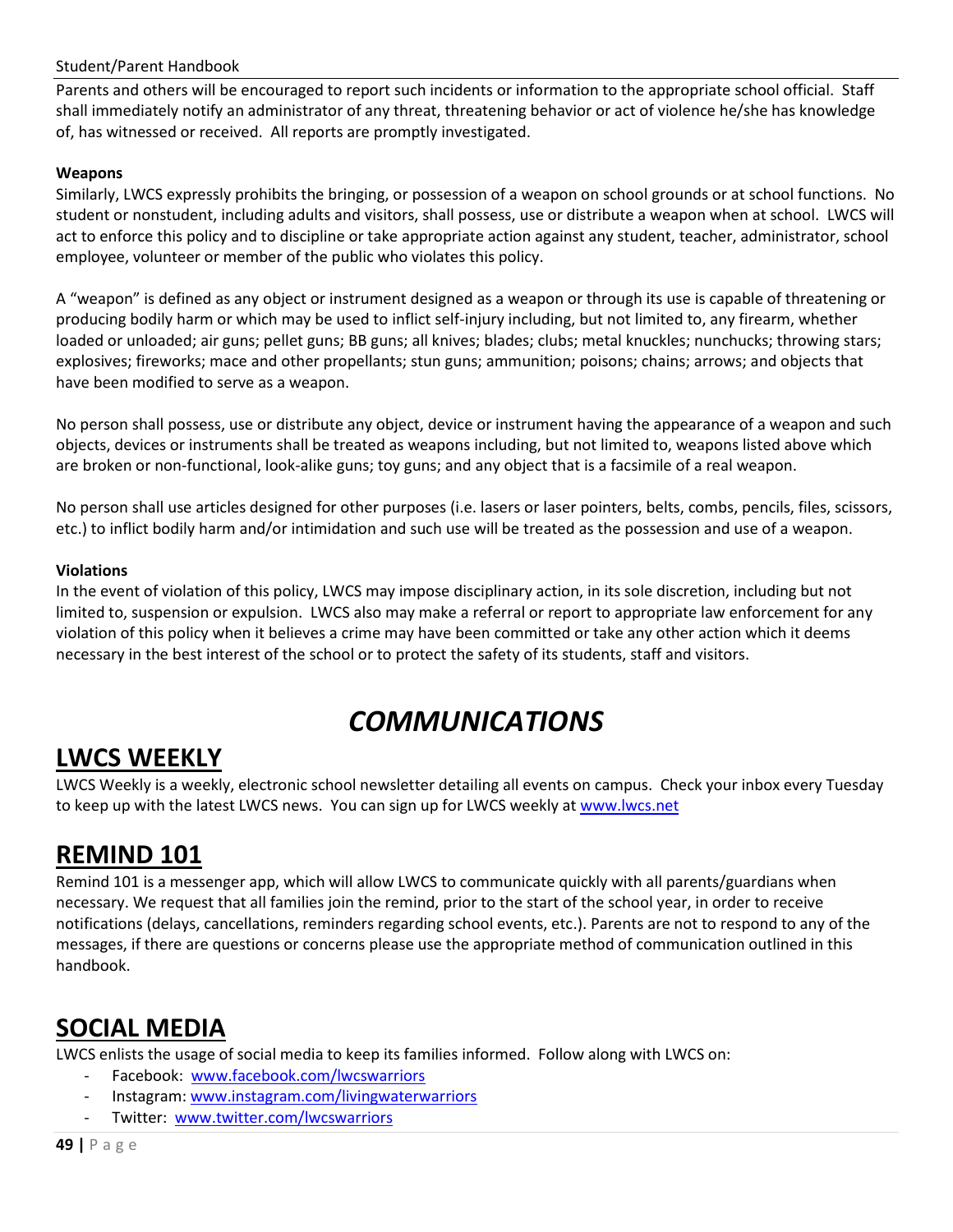# *SCHOOL EVENTS*

# **CHRISTMAS**

LWCS celebrates Christmas as the blessed occasion when Jesus, God's son, came to earth as a baby. Through His life, death on the cross and subsequent resurrection, those who place their faith in Him are saved for all eternity (John 3:16). As such, our activities, parties and projects should draw attention to Jesus, not man. Each year, LWCS will partner with a non-profit organization to share the love of Jesus with. Gift exchange among students will not be held. Teachers are not to open student gifts in front of the entire class in order to avoid any hurt feelings by students who may not have been able to purchase a gift for the teachers.

# **HARVEST FESTIVAL**

LWCS does not celebrate Halloween. Decorations depicting witches, skeletons and haunted houses are not permitted. However, every October 31, students are invited to participate in the annual Harvest Festival from 5:00 – 6:30 PM. This is a great time of Carnival Style games and Trunk or Treat.

# **PARENT-TEACHER CONFERENCES**

Parent-Teacher conferences will be scheduled throughout the school year. Parents are encouraged to utilize these conferences to communicate directly with the student's teacher(s). Please contact the teacher directly if you desire a conference. Students who wish to talk to a teacher about any problem should request a conference with the teacher before/after school or at a time convenient to both during the day. A Parent-Teacher conference is encouraged for all parents of NEW students in the first 9 weeks. A Parent-Teacher conference/communication is also required for parents whose student(s) have a report card grade of 70% or below.

# **PARTIES/SOCIALS**

The Principal must approve all class party plans.

- The sponsor of the party is required to submit an agenda of events prior to approval.
- For any type of party to be an official LWCS party, a faculty member must be involved in the planning and be present at the party.
- For LWCS socials, the ratio of chaperones is 1:8.
- A child's birthday is very special. If you want to have a birthday refreshment at LWCS, you must contact the teacher in advance to set up a day and time. School parties are not an occasion to exchange gifts; however, cupcakes are acceptable during lunch.

• Flowers and/or gift baskets may not be delivered to students during class on any school day or at any schoolsponsored event or program. Any deliveries will be kept in the school office and picked up at the end of the day.

# **SPIRIT WEEK(s)**

Students will follow the guidelines set forth for spirit week as they become available.

### **SPRING FORMAL**

Spring formal is a  $9<sup>th</sup> - 12<sup>th</sup>$  grade activity. The planning committee consists of students, parent volunteers and faculty. If LWCS students choose to invite a Non-LWCS guest to the Spring Formal, the guest must currently be in high school or a LWCS alumnus. All plans are approved by the Principal.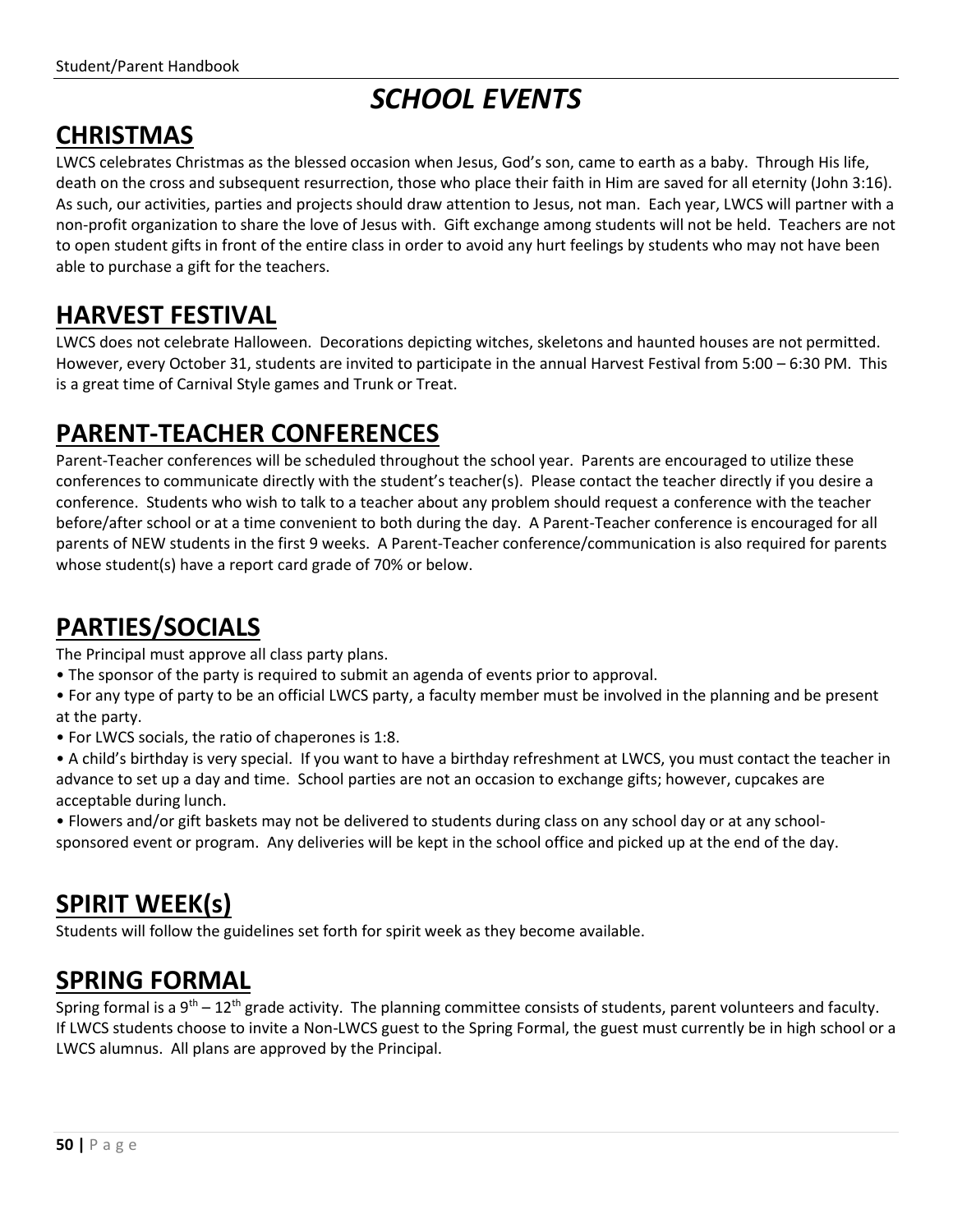### **TEACHER APPRECIATION WEEK**

Teacher Appreciation Week will be celebrated annually in the spring. The activities will be coordinated by the Principal. If you would like to find out how you can get involved, contact the Principal.

# *TRANSPORTATION*

### **DRIVING/PARKING ON CAMPUS**

LWCS does not allow vehicles to be driven or parked on any surface not specifically designed for motor vehicles. These areas include, but are not limited to, sidewalks, curbs, patios or grass. Visitors should be asked to move their vehicle to a proper parking area or roadway, and assistance offered if needed. Any unusual circumstance that may require a vehicle to be driven on to a non-roadway surface must be approved by the school office. Approval should only be granted if extenuating circumstances warrant a waiver of this policy. All students must fill out a Student Parking Application each year to bring a vehicle on campus. The Business Office will maintain student driver records.

For the sake of safety, the administration will respond to violators as follows:

Students: Level 1 – Abuse of vehicle parking privileges – Disciplinary Action: 1 Demerit Level 2 – Traffic Violation – Disciplinary Action: 3 to 5 Demerits Level 3 – Reckless/irresponsible vehicle operation – Disciplinary Action: 10 Demerits Parents: First Offense – Phone call from the Principal or Administrator, followed by a letter Second Offense – Meeting with the Administrator, followed by a letter

Third Offense – Children are no longer enrolled at LWCS

# **TRAFFIC PLAN – Arrival/Dismissal**

The traffic plan endeavors to accomplish three goals: the safety of all students, minimizing the time required to drop off and pick up, and the smooth flow of traffic. The accomplishment of these three goals will require your willingness to comply with the plans. It is important for the safety and security of our students that the traffic flow diagrams be followed carefully.

# **CAMPUS SPEED LIMIT IS 5 MPH**

### Building 100 Drop Off: 7:40 -8:00 AM

Parents have three options to drop off their students in the morning (K3  $-5<sup>th</sup>$ ).

- Option 1: Park and escort their child into the building.
- Option 2: Curbside drop off at the end of building 100: Students must exit from the passenger side. For safety concerns of oncoming traffic, students cannot exit on the driver side
- Option 3: Curbside drop off in front of building 200. This is available only for 2<sup>nd</sup> 5<sup>th</sup> grade. These students will be supervised through the chapel to their classrooms.
	- See traffic flow map in Appendix A

### Building 200 Drop Off: 7:40 – 8:00 AM.

Parents have two options to drop their students off in the morning (6-12).

- Option 1: Park and escort their child into the building.
- Option 2: Curbside drop off in front of building 200.
- LWCS does not assume responsibility for any student on campus before 7:40 AM unless he/she is in morning care under the direct supervision of a staff member.
	- See traffic flow map in Appendix B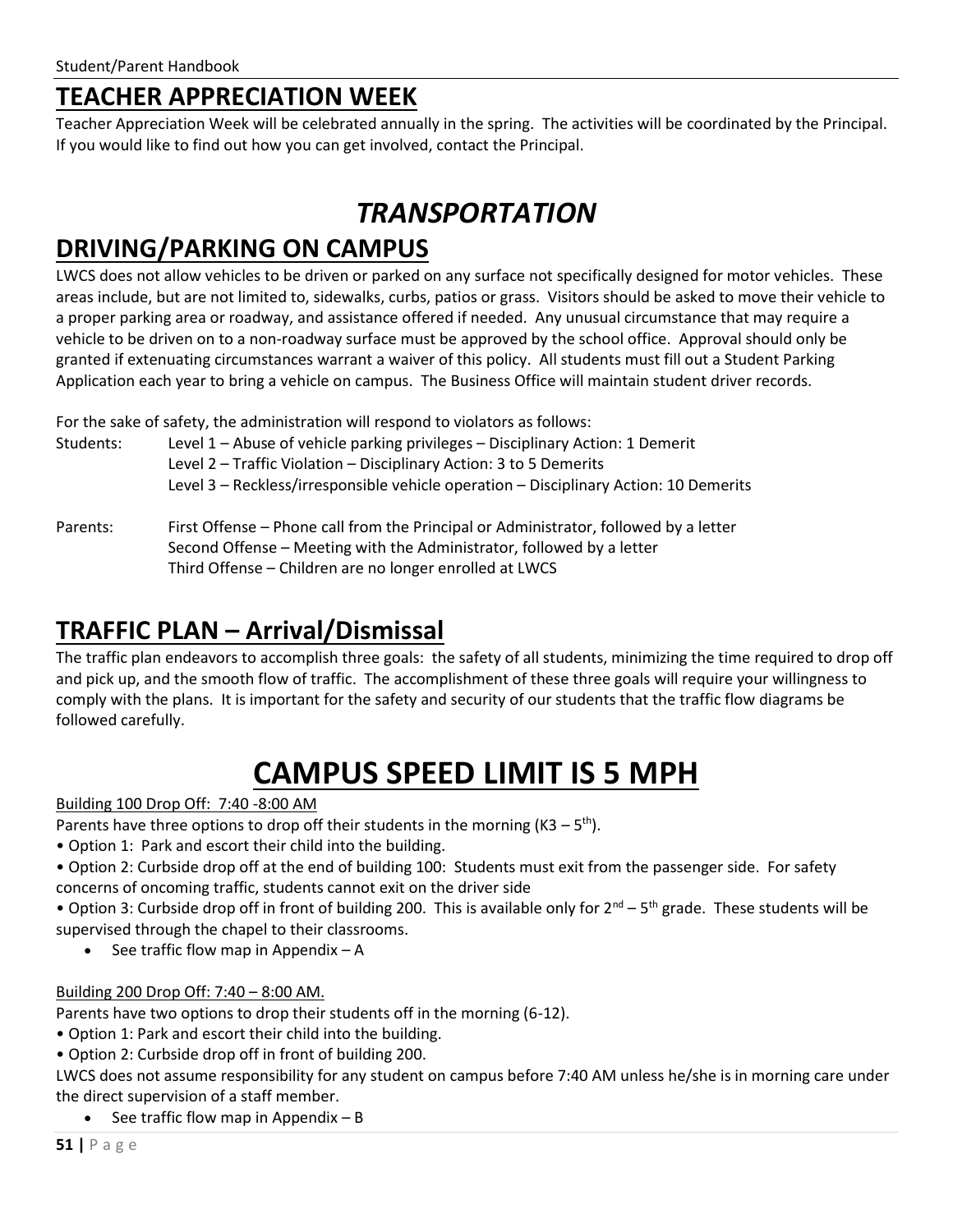### Building 100 Dismissal: 2:40 - 3:00 PM (K3 - 5<sup>th</sup> Grade)

Parents should use the carline pick up unless the parent must pick up their child early from school for a scheduled appointment. The dismissal line traffic flows in one continuous direction. Vehicles should pull completely forward until they reach the stop sign. Do not attempt to stop anywhere other than in front of the stop sign. Your child will be brought to your car by a safety patrol person. Car Pick-Up Signs will be given out at Open House. Please be sure to have your sign highly visible in the front windshield of your vehicle. Remember, please drive safely and watch for children at all times when pulling forward. All students who have not been picked up by 3:00 PM will be escorted to After-Care. Charges will incur.

• See traffic flow map in Appendix  $- C$ 

### Building 200 Dismissal:  $2:40 - 3:00$  PM ( $6<sup>th</sup> - 12<sup>th</sup>$  Grade)

Students should be picked up according to the same flow of traffic for morning drop-off. Parents can either pull through the carline or park their vehicles. Students not picked up by 3:00 PM will be escorted to After-Care. Charges will incur.

• See traffic flow map in Appendix – D

### **TRAFFIC SAFETY**

The focus on safety for students on campus includes strict enforcement of safe driving expectations for students and all parents. This includes the requirement for drivers to respect all traffic control devices including speed limits, cones and signs.

For the sake of safety, the administration will respond to violators as follows:

STUDENTS: LEVEL 1: Abuse of vehicle parking privileges: Disciplinary Action – 1 Demerit LEVEL 2: Traffic Violation: Disciplinary Action – 3 to 5 Demerits LEVEL 3: Reckless/Irresponsible Vehicle Operation: Disciplinary Action – 10 Demerits

PARENTS: FIRST OFFENSE: Phone call from Principal or Administrator, followed by a letter SECOND OFFENSE: Meeting with the Principal or Administrator, followed by a letter THIRD OFFENSE: Driving Privileges Revoked on Campus; Student(s) may be removed from enrollment

# *ATHLETICS*

### **ATHLETIC ADMINISTRATION**

The Athletic Director reports to the Administrator. Matters of policy, game issues, coaching decisions and other athletic issues should be brought to the Athletic Director first and then taken to the Administrator if the matter cannot be resolved in a satisfactory manner.

# **ATHLETIC BOOSTER CLUB**

LWCS is currently creating an Athletic Booster Club to improve and invest in team sports.

# **ATHLETIC CONFLICT RESOLUTION**

Conflict Resolution concerning an athlete or a parent of an athlete will follow the guidelines listed under Problem Resolution Strategy.

# **ATHLETIC FACILITIES**

To request the use of LWCS athletic facilities or academic facility, please contact the Administrator.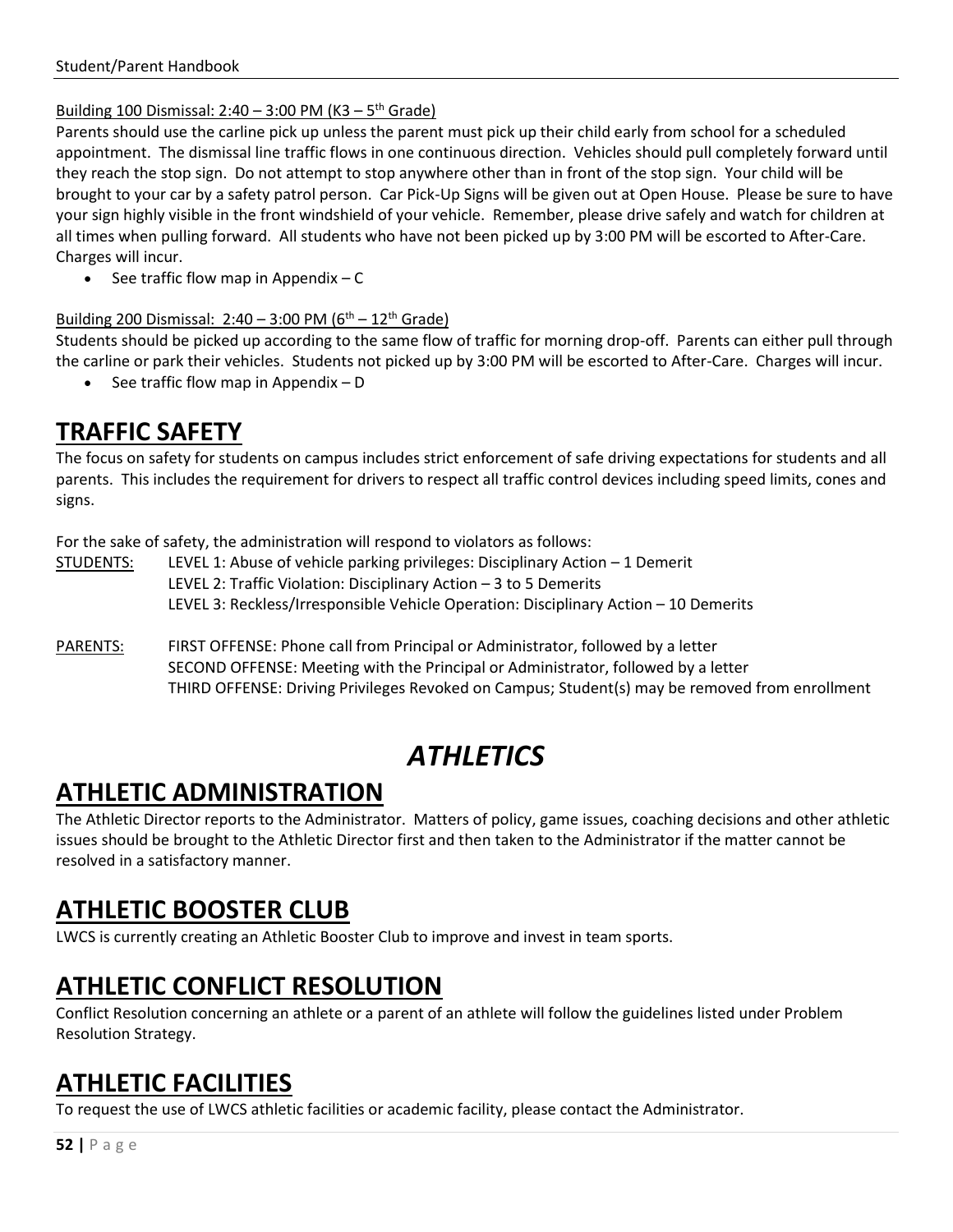### **ATHLETIC PROGRAM/AFTER SCHOOL SPORTS**

See Athletics Handbook

### **RAINY DAY POLICY**

In the event that the weather or conditions of the facilities are deemed unfit for practice that day, sports practices will be cancelled. In the event of cancellation, students will be afforded the opportunity to contact their parent. It is the responsibility of the parent to ensure the child is picked up after school. Any children not picked up by the end of dismissal will be sent to the After-Care Program and a fee assessed accordingly.

### **SPORTS PHILOSOPHY**

LWCS' athletic program goal is for students to grow in Christ-like character and sportsmanship. We offer a variety of sports such as Basketball, Volleyball and Soccer. Athletics are available for Grades 6-12. Sports and Seasons vary and are subject to change.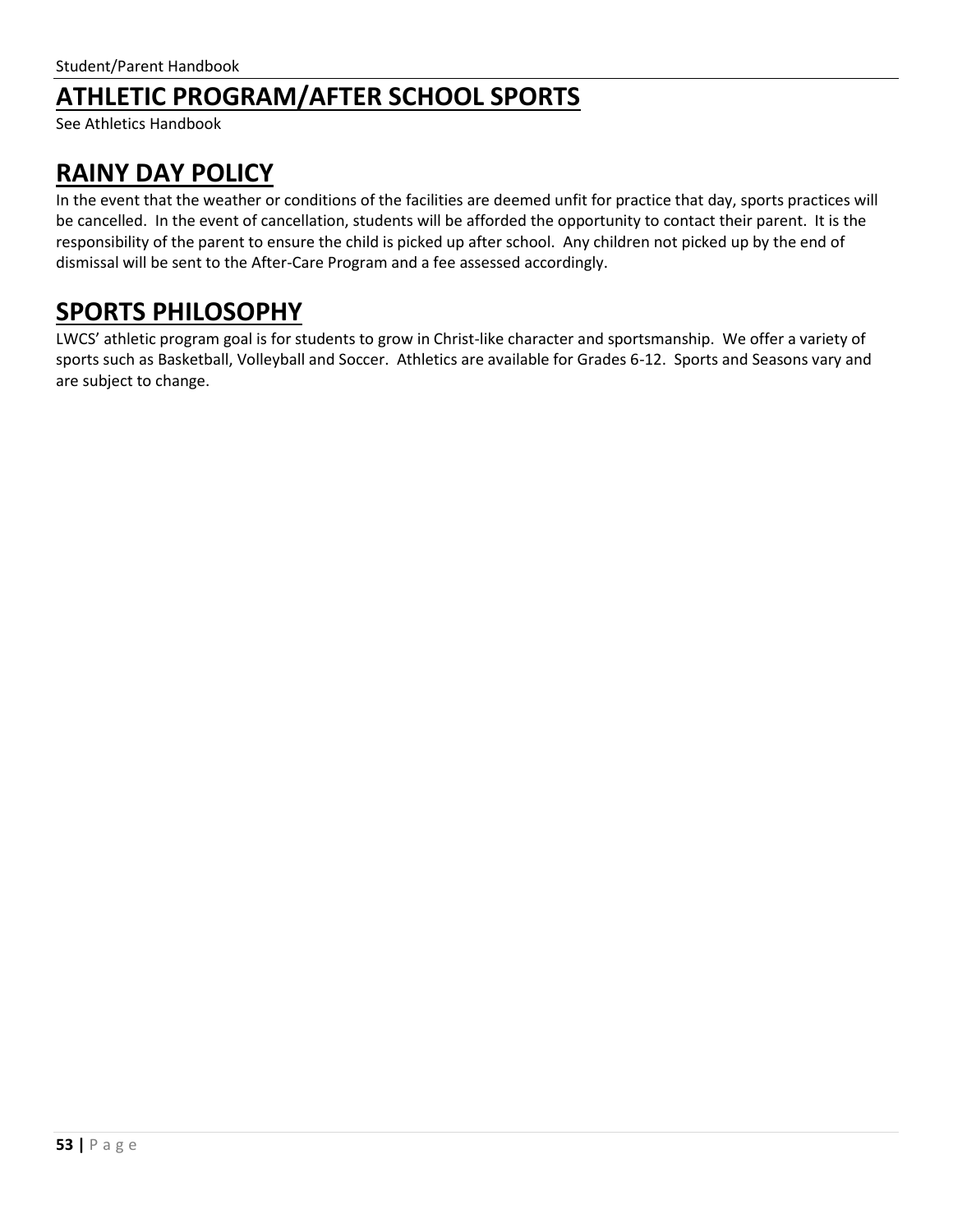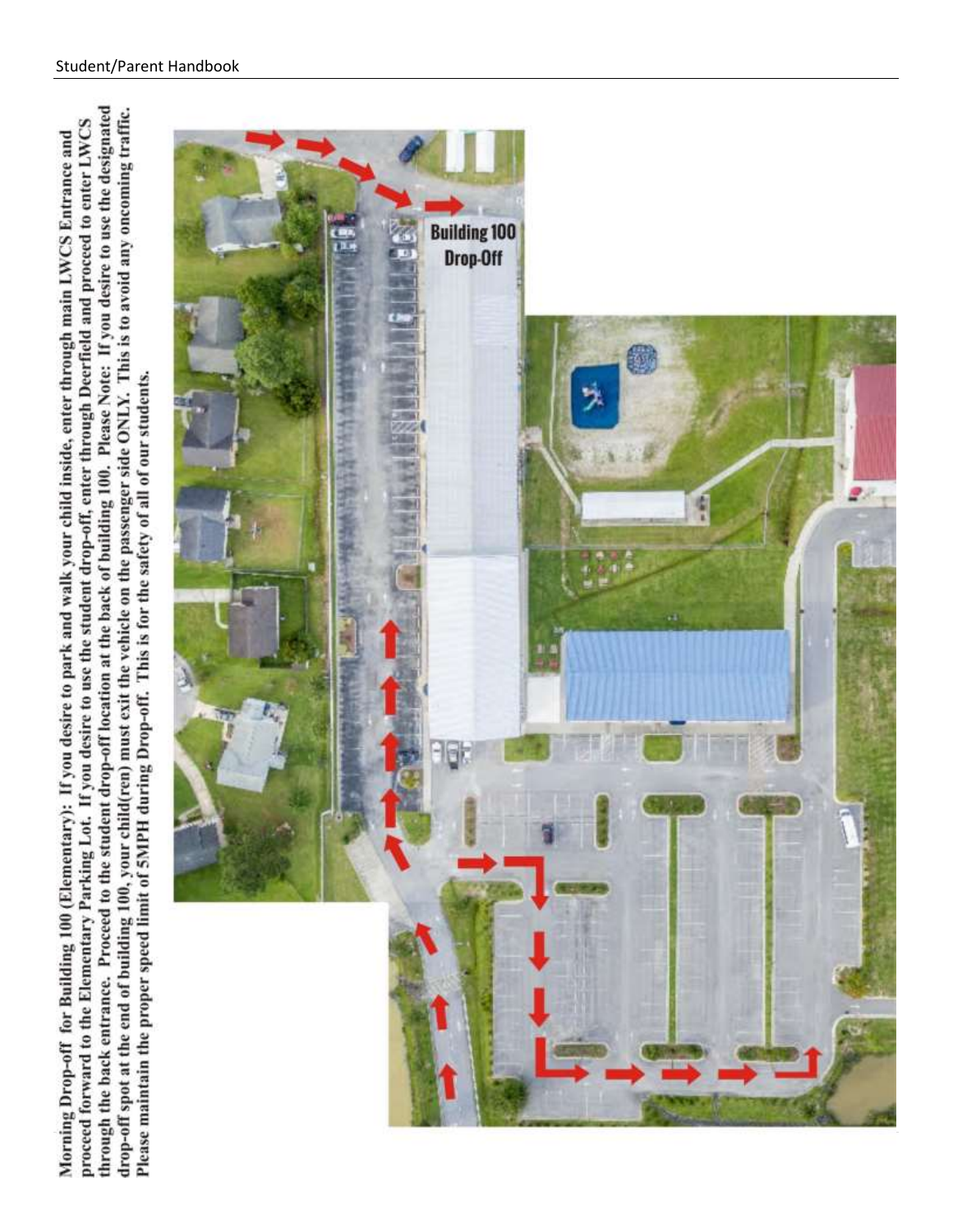Morning Drop Off for Building 200 (2nd - 12th Grade): Enter through the LWCS Main Entrance and follow the arrows. The Car Drop-Off Line<br>will begin at the far left side of building 200. Please maintain the proper speed limi

morning. Please maintain the proper speed limit of SMPH during Drop-off. This is for the safety of all of our students.

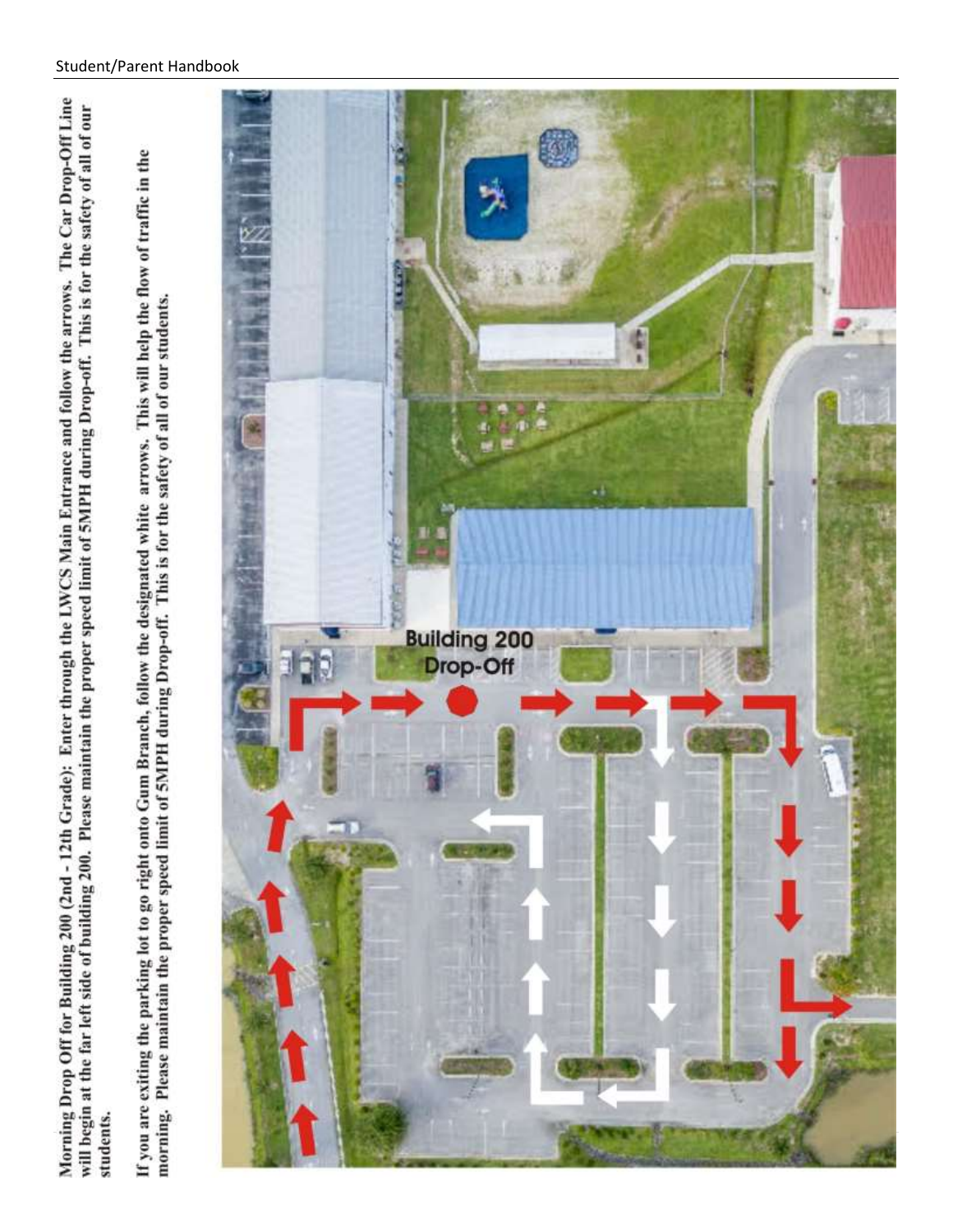